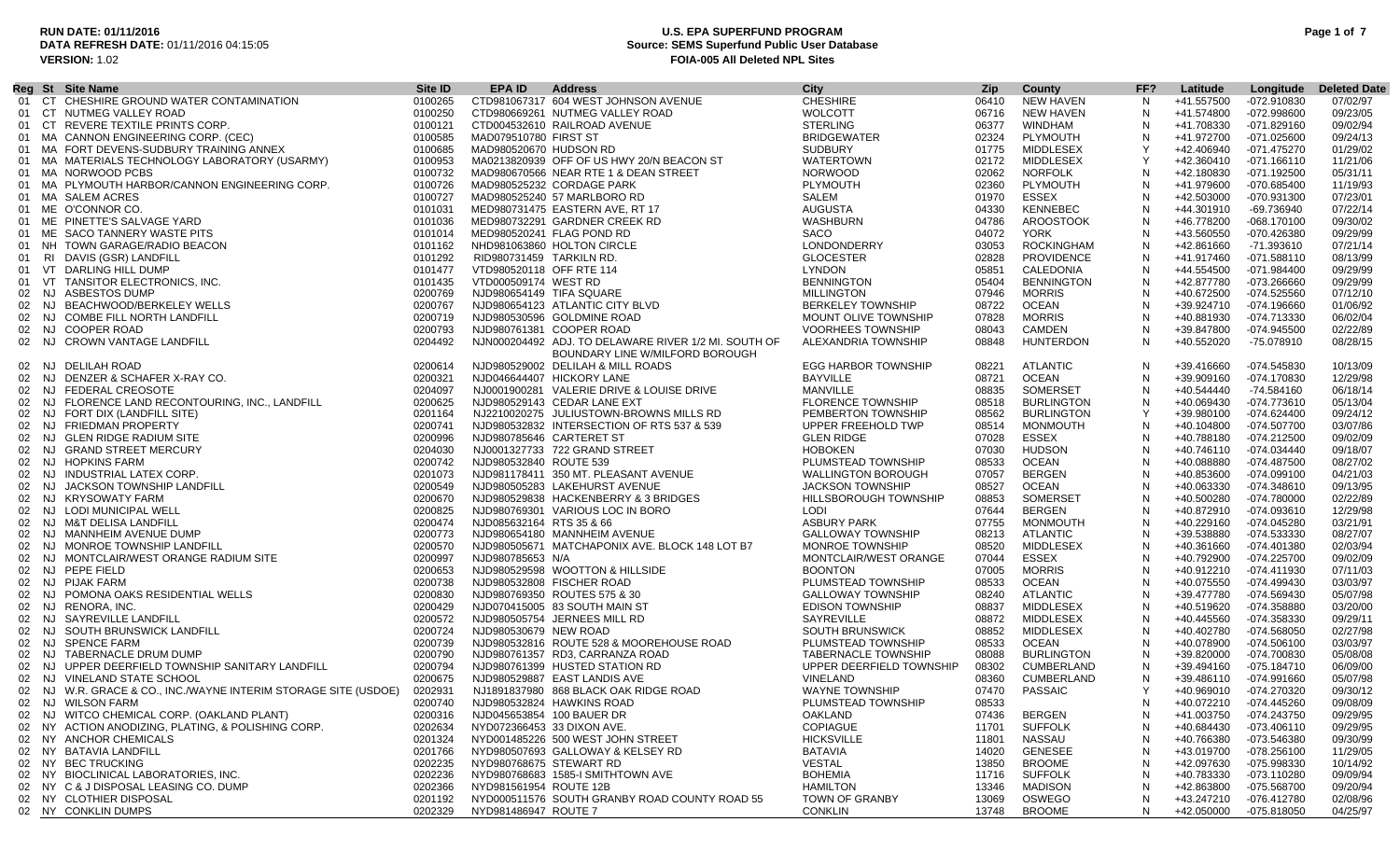## **RUN DATE: 01/11/2016 U.S. EPA SUPERFUND PROGRAM Page 2 of 7 Source: SEMS Superfund Public User Database VERSION:** 1.02 **FOIA-005 All Deleted NPL Sites**

| 02 NY CONSOLIDATED IRON AND METAL<br>NY0002455756 EAST END OF WASHINGTON STREET<br><b>NEWBURGH</b><br>12550<br>ORANGE<br>0204175<br>N<br>+41.498020<br>-74.005630<br>02 NY HITEMAN LEATHER<br>0202360<br>NYD981560915 173 SOUTH STREET<br>WEST WINFIELD<br>13491<br>HERKIMER<br>+42.883330<br>-075.195830<br>N<br>NIAGARA<br>N<br>+43.070280<br>02 NY HOOKER (102ND STREET)<br>0201706<br>NYD980506810 102 ST<br>NIAGARA FALLS<br>14304<br>-078.942210<br>N<br>02 NY HOOKER (HYDE PARK)<br>0201306<br>NYD000831644 HYDE PARK BLVD<br>NIAGARA FALLS<br>14304<br>NIAGARA<br>+43.131110<br>-79.036660<br><b>HYDE PARK</b><br>12538<br><b>DUTCHESS</b><br>N<br>02 NY JONES SANITATION<br>0202045<br>NYD980534556 CARDINAL RD<br>+41.795000<br>-073.902000<br>0202269<br><b>WESTCHESTER</b><br>N<br>02 NY KATONAH MUNICIPAL WELL<br>NYD980780795 JAY STREET<br>TOWN OF BEDFORD<br>10536<br>+41.259160<br>-073.682910<br>NYD075784165 921 CONKLIN ST (P.O. BOX 298)<br>FARMINGDALE<br><b>SUFFOLK</b><br>N<br>02 NY KENMARK TEXTILE CORP.<br>0201614<br>11735<br>+40.738400<br>-073.426400<br>02 NY LOVE CANAL<br>0201290<br>NYD000606947 E OF 97TH ST/W OF 99TH ST<br>NIAGARA FALLS<br>14304<br>NIAGARA<br>N<br>+43.079710<br>-078.949450<br><b>CLAYVILLE</b><br><b>ONEIDA</b><br>02 NY LUDLOW SAND & GRAVEL<br>0201507<br>NYD013468939 HOLMAN CITY RD<br>13322<br>N<br>+42.959160<br>-075.226380<br>12/02/13<br><b>COLD SPRINGS</b><br>02 NY MARATHON BATTERY CORP.<br>0201491<br>NYD010959757 KEMBLE AVENUE<br>10516<br>PUTNAM<br>N<br>+41.416110<br>-073.954710<br>10/18/96<br>0201266<br>WHEATFIELD<br><b>NIAGARA</b><br>N<br>+43.060550<br>07/30/04<br>02 NY NIAGARA COUNTY REFUSE<br>NYD000514257 WITMER RD<br>14150<br>-078.906110<br>NORTH SEA<br><b>SUFFOLK</b><br>N<br>02 NY NORTH SEA MUNICIPAL LANDFILL<br>0202198<br>NYD980762520 MAJORS PATH<br>11968<br>+40.929160<br>-072.401380<br>09/27/05<br>NYD991292004 565 COMMERCIAL AVENUE<br>N<br>02 NY PASLEY SOLVENTS & CHEMICALS, INC.<br>0202422<br>HEMPSTEAD<br>11530<br>NASSAU<br>+40.729160<br>-073.612210<br>09/26/11<br>0202124<br><b>DAYTON</b><br>CATTARAUGUS<br>N<br>02 NY PETER COOPER CORPORATION (MARKHAMS)<br>NYD980592547 BENTLY ROAD<br>14138<br>+42.392890<br>-079.012570<br>09/20/10<br>0201751<br>CHEEKTOWAGA<br>14225<br>ERIE<br>N<br>02 NY PFOHL BROTHERS LANDFILL<br>NYD980507495 PFOHL RD<br>+42.943880<br>-078.702500<br>09/22/08<br>0202850<br><b>QUEENS</b><br>QUEENS<br>02 NY RADIUM CHEMICAL CO., INC.<br>NYD001667872 66-06 27TH STREET<br>11377<br>N<br>+40.760000<br>-073.902500<br>03/24/95<br><b>DEER PARK</b><br><b>SUFFOLK</b><br>02 NY SMS INSTRUMENTS, INC.<br>0201325<br>NYD001533165 120 MARCUS BLVD<br>11729<br>N<br>+40.760000<br>-073.318490<br>09/13/10<br>NYD980780878 NORTH END OF RAMAPO AVENUE<br>VILLAGE OF SUFFERN<br><b>ROCKLAND</b><br>02 NY SUFFERN VILLAGE WELL FIELD<br>0202277<br>10901<br>N<br>+41.116200<br>$-074.159000$<br>05/28/93<br>OYSTER BAY<br>NASSAU<br>02 NY SYOSSET LANDFILL<br>0201187<br>NYD000511360 150 MILLER PLACE<br>11791<br>N<br>+40.798880<br>-073.509710<br>04/28/05<br>0201346<br>FARMINGDALE<br>11735<br><b>SUFFOLK</b><br>N<br>+40.753800<br>02 NY TRONIC PLATING CO., INC.<br>NYD002059517 168 CENTRAL AVENUE<br>-073.407700<br>10/15/01<br>VESTAL<br><b>BROOME</b><br>N<br>02 NY VESTAL WATER SUPPLY WELL 4-2<br>0202152<br>NYD980652267 605 VESTAL PKWY<br>13850<br>+42.110280<br>-075.997210<br>N<br>02 NY WARWICK LANDFILL<br>0201695<br>NYD980506679 PENALUNA RD/OLD TUXEDO/DUTCH H<br><b>WARWICK</b><br>10990<br>ORANGE<br>+41.238880<br>$-074.270000$<br>ERIE<br><b>BRANT</b><br>N<br>02 NY WIDE BEACH DEVELOPMENT<br>0202151<br>NYD980652259 WIDE BEACH RD<br>14027<br>+42.586660<br>$-079.128610$<br><b>FLORIDA AFUERA</b><br>N<br>02 PR BARCELONETA LANDFILL<br>0202486<br>PRD980509129 ROAD # 666, FLORIDA AFUERA WARD<br>00617<br>+18.410550<br>-066.547780<br>0202550<br>RIO ABAJO<br>00661<br>HUMACAO<br>02 PR FRONTERA CREEK<br>PRD980640965 RIO ABAJO NEAR ROUTE 3, KM 76.9 - 78.6<br>N<br>+18.151950<br>-065.790280<br>JUANA DIAZ<br>00665<br>N<br>02 PR GE WIRING DEVICES<br>0202464<br>PRD090282757 KM 67 CARRETERA NO 149<br>+18.059430<br>-066.508880<br>PR NAVAL SECURITY GROUP ACTIVITY<br>Y<br>0202698<br>PR4170027383 BTW DE DIEGO EXSPRESSWAY & INGENIO RD.<br>SABANA SECA<br>00749<br>+18.433060<br>$-066.190280$<br>02 PR RCA DEL CARIBE<br>0202466<br>PRD090370537 PR RD #2 KM 59.5<br><b>BARCELONETA</b><br>00617<br>N<br>+18.430000<br>-066.580560<br>0202869<br>ALMIRANTE NORTE WARD<br>VEGA BAJA<br>N<br>+18.410000<br>02 PR V&M/ALBALADEJO<br>PRD987366101 ROAD 160<br>00763<br>-066.380000<br>VI ISLAND CHEMICAL CORP/VIRGIN ISLANDS CHEMICAL CORP.<br>0202651<br>ST. CROIX<br>N<br>VID980651095 MELVIN-EVANS HIGHWAY (ROUTE 66)<br><b>CHRISTIANSTED</b><br>00820<br>+17.709720<br>-064.790830<br>02<br>KENT<br>N<br>03 DE COKER'S SANITATION SERVICE LANDFILLS<br>0300097<br>DED980704860 COUNTY RTE 152<br><b>CHESWOLD</b><br>19936<br>+39.227210<br>-075.611380<br><b>NEW CASTLE</b><br><b>NEW CASTLE</b><br>N<br>03 DE NEW CASTLE SPILL<br>0300069<br>DED058980442 900 WILMINGTON ROAD<br>19720<br>+39.670280<br>-075.561660<br><b>NEW CASTLE</b><br>N<br>03 DE NEW CASTLE STEEL<br>0300106<br>19720<br><b>NEW CASTLE</b><br>+39.657780<br>-075.577760<br>DED980705255 9TH & WASHINGTON STREET<br><b>MIDDLETOWN</b><br>19709<br><b>NEW CASTLE</b><br>N<br>03 DE SEALAND LIMITED<br>0300137<br>DED981035520 ROUTE 896 + 15<br>+39.512600<br>-075.710000<br>LAUREL<br><b>SUSSEX</b><br>N<br>03 DE SUSSEX COUNTY LANDFILL NO. 5<br>0300089<br>DED980494637 BETWEEN CNTY RD 494, CNTY RD 497, SH 24<br>19956<br>+38.535000<br>-075.614160<br><b>SMYRNA</b><br>KENT<br>03 DE TYLER REFRIGERATION PIT<br>0300111<br>DED980705545 GLENWOOD AVE<br>19977<br>N<br>+39.295280<br>-075.618880<br><b>DOVER</b><br>KENT<br>03 DE WILDCAT LANDFILL<br>0300101<br>DED980704951 LEBANON RD<br>N<br>+39.120830<br>$-075.500000$<br>19901<br>03 MD CHEMICAL METALS INDUSTRIES, INC.<br>0300289<br><b>BALTIMORE</b><br>21230<br><b>BALTIMORE CITY</b><br>N<br>+39.265410<br>-076.632500<br>MDD980555478 2001 & 2103 ANNAPOLIS RD<br>0300243<br><b>HARMANS</b><br>N<br>03 MD MID-ATLANTIC WOOD PRESERVERS, INC.<br>MDD064882889 P O BOX 58 SHIPLEY AVE<br>21077<br>ANNE ARUNDEL<br>+39.163610<br>-076.698330<br>N<br>03 MD MIDDLETOWN ROAD DUMP<br>0300313<br>MDD980705099 MIDDLETOWN RD<br>ANNAPOLIS<br>21401<br>ANNE ARUNDEL<br>+39.031000<br>-076.467140<br>03 MD SOUTHERN MARYLAND WOOD TREATING<br><b>HOLLYWOOD</b><br>N<br>0300305<br>MDD980704852 STATE ROUTE 235<br>20636<br>ST. MARY'S<br>+38.358900<br>-076.588200<br><b>SCOTT TOWNSHIP</b><br>N<br>03 PA ALADDIN PLATING<br>0301099<br>PAD075993378 1 LAYTON RD<br>18411<br>LACKAWANNA<br>+41.491930<br>-075.662780<br>AMBLER<br>19002<br><b>MONTGOMERY</b><br>N<br>03 PA AMBLER ASBESTOS PILES<br>0300445<br>PAD000436436 LOCUST STREET<br>+40.149710<br>-075.227210<br><b>GLEN ROCK</b><br><b>YORK</b><br>N<br>03 PA AMP, INC. (GLEN ROCK FACILITY)<br>0300911<br>PAD041421223 OLD RTE 11 - SUSQUEHANNA RD<br>17327<br>+39.821800<br>-076.694400<br>DELAWARE COUNTY<br>03 PA AUSTIN AVENUE RADIATION SITE<br>0304433<br>PAD987341716 133 AUSTIN AVE.<br>19050<br>DELAWARE<br>N<br>+39.943050<br>-075.261940<br>03 PA BERKLEY PRODUCTS CO. DUMP<br>PAD980538649 RD 2<br>DENVER<br>17517<br>LANCASTER<br>N<br>+40.255550<br>-076.155280<br>0301290<br>03 PA BERKS LANDFILL<br>0300473<br><b>SPRING TOWNSHIP</b><br>19608<br><b>BERKS</b><br>N<br>+40.291380<br>PAD000651810 RD 8348<br>-076.031110<br>11/14/08<br>03 PA BRODHEAD CREEK<br>N<br>0301433<br>PAD980691760 S OF MAIN ST BRG<br><b>STROUDSBURG</b><br>18360<br>MONROE<br>+40.989710<br>-075.186660<br>07/23/01<br>N<br>03 PA BRUIN LAGOON<br>0301546<br>PAD980712855 RTE 268<br><b>BRUIN BOROUGH</b><br>16022<br><b>BUTLER</b><br>+41.051110<br>-079.725000<br>09/18/97<br><b>PARKER</b><br>ARMSTRONG<br>N<br>03 PA CRAIG FARM DRUM<br>0301212<br>PAD980508527 SR 4001<br>16049<br>+41.044600 -079.682500<br>09/30/13<br>PAD980552913 ENTERPRISE AVE<br>PHILADELPHIA<br>03 PA ENTERPRISE AVENUE<br>0301408<br>19153 PHILADELPHIA<br>N<br>+39.885000 -075.212500<br>03/07/86<br>03 PA HEBELKA AUTO SALVAGE YARD<br>0301568<br>PAD980829329 UNOBTAINABLE<br><b>WEISENBERG TOWNSHIP</b><br>18062<br>LEHIGH<br>N<br>+40.576660<br>-075.667780<br>03 PA HRANICA LANDFILL<br>0301218<br>PAD980508618 HRANICA DRIVE<br><b>BUFFALO TOWNSHIP</b><br>16055<br><b>BUTLER</b><br>N<br>+40.677210<br>-079.749430 |  | Reg St Site Name | Site ID | EPA ID | <b>Address</b> | <b>City</b> | Zip | County | FF? | Latitude | Longitude | <b>Deleted Date</b> |
|--------------------------------------------------------------------------------------------------------------------------------------------------------------------------------------------------------------------------------------------------------------------------------------------------------------------------------------------------------------------------------------------------------------------------------------------------------------------------------------------------------------------------------------------------------------------------------------------------------------------------------------------------------------------------------------------------------------------------------------------------------------------------------------------------------------------------------------------------------------------------------------------------------------------------------------------------------------------------------------------------------------------------------------------------------------------------------------------------------------------------------------------------------------------------------------------------------------------------------------------------------------------------------------------------------------------------------------------------------------------------------------------------------------------------------------------------------------------------------------------------------------------------------------------------------------------------------------------------------------------------------------------------------------------------------------------------------------------------------------------------------------------------------------------------------------------------------------------------------------------------------------------------------------------------------------------------------------------------------------------------------------------------------------------------------------------------------------------------------------------------------------------------------------------------------------------------------------------------------------------------------------------------------------------------------------------------------------------------------------------------------------------------------------------------------------------------------------------------------------------------------------------------------------------------------------------------------------------------------------------------------------------------------------------------------------------------------------------------------------------------------------------------------------------------------------------------------------------------------------------------------------------------------------------------------------------------------------------------------------------------------------------------------------------------------------------------------------------------------------------------------------------------------------------------------------------------------------------------------------------------------------------------------------------------------------------------------------------------------------------------------------------------------------------------------------------------------------------------------------------------------------------------------------------------------------------------------------------------------------------------------------------------------------------------------------------------------------------------------------------------------------------------------------------------------------------------------------------------------------------------------------------------------------------------------------------------------------------------------------------------------------------------------------------------------------------------------------------------------------------------------------------------------------------------------------------------------------------------------------------------------------------------------------------------------------------------------------------------------------------------------------------------------------------------------------------------------------------------------------------------------------------------------------------------------------------------------------------------------------------------------------------------------------------------------------------------------------------------------------------------------------------------------------------------------------------------------------------------------------------------------------------------------------------------------------------------------------------------------------------------------------------------------------------------------------------------------------------------------------------------------------------------------------------------------------------------------------------------------------------------------------------------------------------------------------------------------------------------------------------------------------------------------------------------------------------------------------------------------------------------------------------------------------------------------------------------------------------------------------------------------------------------------------------------------------------------------------------------------------------------------------------------------------------------------------------------------------------------------------------------------------------------------------------------------------------------------------------------------------------------------------------------------------------------------------------------------------------------------------------------------------------------------------------------------------------------------------------------------------------------------------------------------------------------------------------------------------------------------------------------------------------------------------------------------------------------------------------------------------------------------------------------------------------------------------------------------------------------------------------------------------------------------------------------------------------------------------------------------------------------------------------------------------------------------------------------------------------------------------------------------------------------------------------------------------------------------------------------------------------------------------------------------------------------------------------------------------------------------------------------------------------------------------------------------------------------------------------------------------------------------------------------------------------------------------------------------------------------------------------------------------------------------------------------------------------------------------------------------------------------------------------------------------------------------------------------------------------------------------------------------------------------------------------------------------------------------------------------------------------------------------------------------------------------------------------------------------------------------------------------------------------------------------------------------------------------------------------------------------------------------------------------------------------------------------------------------------------------------------------------------------------------------------------------------------------------------------------------------------------------------------------------------------------------------------------------------------------------------------------------------------------------------------------------------------------------------------------------------------------------------------------------------------------------------------------------------------|--|------------------|---------|--------|----------------|-------------|-----|--------|-----|----------|-----------|---------------------|
|                                                                                                                                                                                                                                                                                                                                                                                                                                                                                                                                                                                                                                                                                                                                                                                                                                                                                                                                                                                                                                                                                                                                                                                                                                                                                                                                                                                                                                                                                                                                                                                                                                                                                                                                                                                                                                                                                                                                                                                                                                                                                                                                                                                                                                                                                                                                                                                                                                                                                                                                                                                                                                                                                                                                                                                                                                                                                                                                                                                                                                                                                                                                                                                                                                                                                                                                                                                                                                                                                                                                                                                                                                                                                                                                                                                                                                                                                                                                                                                                                                                                                                                                                                                                                                                                                                                                                                                                                                                                                                                                                                                                                                                                                                                                                                                                                                                                                                                                                                                                                                                                                                                                                                                                                                                                                                                                                                                                                                                                                                                                                                                                                                                                                                                                                                                                                                                                                                                                                                                                                                                                                                                                                                                                                                                                                                                                                                                                                                                                                                                                                                                                                                                                                                                                                                                                                                                                                                                                                                                                                                                                                                                                                                                                                                                                                                                                                                                                                                                                                                                                                                                                                                                                                                                                                                                                                                                                                                                                                                                                                                                                                                                                                                                                                                                                                                                                                                                                                                                                                                                                                                                      |  |                  |         |        |                |             |     |        |     |          |           | 12/03/14            |
|                                                                                                                                                                                                                                                                                                                                                                                                                                                                                                                                                                                                                                                                                                                                                                                                                                                                                                                                                                                                                                                                                                                                                                                                                                                                                                                                                                                                                                                                                                                                                                                                                                                                                                                                                                                                                                                                                                                                                                                                                                                                                                                                                                                                                                                                                                                                                                                                                                                                                                                                                                                                                                                                                                                                                                                                                                                                                                                                                                                                                                                                                                                                                                                                                                                                                                                                                                                                                                                                                                                                                                                                                                                                                                                                                                                                                                                                                                                                                                                                                                                                                                                                                                                                                                                                                                                                                                                                                                                                                                                                                                                                                                                                                                                                                                                                                                                                                                                                                                                                                                                                                                                                                                                                                                                                                                                                                                                                                                                                                                                                                                                                                                                                                                                                                                                                                                                                                                                                                                                                                                                                                                                                                                                                                                                                                                                                                                                                                                                                                                                                                                                                                                                                                                                                                                                                                                                                                                                                                                                                                                                                                                                                                                                                                                                                                                                                                                                                                                                                                                                                                                                                                                                                                                                                                                                                                                                                                                                                                                                                                                                                                                                                                                                                                                                                                                                                                                                                                                                                                                                                                                                      |  |                  |         |        |                |             |     |        |     |          |           | 02/13/11            |
|                                                                                                                                                                                                                                                                                                                                                                                                                                                                                                                                                                                                                                                                                                                                                                                                                                                                                                                                                                                                                                                                                                                                                                                                                                                                                                                                                                                                                                                                                                                                                                                                                                                                                                                                                                                                                                                                                                                                                                                                                                                                                                                                                                                                                                                                                                                                                                                                                                                                                                                                                                                                                                                                                                                                                                                                                                                                                                                                                                                                                                                                                                                                                                                                                                                                                                                                                                                                                                                                                                                                                                                                                                                                                                                                                                                                                                                                                                                                                                                                                                                                                                                                                                                                                                                                                                                                                                                                                                                                                                                                                                                                                                                                                                                                                                                                                                                                                                                                                                                                                                                                                                                                                                                                                                                                                                                                                                                                                                                                                                                                                                                                                                                                                                                                                                                                                                                                                                                                                                                                                                                                                                                                                                                                                                                                                                                                                                                                                                                                                                                                                                                                                                                                                                                                                                                                                                                                                                                                                                                                                                                                                                                                                                                                                                                                                                                                                                                                                                                                                                                                                                                                                                                                                                                                                                                                                                                                                                                                                                                                                                                                                                                                                                                                                                                                                                                                                                                                                                                                                                                                                                                      |  |                  |         |        |                |             |     |        |     |          |           | 08/05/04            |
|                                                                                                                                                                                                                                                                                                                                                                                                                                                                                                                                                                                                                                                                                                                                                                                                                                                                                                                                                                                                                                                                                                                                                                                                                                                                                                                                                                                                                                                                                                                                                                                                                                                                                                                                                                                                                                                                                                                                                                                                                                                                                                                                                                                                                                                                                                                                                                                                                                                                                                                                                                                                                                                                                                                                                                                                                                                                                                                                                                                                                                                                                                                                                                                                                                                                                                                                                                                                                                                                                                                                                                                                                                                                                                                                                                                                                                                                                                                                                                                                                                                                                                                                                                                                                                                                                                                                                                                                                                                                                                                                                                                                                                                                                                                                                                                                                                                                                                                                                                                                                                                                                                                                                                                                                                                                                                                                                                                                                                                                                                                                                                                                                                                                                                                                                                                                                                                                                                                                                                                                                                                                                                                                                                                                                                                                                                                                                                                                                                                                                                                                                                                                                                                                                                                                                                                                                                                                                                                                                                                                                                                                                                                                                                                                                                                                                                                                                                                                                                                                                                                                                                                                                                                                                                                                                                                                                                                                                                                                                                                                                                                                                                                                                                                                                                                                                                                                                                                                                                                                                                                                                                                      |  |                  |         |        |                |             |     |        |     |          |           | 10/23/13            |
|                                                                                                                                                                                                                                                                                                                                                                                                                                                                                                                                                                                                                                                                                                                                                                                                                                                                                                                                                                                                                                                                                                                                                                                                                                                                                                                                                                                                                                                                                                                                                                                                                                                                                                                                                                                                                                                                                                                                                                                                                                                                                                                                                                                                                                                                                                                                                                                                                                                                                                                                                                                                                                                                                                                                                                                                                                                                                                                                                                                                                                                                                                                                                                                                                                                                                                                                                                                                                                                                                                                                                                                                                                                                                                                                                                                                                                                                                                                                                                                                                                                                                                                                                                                                                                                                                                                                                                                                                                                                                                                                                                                                                                                                                                                                                                                                                                                                                                                                                                                                                                                                                                                                                                                                                                                                                                                                                                                                                                                                                                                                                                                                                                                                                                                                                                                                                                                                                                                                                                                                                                                                                                                                                                                                                                                                                                                                                                                                                                                                                                                                                                                                                                                                                                                                                                                                                                                                                                                                                                                                                                                                                                                                                                                                                                                                                                                                                                                                                                                                                                                                                                                                                                                                                                                                                                                                                                                                                                                                                                                                                                                                                                                                                                                                                                                                                                                                                                                                                                                                                                                                                                                      |  |                  |         |        |                |             |     |        |     |          |           | 09/23/05            |
|                                                                                                                                                                                                                                                                                                                                                                                                                                                                                                                                                                                                                                                                                                                                                                                                                                                                                                                                                                                                                                                                                                                                                                                                                                                                                                                                                                                                                                                                                                                                                                                                                                                                                                                                                                                                                                                                                                                                                                                                                                                                                                                                                                                                                                                                                                                                                                                                                                                                                                                                                                                                                                                                                                                                                                                                                                                                                                                                                                                                                                                                                                                                                                                                                                                                                                                                                                                                                                                                                                                                                                                                                                                                                                                                                                                                                                                                                                                                                                                                                                                                                                                                                                                                                                                                                                                                                                                                                                                                                                                                                                                                                                                                                                                                                                                                                                                                                                                                                                                                                                                                                                                                                                                                                                                                                                                                                                                                                                                                                                                                                                                                                                                                                                                                                                                                                                                                                                                                                                                                                                                                                                                                                                                                                                                                                                                                                                                                                                                                                                                                                                                                                                                                                                                                                                                                                                                                                                                                                                                                                                                                                                                                                                                                                                                                                                                                                                                                                                                                                                                                                                                                                                                                                                                                                                                                                                                                                                                                                                                                                                                                                                                                                                                                                                                                                                                                                                                                                                                                                                                                                                                      |  |                  |         |        |                |             |     |        |     |          |           | 03/20/00            |
|                                                                                                                                                                                                                                                                                                                                                                                                                                                                                                                                                                                                                                                                                                                                                                                                                                                                                                                                                                                                                                                                                                                                                                                                                                                                                                                                                                                                                                                                                                                                                                                                                                                                                                                                                                                                                                                                                                                                                                                                                                                                                                                                                                                                                                                                                                                                                                                                                                                                                                                                                                                                                                                                                                                                                                                                                                                                                                                                                                                                                                                                                                                                                                                                                                                                                                                                                                                                                                                                                                                                                                                                                                                                                                                                                                                                                                                                                                                                                                                                                                                                                                                                                                                                                                                                                                                                                                                                                                                                                                                                                                                                                                                                                                                                                                                                                                                                                                                                                                                                                                                                                                                                                                                                                                                                                                                                                                                                                                                                                                                                                                                                                                                                                                                                                                                                                                                                                                                                                                                                                                                                                                                                                                                                                                                                                                                                                                                                                                                                                                                                                                                                                                                                                                                                                                                                                                                                                                                                                                                                                                                                                                                                                                                                                                                                                                                                                                                                                                                                                                                                                                                                                                                                                                                                                                                                                                                                                                                                                                                                                                                                                                                                                                                                                                                                                                                                                                                                                                                                                                                                                                                      |  |                  |         |        |                |             |     |        |     |          |           | 05/01/95            |
|                                                                                                                                                                                                                                                                                                                                                                                                                                                                                                                                                                                                                                                                                                                                                                                                                                                                                                                                                                                                                                                                                                                                                                                                                                                                                                                                                                                                                                                                                                                                                                                                                                                                                                                                                                                                                                                                                                                                                                                                                                                                                                                                                                                                                                                                                                                                                                                                                                                                                                                                                                                                                                                                                                                                                                                                                                                                                                                                                                                                                                                                                                                                                                                                                                                                                                                                                                                                                                                                                                                                                                                                                                                                                                                                                                                                                                                                                                                                                                                                                                                                                                                                                                                                                                                                                                                                                                                                                                                                                                                                                                                                                                                                                                                                                                                                                                                                                                                                                                                                                                                                                                                                                                                                                                                                                                                                                                                                                                                                                                                                                                                                                                                                                                                                                                                                                                                                                                                                                                                                                                                                                                                                                                                                                                                                                                                                                                                                                                                                                                                                                                                                                                                                                                                                                                                                                                                                                                                                                                                                                                                                                                                                                                                                                                                                                                                                                                                                                                                                                                                                                                                                                                                                                                                                                                                                                                                                                                                                                                                                                                                                                                                                                                                                                                                                                                                                                                                                                                                                                                                                                                                      |  |                  |         |        |                |             |     |        |     |          |           | 09/30/04            |
|                                                                                                                                                                                                                                                                                                                                                                                                                                                                                                                                                                                                                                                                                                                                                                                                                                                                                                                                                                                                                                                                                                                                                                                                                                                                                                                                                                                                                                                                                                                                                                                                                                                                                                                                                                                                                                                                                                                                                                                                                                                                                                                                                                                                                                                                                                                                                                                                                                                                                                                                                                                                                                                                                                                                                                                                                                                                                                                                                                                                                                                                                                                                                                                                                                                                                                                                                                                                                                                                                                                                                                                                                                                                                                                                                                                                                                                                                                                                                                                                                                                                                                                                                                                                                                                                                                                                                                                                                                                                                                                                                                                                                                                                                                                                                                                                                                                                                                                                                                                                                                                                                                                                                                                                                                                                                                                                                                                                                                                                                                                                                                                                                                                                                                                                                                                                                                                                                                                                                                                                                                                                                                                                                                                                                                                                                                                                                                                                                                                                                                                                                                                                                                                                                                                                                                                                                                                                                                                                                                                                                                                                                                                                                                                                                                                                                                                                                                                                                                                                                                                                                                                                                                                                                                                                                                                                                                                                                                                                                                                                                                                                                                                                                                                                                                                                                                                                                                                                                                                                                                                                                                                      |  |                  |         |        |                |             |     |        |     |          |           |                     |
|                                                                                                                                                                                                                                                                                                                                                                                                                                                                                                                                                                                                                                                                                                                                                                                                                                                                                                                                                                                                                                                                                                                                                                                                                                                                                                                                                                                                                                                                                                                                                                                                                                                                                                                                                                                                                                                                                                                                                                                                                                                                                                                                                                                                                                                                                                                                                                                                                                                                                                                                                                                                                                                                                                                                                                                                                                                                                                                                                                                                                                                                                                                                                                                                                                                                                                                                                                                                                                                                                                                                                                                                                                                                                                                                                                                                                                                                                                                                                                                                                                                                                                                                                                                                                                                                                                                                                                                                                                                                                                                                                                                                                                                                                                                                                                                                                                                                                                                                                                                                                                                                                                                                                                                                                                                                                                                                                                                                                                                                                                                                                                                                                                                                                                                                                                                                                                                                                                                                                                                                                                                                                                                                                                                                                                                                                                                                                                                                                                                                                                                                                                                                                                                                                                                                                                                                                                                                                                                                                                                                                                                                                                                                                                                                                                                                                                                                                                                                                                                                                                                                                                                                                                                                                                                                                                                                                                                                                                                                                                                                                                                                                                                                                                                                                                                                                                                                                                                                                                                                                                                                                                                      |  |                  |         |        |                |             |     |        |     |          |           |                     |
|                                                                                                                                                                                                                                                                                                                                                                                                                                                                                                                                                                                                                                                                                                                                                                                                                                                                                                                                                                                                                                                                                                                                                                                                                                                                                                                                                                                                                                                                                                                                                                                                                                                                                                                                                                                                                                                                                                                                                                                                                                                                                                                                                                                                                                                                                                                                                                                                                                                                                                                                                                                                                                                                                                                                                                                                                                                                                                                                                                                                                                                                                                                                                                                                                                                                                                                                                                                                                                                                                                                                                                                                                                                                                                                                                                                                                                                                                                                                                                                                                                                                                                                                                                                                                                                                                                                                                                                                                                                                                                                                                                                                                                                                                                                                                                                                                                                                                                                                                                                                                                                                                                                                                                                                                                                                                                                                                                                                                                                                                                                                                                                                                                                                                                                                                                                                                                                                                                                                                                                                                                                                                                                                                                                                                                                                                                                                                                                                                                                                                                                                                                                                                                                                                                                                                                                                                                                                                                                                                                                                                                                                                                                                                                                                                                                                                                                                                                                                                                                                                                                                                                                                                                                                                                                                                                                                                                                                                                                                                                                                                                                                                                                                                                                                                                                                                                                                                                                                                                                                                                                                                                                      |  |                  |         |        |                |             |     |        |     |          |           |                     |
|                                                                                                                                                                                                                                                                                                                                                                                                                                                                                                                                                                                                                                                                                                                                                                                                                                                                                                                                                                                                                                                                                                                                                                                                                                                                                                                                                                                                                                                                                                                                                                                                                                                                                                                                                                                                                                                                                                                                                                                                                                                                                                                                                                                                                                                                                                                                                                                                                                                                                                                                                                                                                                                                                                                                                                                                                                                                                                                                                                                                                                                                                                                                                                                                                                                                                                                                                                                                                                                                                                                                                                                                                                                                                                                                                                                                                                                                                                                                                                                                                                                                                                                                                                                                                                                                                                                                                                                                                                                                                                                                                                                                                                                                                                                                                                                                                                                                                                                                                                                                                                                                                                                                                                                                                                                                                                                                                                                                                                                                                                                                                                                                                                                                                                                                                                                                                                                                                                                                                                                                                                                                                                                                                                                                                                                                                                                                                                                                                                                                                                                                                                                                                                                                                                                                                                                                                                                                                                                                                                                                                                                                                                                                                                                                                                                                                                                                                                                                                                                                                                                                                                                                                                                                                                                                                                                                                                                                                                                                                                                                                                                                                                                                                                                                                                                                                                                                                                                                                                                                                                                                                                                      |  |                  |         |        |                |             |     |        |     |          |           |                     |
|                                                                                                                                                                                                                                                                                                                                                                                                                                                                                                                                                                                                                                                                                                                                                                                                                                                                                                                                                                                                                                                                                                                                                                                                                                                                                                                                                                                                                                                                                                                                                                                                                                                                                                                                                                                                                                                                                                                                                                                                                                                                                                                                                                                                                                                                                                                                                                                                                                                                                                                                                                                                                                                                                                                                                                                                                                                                                                                                                                                                                                                                                                                                                                                                                                                                                                                                                                                                                                                                                                                                                                                                                                                                                                                                                                                                                                                                                                                                                                                                                                                                                                                                                                                                                                                                                                                                                                                                                                                                                                                                                                                                                                                                                                                                                                                                                                                                                                                                                                                                                                                                                                                                                                                                                                                                                                                                                                                                                                                                                                                                                                                                                                                                                                                                                                                                                                                                                                                                                                                                                                                                                                                                                                                                                                                                                                                                                                                                                                                                                                                                                                                                                                                                                                                                                                                                                                                                                                                                                                                                                                                                                                                                                                                                                                                                                                                                                                                                                                                                                                                                                                                                                                                                                                                                                                                                                                                                                                                                                                                                                                                                                                                                                                                                                                                                                                                                                                                                                                                                                                                                                                                      |  |                  |         |        |                |             |     |        |     |          |           |                     |
|                                                                                                                                                                                                                                                                                                                                                                                                                                                                                                                                                                                                                                                                                                                                                                                                                                                                                                                                                                                                                                                                                                                                                                                                                                                                                                                                                                                                                                                                                                                                                                                                                                                                                                                                                                                                                                                                                                                                                                                                                                                                                                                                                                                                                                                                                                                                                                                                                                                                                                                                                                                                                                                                                                                                                                                                                                                                                                                                                                                                                                                                                                                                                                                                                                                                                                                                                                                                                                                                                                                                                                                                                                                                                                                                                                                                                                                                                                                                                                                                                                                                                                                                                                                                                                                                                                                                                                                                                                                                                                                                                                                                                                                                                                                                                                                                                                                                                                                                                                                                                                                                                                                                                                                                                                                                                                                                                                                                                                                                                                                                                                                                                                                                                                                                                                                                                                                                                                                                                                                                                                                                                                                                                                                                                                                                                                                                                                                                                                                                                                                                                                                                                                                                                                                                                                                                                                                                                                                                                                                                                                                                                                                                                                                                                                                                                                                                                                                                                                                                                                                                                                                                                                                                                                                                                                                                                                                                                                                                                                                                                                                                                                                                                                                                                                                                                                                                                                                                                                                                                                                                                                                      |  |                  |         |        |                |             |     |        |     |          |           |                     |
|                                                                                                                                                                                                                                                                                                                                                                                                                                                                                                                                                                                                                                                                                                                                                                                                                                                                                                                                                                                                                                                                                                                                                                                                                                                                                                                                                                                                                                                                                                                                                                                                                                                                                                                                                                                                                                                                                                                                                                                                                                                                                                                                                                                                                                                                                                                                                                                                                                                                                                                                                                                                                                                                                                                                                                                                                                                                                                                                                                                                                                                                                                                                                                                                                                                                                                                                                                                                                                                                                                                                                                                                                                                                                                                                                                                                                                                                                                                                                                                                                                                                                                                                                                                                                                                                                                                                                                                                                                                                                                                                                                                                                                                                                                                                                                                                                                                                                                                                                                                                                                                                                                                                                                                                                                                                                                                                                                                                                                                                                                                                                                                                                                                                                                                                                                                                                                                                                                                                                                                                                                                                                                                                                                                                                                                                                                                                                                                                                                                                                                                                                                                                                                                                                                                                                                                                                                                                                                                                                                                                                                                                                                                                                                                                                                                                                                                                                                                                                                                                                                                                                                                                                                                                                                                                                                                                                                                                                                                                                                                                                                                                                                                                                                                                                                                                                                                                                                                                                                                                                                                                                                                      |  |                  |         |        |                |             |     |        |     |          |           |                     |
|                                                                                                                                                                                                                                                                                                                                                                                                                                                                                                                                                                                                                                                                                                                                                                                                                                                                                                                                                                                                                                                                                                                                                                                                                                                                                                                                                                                                                                                                                                                                                                                                                                                                                                                                                                                                                                                                                                                                                                                                                                                                                                                                                                                                                                                                                                                                                                                                                                                                                                                                                                                                                                                                                                                                                                                                                                                                                                                                                                                                                                                                                                                                                                                                                                                                                                                                                                                                                                                                                                                                                                                                                                                                                                                                                                                                                                                                                                                                                                                                                                                                                                                                                                                                                                                                                                                                                                                                                                                                                                                                                                                                                                                                                                                                                                                                                                                                                                                                                                                                                                                                                                                                                                                                                                                                                                                                                                                                                                                                                                                                                                                                                                                                                                                                                                                                                                                                                                                                                                                                                                                                                                                                                                                                                                                                                                                                                                                                                                                                                                                                                                                                                                                                                                                                                                                                                                                                                                                                                                                                                                                                                                                                                                                                                                                                                                                                                                                                                                                                                                                                                                                                                                                                                                                                                                                                                                                                                                                                                                                                                                                                                                                                                                                                                                                                                                                                                                                                                                                                                                                                                                                      |  |                  |         |        |                |             |     |        |     |          |           |                     |
|                                                                                                                                                                                                                                                                                                                                                                                                                                                                                                                                                                                                                                                                                                                                                                                                                                                                                                                                                                                                                                                                                                                                                                                                                                                                                                                                                                                                                                                                                                                                                                                                                                                                                                                                                                                                                                                                                                                                                                                                                                                                                                                                                                                                                                                                                                                                                                                                                                                                                                                                                                                                                                                                                                                                                                                                                                                                                                                                                                                                                                                                                                                                                                                                                                                                                                                                                                                                                                                                                                                                                                                                                                                                                                                                                                                                                                                                                                                                                                                                                                                                                                                                                                                                                                                                                                                                                                                                                                                                                                                                                                                                                                                                                                                                                                                                                                                                                                                                                                                                                                                                                                                                                                                                                                                                                                                                                                                                                                                                                                                                                                                                                                                                                                                                                                                                                                                                                                                                                                                                                                                                                                                                                                                                                                                                                                                                                                                                                                                                                                                                                                                                                                                                                                                                                                                                                                                                                                                                                                                                                                                                                                                                                                                                                                                                                                                                                                                                                                                                                                                                                                                                                                                                                                                                                                                                                                                                                                                                                                                                                                                                                                                                                                                                                                                                                                                                                                                                                                                                                                                                                                                      |  |                  |         |        |                |             |     |        |     |          |           |                     |
|                                                                                                                                                                                                                                                                                                                                                                                                                                                                                                                                                                                                                                                                                                                                                                                                                                                                                                                                                                                                                                                                                                                                                                                                                                                                                                                                                                                                                                                                                                                                                                                                                                                                                                                                                                                                                                                                                                                                                                                                                                                                                                                                                                                                                                                                                                                                                                                                                                                                                                                                                                                                                                                                                                                                                                                                                                                                                                                                                                                                                                                                                                                                                                                                                                                                                                                                                                                                                                                                                                                                                                                                                                                                                                                                                                                                                                                                                                                                                                                                                                                                                                                                                                                                                                                                                                                                                                                                                                                                                                                                                                                                                                                                                                                                                                                                                                                                                                                                                                                                                                                                                                                                                                                                                                                                                                                                                                                                                                                                                                                                                                                                                                                                                                                                                                                                                                                                                                                                                                                                                                                                                                                                                                                                                                                                                                                                                                                                                                                                                                                                                                                                                                                                                                                                                                                                                                                                                                                                                                                                                                                                                                                                                                                                                                                                                                                                                                                                                                                                                                                                                                                                                                                                                                                                                                                                                                                                                                                                                                                                                                                                                                                                                                                                                                                                                                                                                                                                                                                                                                                                                                                      |  |                  |         |        |                |             |     |        |     |          |           |                     |
|                                                                                                                                                                                                                                                                                                                                                                                                                                                                                                                                                                                                                                                                                                                                                                                                                                                                                                                                                                                                                                                                                                                                                                                                                                                                                                                                                                                                                                                                                                                                                                                                                                                                                                                                                                                                                                                                                                                                                                                                                                                                                                                                                                                                                                                                                                                                                                                                                                                                                                                                                                                                                                                                                                                                                                                                                                                                                                                                                                                                                                                                                                                                                                                                                                                                                                                                                                                                                                                                                                                                                                                                                                                                                                                                                                                                                                                                                                                                                                                                                                                                                                                                                                                                                                                                                                                                                                                                                                                                                                                                                                                                                                                                                                                                                                                                                                                                                                                                                                                                                                                                                                                                                                                                                                                                                                                                                                                                                                                                                                                                                                                                                                                                                                                                                                                                                                                                                                                                                                                                                                                                                                                                                                                                                                                                                                                                                                                                                                                                                                                                                                                                                                                                                                                                                                                                                                                                                                                                                                                                                                                                                                                                                                                                                                                                                                                                                                                                                                                                                                                                                                                                                                                                                                                                                                                                                                                                                                                                                                                                                                                                                                                                                                                                                                                                                                                                                                                                                                                                                                                                                                                      |  |                  |         |        |                |             |     |        |     |          |           |                     |
|                                                                                                                                                                                                                                                                                                                                                                                                                                                                                                                                                                                                                                                                                                                                                                                                                                                                                                                                                                                                                                                                                                                                                                                                                                                                                                                                                                                                                                                                                                                                                                                                                                                                                                                                                                                                                                                                                                                                                                                                                                                                                                                                                                                                                                                                                                                                                                                                                                                                                                                                                                                                                                                                                                                                                                                                                                                                                                                                                                                                                                                                                                                                                                                                                                                                                                                                                                                                                                                                                                                                                                                                                                                                                                                                                                                                                                                                                                                                                                                                                                                                                                                                                                                                                                                                                                                                                                                                                                                                                                                                                                                                                                                                                                                                                                                                                                                                                                                                                                                                                                                                                                                                                                                                                                                                                                                                                                                                                                                                                                                                                                                                                                                                                                                                                                                                                                                                                                                                                                                                                                                                                                                                                                                                                                                                                                                                                                                                                                                                                                                                                                                                                                                                                                                                                                                                                                                                                                                                                                                                                                                                                                                                                                                                                                                                                                                                                                                                                                                                                                                                                                                                                                                                                                                                                                                                                                                                                                                                                                                                                                                                                                                                                                                                                                                                                                                                                                                                                                                                                                                                                                                      |  |                  |         |        |                |             |     |        |     |          |           |                     |
|                                                                                                                                                                                                                                                                                                                                                                                                                                                                                                                                                                                                                                                                                                                                                                                                                                                                                                                                                                                                                                                                                                                                                                                                                                                                                                                                                                                                                                                                                                                                                                                                                                                                                                                                                                                                                                                                                                                                                                                                                                                                                                                                                                                                                                                                                                                                                                                                                                                                                                                                                                                                                                                                                                                                                                                                                                                                                                                                                                                                                                                                                                                                                                                                                                                                                                                                                                                                                                                                                                                                                                                                                                                                                                                                                                                                                                                                                                                                                                                                                                                                                                                                                                                                                                                                                                                                                                                                                                                                                                                                                                                                                                                                                                                                                                                                                                                                                                                                                                                                                                                                                                                                                                                                                                                                                                                                                                                                                                                                                                                                                                                                                                                                                                                                                                                                                                                                                                                                                                                                                                                                                                                                                                                                                                                                                                                                                                                                                                                                                                                                                                                                                                                                                                                                                                                                                                                                                                                                                                                                                                                                                                                                                                                                                                                                                                                                                                                                                                                                                                                                                                                                                                                                                                                                                                                                                                                                                                                                                                                                                                                                                                                                                                                                                                                                                                                                                                                                                                                                                                                                                                                      |  |                  |         |        |                |             |     |        |     |          |           |                     |
|                                                                                                                                                                                                                                                                                                                                                                                                                                                                                                                                                                                                                                                                                                                                                                                                                                                                                                                                                                                                                                                                                                                                                                                                                                                                                                                                                                                                                                                                                                                                                                                                                                                                                                                                                                                                                                                                                                                                                                                                                                                                                                                                                                                                                                                                                                                                                                                                                                                                                                                                                                                                                                                                                                                                                                                                                                                                                                                                                                                                                                                                                                                                                                                                                                                                                                                                                                                                                                                                                                                                                                                                                                                                                                                                                                                                                                                                                                                                                                                                                                                                                                                                                                                                                                                                                                                                                                                                                                                                                                                                                                                                                                                                                                                                                                                                                                                                                                                                                                                                                                                                                                                                                                                                                                                                                                                                                                                                                                                                                                                                                                                                                                                                                                                                                                                                                                                                                                                                                                                                                                                                                                                                                                                                                                                                                                                                                                                                                                                                                                                                                                                                                                                                                                                                                                                                                                                                                                                                                                                                                                                                                                                                                                                                                                                                                                                                                                                                                                                                                                                                                                                                                                                                                                                                                                                                                                                                                                                                                                                                                                                                                                                                                                                                                                                                                                                                                                                                                                                                                                                                                                                      |  |                  |         |        |                |             |     |        |     |          |           | 09/30/99            |
|                                                                                                                                                                                                                                                                                                                                                                                                                                                                                                                                                                                                                                                                                                                                                                                                                                                                                                                                                                                                                                                                                                                                                                                                                                                                                                                                                                                                                                                                                                                                                                                                                                                                                                                                                                                                                                                                                                                                                                                                                                                                                                                                                                                                                                                                                                                                                                                                                                                                                                                                                                                                                                                                                                                                                                                                                                                                                                                                                                                                                                                                                                                                                                                                                                                                                                                                                                                                                                                                                                                                                                                                                                                                                                                                                                                                                                                                                                                                                                                                                                                                                                                                                                                                                                                                                                                                                                                                                                                                                                                                                                                                                                                                                                                                                                                                                                                                                                                                                                                                                                                                                                                                                                                                                                                                                                                                                                                                                                                                                                                                                                                                                                                                                                                                                                                                                                                                                                                                                                                                                                                                                                                                                                                                                                                                                                                                                                                                                                                                                                                                                                                                                                                                                                                                                                                                                                                                                                                                                                                                                                                                                                                                                                                                                                                                                                                                                                                                                                                                                                                                                                                                                                                                                                                                                                                                                                                                                                                                                                                                                                                                                                                                                                                                                                                                                                                                                                                                                                                                                                                                                                                      |  |                  |         |        |                |             |     |        |     |          |           | 07/06/01            |
|                                                                                                                                                                                                                                                                                                                                                                                                                                                                                                                                                                                                                                                                                                                                                                                                                                                                                                                                                                                                                                                                                                                                                                                                                                                                                                                                                                                                                                                                                                                                                                                                                                                                                                                                                                                                                                                                                                                                                                                                                                                                                                                                                                                                                                                                                                                                                                                                                                                                                                                                                                                                                                                                                                                                                                                                                                                                                                                                                                                                                                                                                                                                                                                                                                                                                                                                                                                                                                                                                                                                                                                                                                                                                                                                                                                                                                                                                                                                                                                                                                                                                                                                                                                                                                                                                                                                                                                                                                                                                                                                                                                                                                                                                                                                                                                                                                                                                                                                                                                                                                                                                                                                                                                                                                                                                                                                                                                                                                                                                                                                                                                                                                                                                                                                                                                                                                                                                                                                                                                                                                                                                                                                                                                                                                                                                                                                                                                                                                                                                                                                                                                                                                                                                                                                                                                                                                                                                                                                                                                                                                                                                                                                                                                                                                                                                                                                                                                                                                                                                                                                                                                                                                                                                                                                                                                                                                                                                                                                                                                                                                                                                                                                                                                                                                                                                                                                                                                                                                                                                                                                                                                      |  |                  |         |        |                |             |     |        |     |          |           | 08/30/94            |
|                                                                                                                                                                                                                                                                                                                                                                                                                                                                                                                                                                                                                                                                                                                                                                                                                                                                                                                                                                                                                                                                                                                                                                                                                                                                                                                                                                                                                                                                                                                                                                                                                                                                                                                                                                                                                                                                                                                                                                                                                                                                                                                                                                                                                                                                                                                                                                                                                                                                                                                                                                                                                                                                                                                                                                                                                                                                                                                                                                                                                                                                                                                                                                                                                                                                                                                                                                                                                                                                                                                                                                                                                                                                                                                                                                                                                                                                                                                                                                                                                                                                                                                                                                                                                                                                                                                                                                                                                                                                                                                                                                                                                                                                                                                                                                                                                                                                                                                                                                                                                                                                                                                                                                                                                                                                                                                                                                                                                                                                                                                                                                                                                                                                                                                                                                                                                                                                                                                                                                                                                                                                                                                                                                                                                                                                                                                                                                                                                                                                                                                                                                                                                                                                                                                                                                                                                                                                                                                                                                                                                                                                                                                                                                                                                                                                                                                                                                                                                                                                                                                                                                                                                                                                                                                                                                                                                                                                                                                                                                                                                                                                                                                                                                                                                                                                                                                                                                                                                                                                                                                                                                                      |  |                  |         |        |                |             |     |        |     |          |           | 10/03/11            |
|                                                                                                                                                                                                                                                                                                                                                                                                                                                                                                                                                                                                                                                                                                                                                                                                                                                                                                                                                                                                                                                                                                                                                                                                                                                                                                                                                                                                                                                                                                                                                                                                                                                                                                                                                                                                                                                                                                                                                                                                                                                                                                                                                                                                                                                                                                                                                                                                                                                                                                                                                                                                                                                                                                                                                                                                                                                                                                                                                                                                                                                                                                                                                                                                                                                                                                                                                                                                                                                                                                                                                                                                                                                                                                                                                                                                                                                                                                                                                                                                                                                                                                                                                                                                                                                                                                                                                                                                                                                                                                                                                                                                                                                                                                                                                                                                                                                                                                                                                                                                                                                                                                                                                                                                                                                                                                                                                                                                                                                                                                                                                                                                                                                                                                                                                                                                                                                                                                                                                                                                                                                                                                                                                                                                                                                                                                                                                                                                                                                                                                                                                                                                                                                                                                                                                                                                                                                                                                                                                                                                                                                                                                                                                                                                                                                                                                                                                                                                                                                                                                                                                                                                                                                                                                                                                                                                                                                                                                                                                                                                                                                                                                                                                                                                                                                                                                                                                                                                                                                                                                                                                                                      |  |                  |         |        |                |             |     |        |     |          |           | 12/29/98            |
|                                                                                                                                                                                                                                                                                                                                                                                                                                                                                                                                                                                                                                                                                                                                                                                                                                                                                                                                                                                                                                                                                                                                                                                                                                                                                                                                                                                                                                                                                                                                                                                                                                                                                                                                                                                                                                                                                                                                                                                                                                                                                                                                                                                                                                                                                                                                                                                                                                                                                                                                                                                                                                                                                                                                                                                                                                                                                                                                                                                                                                                                                                                                                                                                                                                                                                                                                                                                                                                                                                                                                                                                                                                                                                                                                                                                                                                                                                                                                                                                                                                                                                                                                                                                                                                                                                                                                                                                                                                                                                                                                                                                                                                                                                                                                                                                                                                                                                                                                                                                                                                                                                                                                                                                                                                                                                                                                                                                                                                                                                                                                                                                                                                                                                                                                                                                                                                                                                                                                                                                                                                                                                                                                                                                                                                                                                                                                                                                                                                                                                                                                                                                                                                                                                                                                                                                                                                                                                                                                                                                                                                                                                                                                                                                                                                                                                                                                                                                                                                                                                                                                                                                                                                                                                                                                                                                                                                                                                                                                                                                                                                                                                                                                                                                                                                                                                                                                                                                                                                                                                                                                                                      |  |                  |         |        |                |             |     |        |     |          |           | 10/16/00            |
|                                                                                                                                                                                                                                                                                                                                                                                                                                                                                                                                                                                                                                                                                                                                                                                                                                                                                                                                                                                                                                                                                                                                                                                                                                                                                                                                                                                                                                                                                                                                                                                                                                                                                                                                                                                                                                                                                                                                                                                                                                                                                                                                                                                                                                                                                                                                                                                                                                                                                                                                                                                                                                                                                                                                                                                                                                                                                                                                                                                                                                                                                                                                                                                                                                                                                                                                                                                                                                                                                                                                                                                                                                                                                                                                                                                                                                                                                                                                                                                                                                                                                                                                                                                                                                                                                                                                                                                                                                                                                                                                                                                                                                                                                                                                                                                                                                                                                                                                                                                                                                                                                                                                                                                                                                                                                                                                                                                                                                                                                                                                                                                                                                                                                                                                                                                                                                                                                                                                                                                                                                                                                                                                                                                                                                                                                                                                                                                                                                                                                                                                                                                                                                                                                                                                                                                                                                                                                                                                                                                                                                                                                                                                                                                                                                                                                                                                                                                                                                                                                                                                                                                                                                                                                                                                                                                                                                                                                                                                                                                                                                                                                                                                                                                                                                                                                                                                                                                                                                                                                                                                                                                      |  |                  |         |        |                |             |     |        |     |          |           | 10/07/98            |
|                                                                                                                                                                                                                                                                                                                                                                                                                                                                                                                                                                                                                                                                                                                                                                                                                                                                                                                                                                                                                                                                                                                                                                                                                                                                                                                                                                                                                                                                                                                                                                                                                                                                                                                                                                                                                                                                                                                                                                                                                                                                                                                                                                                                                                                                                                                                                                                                                                                                                                                                                                                                                                                                                                                                                                                                                                                                                                                                                                                                                                                                                                                                                                                                                                                                                                                                                                                                                                                                                                                                                                                                                                                                                                                                                                                                                                                                                                                                                                                                                                                                                                                                                                                                                                                                                                                                                                                                                                                                                                                                                                                                                                                                                                                                                                                                                                                                                                                                                                                                                                                                                                                                                                                                                                                                                                                                                                                                                                                                                                                                                                                                                                                                                                                                                                                                                                                                                                                                                                                                                                                                                                                                                                                                                                                                                                                                                                                                                                                                                                                                                                                                                                                                                                                                                                                                                                                                                                                                                                                                                                                                                                                                                                                                                                                                                                                                                                                                                                                                                                                                                                                                                                                                                                                                                                                                                                                                                                                                                                                                                                                                                                                                                                                                                                                                                                                                                                                                                                                                                                                                                                                      |  |                  |         |        |                |             |     |        |     |          |           | 06/17/05            |
|                                                                                                                                                                                                                                                                                                                                                                                                                                                                                                                                                                                                                                                                                                                                                                                                                                                                                                                                                                                                                                                                                                                                                                                                                                                                                                                                                                                                                                                                                                                                                                                                                                                                                                                                                                                                                                                                                                                                                                                                                                                                                                                                                                                                                                                                                                                                                                                                                                                                                                                                                                                                                                                                                                                                                                                                                                                                                                                                                                                                                                                                                                                                                                                                                                                                                                                                                                                                                                                                                                                                                                                                                                                                                                                                                                                                                                                                                                                                                                                                                                                                                                                                                                                                                                                                                                                                                                                                                                                                                                                                                                                                                                                                                                                                                                                                                                                                                                                                                                                                                                                                                                                                                                                                                                                                                                                                                                                                                                                                                                                                                                                                                                                                                                                                                                                                                                                                                                                                                                                                                                                                                                                                                                                                                                                                                                                                                                                                                                                                                                                                                                                                                                                                                                                                                                                                                                                                                                                                                                                                                                                                                                                                                                                                                                                                                                                                                                                                                                                                                                                                                                                                                                                                                                                                                                                                                                                                                                                                                                                                                                                                                                                                                                                                                                                                                                                                                                                                                                                                                                                                                                                      |  |                  |         |        |                |             |     |        |     |          |           | 10/22/01            |
|                                                                                                                                                                                                                                                                                                                                                                                                                                                                                                                                                                                                                                                                                                                                                                                                                                                                                                                                                                                                                                                                                                                                                                                                                                                                                                                                                                                                                                                                                                                                                                                                                                                                                                                                                                                                                                                                                                                                                                                                                                                                                                                                                                                                                                                                                                                                                                                                                                                                                                                                                                                                                                                                                                                                                                                                                                                                                                                                                                                                                                                                                                                                                                                                                                                                                                                                                                                                                                                                                                                                                                                                                                                                                                                                                                                                                                                                                                                                                                                                                                                                                                                                                                                                                                                                                                                                                                                                                                                                                                                                                                                                                                                                                                                                                                                                                                                                                                                                                                                                                                                                                                                                                                                                                                                                                                                                                                                                                                                                                                                                                                                                                                                                                                                                                                                                                                                                                                                                                                                                                                                                                                                                                                                                                                                                                                                                                                                                                                                                                                                                                                                                                                                                                                                                                                                                                                                                                                                                                                                                                                                                                                                                                                                                                                                                                                                                                                                                                                                                                                                                                                                                                                                                                                                                                                                                                                                                                                                                                                                                                                                                                                                                                                                                                                                                                                                                                                                                                                                                                                                                                                                      |  |                  |         |        |                |             |     |        |     |          |           | 10/16/09            |
|                                                                                                                                                                                                                                                                                                                                                                                                                                                                                                                                                                                                                                                                                                                                                                                                                                                                                                                                                                                                                                                                                                                                                                                                                                                                                                                                                                                                                                                                                                                                                                                                                                                                                                                                                                                                                                                                                                                                                                                                                                                                                                                                                                                                                                                                                                                                                                                                                                                                                                                                                                                                                                                                                                                                                                                                                                                                                                                                                                                                                                                                                                                                                                                                                                                                                                                                                                                                                                                                                                                                                                                                                                                                                                                                                                                                                                                                                                                                                                                                                                                                                                                                                                                                                                                                                                                                                                                                                                                                                                                                                                                                                                                                                                                                                                                                                                                                                                                                                                                                                                                                                                                                                                                                                                                                                                                                                                                                                                                                                                                                                                                                                                                                                                                                                                                                                                                                                                                                                                                                                                                                                                                                                                                                                                                                                                                                                                                                                                                                                                                                                                                                                                                                                                                                                                                                                                                                                                                                                                                                                                                                                                                                                                                                                                                                                                                                                                                                                                                                                                                                                                                                                                                                                                                                                                                                                                                                                                                                                                                                                                                                                                                                                                                                                                                                                                                                                                                                                                                                                                                                                                                      |  |                  |         |        |                |             |     |        |     |          |           | 08/02/11            |
|                                                                                                                                                                                                                                                                                                                                                                                                                                                                                                                                                                                                                                                                                                                                                                                                                                                                                                                                                                                                                                                                                                                                                                                                                                                                                                                                                                                                                                                                                                                                                                                                                                                                                                                                                                                                                                                                                                                                                                                                                                                                                                                                                                                                                                                                                                                                                                                                                                                                                                                                                                                                                                                                                                                                                                                                                                                                                                                                                                                                                                                                                                                                                                                                                                                                                                                                                                                                                                                                                                                                                                                                                                                                                                                                                                                                                                                                                                                                                                                                                                                                                                                                                                                                                                                                                                                                                                                                                                                                                                                                                                                                                                                                                                                                                                                                                                                                                                                                                                                                                                                                                                                                                                                                                                                                                                                                                                                                                                                                                                                                                                                                                                                                                                                                                                                                                                                                                                                                                                                                                                                                                                                                                                                                                                                                                                                                                                                                                                                                                                                                                                                                                                                                                                                                                                                                                                                                                                                                                                                                                                                                                                                                                                                                                                                                                                                                                                                                                                                                                                                                                                                                                                                                                                                                                                                                                                                                                                                                                                                                                                                                                                                                                                                                                                                                                                                                                                                                                                                                                                                                                                                      |  |                  |         |        |                |             |     |        |     |          |           | 06/12/96            |
|                                                                                                                                                                                                                                                                                                                                                                                                                                                                                                                                                                                                                                                                                                                                                                                                                                                                                                                                                                                                                                                                                                                                                                                                                                                                                                                                                                                                                                                                                                                                                                                                                                                                                                                                                                                                                                                                                                                                                                                                                                                                                                                                                                                                                                                                                                                                                                                                                                                                                                                                                                                                                                                                                                                                                                                                                                                                                                                                                                                                                                                                                                                                                                                                                                                                                                                                                                                                                                                                                                                                                                                                                                                                                                                                                                                                                                                                                                                                                                                                                                                                                                                                                                                                                                                                                                                                                                                                                                                                                                                                                                                                                                                                                                                                                                                                                                                                                                                                                                                                                                                                                                                                                                                                                                                                                                                                                                                                                                                                                                                                                                                                                                                                                                                                                                                                                                                                                                                                                                                                                                                                                                                                                                                                                                                                                                                                                                                                                                                                                                                                                                                                                                                                                                                                                                                                                                                                                                                                                                                                                                                                                                                                                                                                                                                                                                                                                                                                                                                                                                                                                                                                                                                                                                                                                                                                                                                                                                                                                                                                                                                                                                                                                                                                                                                                                                                                                                                                                                                                                                                                                                                      |  |                  |         |        |                |             |     |        |     |          |           | 03/17/89            |
|                                                                                                                                                                                                                                                                                                                                                                                                                                                                                                                                                                                                                                                                                                                                                                                                                                                                                                                                                                                                                                                                                                                                                                                                                                                                                                                                                                                                                                                                                                                                                                                                                                                                                                                                                                                                                                                                                                                                                                                                                                                                                                                                                                                                                                                                                                                                                                                                                                                                                                                                                                                                                                                                                                                                                                                                                                                                                                                                                                                                                                                                                                                                                                                                                                                                                                                                                                                                                                                                                                                                                                                                                                                                                                                                                                                                                                                                                                                                                                                                                                                                                                                                                                                                                                                                                                                                                                                                                                                                                                                                                                                                                                                                                                                                                                                                                                                                                                                                                                                                                                                                                                                                                                                                                                                                                                                                                                                                                                                                                                                                                                                                                                                                                                                                                                                                                                                                                                                                                                                                                                                                                                                                                                                                                                                                                                                                                                                                                                                                                                                                                                                                                                                                                                                                                                                                                                                                                                                                                                                                                                                                                                                                                                                                                                                                                                                                                                                                                                                                                                                                                                                                                                                                                                                                                                                                                                                                                                                                                                                                                                                                                                                                                                                                                                                                                                                                                                                                                                                                                                                                                                                      |  |                  |         |        |                |             |     |        |     |          |           | 07/01/97            |
|                                                                                                                                                                                                                                                                                                                                                                                                                                                                                                                                                                                                                                                                                                                                                                                                                                                                                                                                                                                                                                                                                                                                                                                                                                                                                                                                                                                                                                                                                                                                                                                                                                                                                                                                                                                                                                                                                                                                                                                                                                                                                                                                                                                                                                                                                                                                                                                                                                                                                                                                                                                                                                                                                                                                                                                                                                                                                                                                                                                                                                                                                                                                                                                                                                                                                                                                                                                                                                                                                                                                                                                                                                                                                                                                                                                                                                                                                                                                                                                                                                                                                                                                                                                                                                                                                                                                                                                                                                                                                                                                                                                                                                                                                                                                                                                                                                                                                                                                                                                                                                                                                                                                                                                                                                                                                                                                                                                                                                                                                                                                                                                                                                                                                                                                                                                                                                                                                                                                                                                                                                                                                                                                                                                                                                                                                                                                                                                                                                                                                                                                                                                                                                                                                                                                                                                                                                                                                                                                                                                                                                                                                                                                                                                                                                                                                                                                                                                                                                                                                                                                                                                                                                                                                                                                                                                                                                                                                                                                                                                                                                                                                                                                                                                                                                                                                                                                                                                                                                                                                                                                                                                      |  |                  |         |        |                |             |     |        |     |          |           | 09/28/01            |
|                                                                                                                                                                                                                                                                                                                                                                                                                                                                                                                                                                                                                                                                                                                                                                                                                                                                                                                                                                                                                                                                                                                                                                                                                                                                                                                                                                                                                                                                                                                                                                                                                                                                                                                                                                                                                                                                                                                                                                                                                                                                                                                                                                                                                                                                                                                                                                                                                                                                                                                                                                                                                                                                                                                                                                                                                                                                                                                                                                                                                                                                                                                                                                                                                                                                                                                                                                                                                                                                                                                                                                                                                                                                                                                                                                                                                                                                                                                                                                                                                                                                                                                                                                                                                                                                                                                                                                                                                                                                                                                                                                                                                                                                                                                                                                                                                                                                                                                                                                                                                                                                                                                                                                                                                                                                                                                                                                                                                                                                                                                                                                                                                                                                                                                                                                                                                                                                                                                                                                                                                                                                                                                                                                                                                                                                                                                                                                                                                                                                                                                                                                                                                                                                                                                                                                                                                                                                                                                                                                                                                                                                                                                                                                                                                                                                                                                                                                                                                                                                                                                                                                                                                                                                                                                                                                                                                                                                                                                                                                                                                                                                                                                                                                                                                                                                                                                                                                                                                                                                                                                                                                                      |  |                  |         |        |                |             |     |        |     |          |           | 03/29/04            |
|                                                                                                                                                                                                                                                                                                                                                                                                                                                                                                                                                                                                                                                                                                                                                                                                                                                                                                                                                                                                                                                                                                                                                                                                                                                                                                                                                                                                                                                                                                                                                                                                                                                                                                                                                                                                                                                                                                                                                                                                                                                                                                                                                                                                                                                                                                                                                                                                                                                                                                                                                                                                                                                                                                                                                                                                                                                                                                                                                                                                                                                                                                                                                                                                                                                                                                                                                                                                                                                                                                                                                                                                                                                                                                                                                                                                                                                                                                                                                                                                                                                                                                                                                                                                                                                                                                                                                                                                                                                                                                                                                                                                                                                                                                                                                                                                                                                                                                                                                                                                                                                                                                                                                                                                                                                                                                                                                                                                                                                                                                                                                                                                                                                                                                                                                                                                                                                                                                                                                                                                                                                                                                                                                                                                                                                                                                                                                                                                                                                                                                                                                                                                                                                                                                                                                                                                                                                                                                                                                                                                                                                                                                                                                                                                                                                                                                                                                                                                                                                                                                                                                                                                                                                                                                                                                                                                                                                                                                                                                                                                                                                                                                                                                                                                                                                                                                                                                                                                                                                                                                                                                                                      |  |                  |         |        |                |             |     |        |     |          |           | 03/14/03            |
|                                                                                                                                                                                                                                                                                                                                                                                                                                                                                                                                                                                                                                                                                                                                                                                                                                                                                                                                                                                                                                                                                                                                                                                                                                                                                                                                                                                                                                                                                                                                                                                                                                                                                                                                                                                                                                                                                                                                                                                                                                                                                                                                                                                                                                                                                                                                                                                                                                                                                                                                                                                                                                                                                                                                                                                                                                                                                                                                                                                                                                                                                                                                                                                                                                                                                                                                                                                                                                                                                                                                                                                                                                                                                                                                                                                                                                                                                                                                                                                                                                                                                                                                                                                                                                                                                                                                                                                                                                                                                                                                                                                                                                                                                                                                                                                                                                                                                                                                                                                                                                                                                                                                                                                                                                                                                                                                                                                                                                                                                                                                                                                                                                                                                                                                                                                                                                                                                                                                                                                                                                                                                                                                                                                                                                                                                                                                                                                                                                                                                                                                                                                                                                                                                                                                                                                                                                                                                                                                                                                                                                                                                                                                                                                                                                                                                                                                                                                                                                                                                                                                                                                                                                                                                                                                                                                                                                                                                                                                                                                                                                                                                                                                                                                                                                                                                                                                                                                                                                                                                                                                                                                      |  |                  |         |        |                |             |     |        |     |          |           | 12/30/82            |
|                                                                                                                                                                                                                                                                                                                                                                                                                                                                                                                                                                                                                                                                                                                                                                                                                                                                                                                                                                                                                                                                                                                                                                                                                                                                                                                                                                                                                                                                                                                                                                                                                                                                                                                                                                                                                                                                                                                                                                                                                                                                                                                                                                                                                                                                                                                                                                                                                                                                                                                                                                                                                                                                                                                                                                                                                                                                                                                                                                                                                                                                                                                                                                                                                                                                                                                                                                                                                                                                                                                                                                                                                                                                                                                                                                                                                                                                                                                                                                                                                                                                                                                                                                                                                                                                                                                                                                                                                                                                                                                                                                                                                                                                                                                                                                                                                                                                                                                                                                                                                                                                                                                                                                                                                                                                                                                                                                                                                                                                                                                                                                                                                                                                                                                                                                                                                                                                                                                                                                                                                                                                                                                                                                                                                                                                                                                                                                                                                                                                                                                                                                                                                                                                                                                                                                                                                                                                                                                                                                                                                                                                                                                                                                                                                                                                                                                                                                                                                                                                                                                                                                                                                                                                                                                                                                                                                                                                                                                                                                                                                                                                                                                                                                                                                                                                                                                                                                                                                                                                                                                                                                                      |  |                  |         |        |                |             |     |        |     |          |           | 07/18/00            |
|                                                                                                                                                                                                                                                                                                                                                                                                                                                                                                                                                                                                                                                                                                                                                                                                                                                                                                                                                                                                                                                                                                                                                                                                                                                                                                                                                                                                                                                                                                                                                                                                                                                                                                                                                                                                                                                                                                                                                                                                                                                                                                                                                                                                                                                                                                                                                                                                                                                                                                                                                                                                                                                                                                                                                                                                                                                                                                                                                                                                                                                                                                                                                                                                                                                                                                                                                                                                                                                                                                                                                                                                                                                                                                                                                                                                                                                                                                                                                                                                                                                                                                                                                                                                                                                                                                                                                                                                                                                                                                                                                                                                                                                                                                                                                                                                                                                                                                                                                                                                                                                                                                                                                                                                                                                                                                                                                                                                                                                                                                                                                                                                                                                                                                                                                                                                                                                                                                                                                                                                                                                                                                                                                                                                                                                                                                                                                                                                                                                                                                                                                                                                                                                                                                                                                                                                                                                                                                                                                                                                                                                                                                                                                                                                                                                                                                                                                                                                                                                                                                                                                                                                                                                                                                                                                                                                                                                                                                                                                                                                                                                                                                                                                                                                                                                                                                                                                                                                                                                                                                                                                                                      |  |                  |         |        |                |             |     |        |     |          |           | 04/18/88            |
|                                                                                                                                                                                                                                                                                                                                                                                                                                                                                                                                                                                                                                                                                                                                                                                                                                                                                                                                                                                                                                                                                                                                                                                                                                                                                                                                                                                                                                                                                                                                                                                                                                                                                                                                                                                                                                                                                                                                                                                                                                                                                                                                                                                                                                                                                                                                                                                                                                                                                                                                                                                                                                                                                                                                                                                                                                                                                                                                                                                                                                                                                                                                                                                                                                                                                                                                                                                                                                                                                                                                                                                                                                                                                                                                                                                                                                                                                                                                                                                                                                                                                                                                                                                                                                                                                                                                                                                                                                                                                                                                                                                                                                                                                                                                                                                                                                                                                                                                                                                                                                                                                                                                                                                                                                                                                                                                                                                                                                                                                                                                                                                                                                                                                                                                                                                                                                                                                                                                                                                                                                                                                                                                                                                                                                                                                                                                                                                                                                                                                                                                                                                                                                                                                                                                                                                                                                                                                                                                                                                                                                                                                                                                                                                                                                                                                                                                                                                                                                                                                                                                                                                                                                                                                                                                                                                                                                                                                                                                                                                                                                                                                                                                                                                                                                                                                                                                                                                                                                                                                                                                                                                      |  |                  |         |        |                |             |     |        |     |          |           | 04/05/05            |
|                                                                                                                                                                                                                                                                                                                                                                                                                                                                                                                                                                                                                                                                                                                                                                                                                                                                                                                                                                                                                                                                                                                                                                                                                                                                                                                                                                                                                                                                                                                                                                                                                                                                                                                                                                                                                                                                                                                                                                                                                                                                                                                                                                                                                                                                                                                                                                                                                                                                                                                                                                                                                                                                                                                                                                                                                                                                                                                                                                                                                                                                                                                                                                                                                                                                                                                                                                                                                                                                                                                                                                                                                                                                                                                                                                                                                                                                                                                                                                                                                                                                                                                                                                                                                                                                                                                                                                                                                                                                                                                                                                                                                                                                                                                                                                                                                                                                                                                                                                                                                                                                                                                                                                                                                                                                                                                                                                                                                                                                                                                                                                                                                                                                                                                                                                                                                                                                                                                                                                                                                                                                                                                                                                                                                                                                                                                                                                                                                                                                                                                                                                                                                                                                                                                                                                                                                                                                                                                                                                                                                                                                                                                                                                                                                                                                                                                                                                                                                                                                                                                                                                                                                                                                                                                                                                                                                                                                                                                                                                                                                                                                                                                                                                                                                                                                                                                                                                                                                                                                                                                                                                                      |  |                  |         |        |                |             |     |        |     |          |           | 11/16/01            |
|                                                                                                                                                                                                                                                                                                                                                                                                                                                                                                                                                                                                                                                                                                                                                                                                                                                                                                                                                                                                                                                                                                                                                                                                                                                                                                                                                                                                                                                                                                                                                                                                                                                                                                                                                                                                                                                                                                                                                                                                                                                                                                                                                                                                                                                                                                                                                                                                                                                                                                                                                                                                                                                                                                                                                                                                                                                                                                                                                                                                                                                                                                                                                                                                                                                                                                                                                                                                                                                                                                                                                                                                                                                                                                                                                                                                                                                                                                                                                                                                                                                                                                                                                                                                                                                                                                                                                                                                                                                                                                                                                                                                                                                                                                                                                                                                                                                                                                                                                                                                                                                                                                                                                                                                                                                                                                                                                                                                                                                                                                                                                                                                                                                                                                                                                                                                                                                                                                                                                                                                                                                                                                                                                                                                                                                                                                                                                                                                                                                                                                                                                                                                                                                                                                                                                                                                                                                                                                                                                                                                                                                                                                                                                                                                                                                                                                                                                                                                                                                                                                                                                                                                                                                                                                                                                                                                                                                                                                                                                                                                                                                                                                                                                                                                                                                                                                                                                                                                                                                                                                                                                                                      |  |                  |         |        |                |             |     |        |     |          |           | 12/27/96            |
|                                                                                                                                                                                                                                                                                                                                                                                                                                                                                                                                                                                                                                                                                                                                                                                                                                                                                                                                                                                                                                                                                                                                                                                                                                                                                                                                                                                                                                                                                                                                                                                                                                                                                                                                                                                                                                                                                                                                                                                                                                                                                                                                                                                                                                                                                                                                                                                                                                                                                                                                                                                                                                                                                                                                                                                                                                                                                                                                                                                                                                                                                                                                                                                                                                                                                                                                                                                                                                                                                                                                                                                                                                                                                                                                                                                                                                                                                                                                                                                                                                                                                                                                                                                                                                                                                                                                                                                                                                                                                                                                                                                                                                                                                                                                                                                                                                                                                                                                                                                                                                                                                                                                                                                                                                                                                                                                                                                                                                                                                                                                                                                                                                                                                                                                                                                                                                                                                                                                                                                                                                                                                                                                                                                                                                                                                                                                                                                                                                                                                                                                                                                                                                                                                                                                                                                                                                                                                                                                                                                                                                                                                                                                                                                                                                                                                                                                                                                                                                                                                                                                                                                                                                                                                                                                                                                                                                                                                                                                                                                                                                                                                                                                                                                                                                                                                                                                                                                                                                                                                                                                                                                      |  |                  |         |        |                |             |     |        |     |          |           | 10/02/96            |
|                                                                                                                                                                                                                                                                                                                                                                                                                                                                                                                                                                                                                                                                                                                                                                                                                                                                                                                                                                                                                                                                                                                                                                                                                                                                                                                                                                                                                                                                                                                                                                                                                                                                                                                                                                                                                                                                                                                                                                                                                                                                                                                                                                                                                                                                                                                                                                                                                                                                                                                                                                                                                                                                                                                                                                                                                                                                                                                                                                                                                                                                                                                                                                                                                                                                                                                                                                                                                                                                                                                                                                                                                                                                                                                                                                                                                                                                                                                                                                                                                                                                                                                                                                                                                                                                                                                                                                                                                                                                                                                                                                                                                                                                                                                                                                                                                                                                                                                                                                                                                                                                                                                                                                                                                                                                                                                                                                                                                                                                                                                                                                                                                                                                                                                                                                                                                                                                                                                                                                                                                                                                                                                                                                                                                                                                                                                                                                                                                                                                                                                                                                                                                                                                                                                                                                                                                                                                                                                                                                                                                                                                                                                                                                                                                                                                                                                                                                                                                                                                                                                                                                                                                                                                                                                                                                                                                                                                                                                                                                                                                                                                                                                                                                                                                                                                                                                                                                                                                                                                                                                                                                                      |  |                  |         |        |                |             |     |        |     |          |           | 04/18/02            |
|                                                                                                                                                                                                                                                                                                                                                                                                                                                                                                                                                                                                                                                                                                                                                                                                                                                                                                                                                                                                                                                                                                                                                                                                                                                                                                                                                                                                                                                                                                                                                                                                                                                                                                                                                                                                                                                                                                                                                                                                                                                                                                                                                                                                                                                                                                                                                                                                                                                                                                                                                                                                                                                                                                                                                                                                                                                                                                                                                                                                                                                                                                                                                                                                                                                                                                                                                                                                                                                                                                                                                                                                                                                                                                                                                                                                                                                                                                                                                                                                                                                                                                                                                                                                                                                                                                                                                                                                                                                                                                                                                                                                                                                                                                                                                                                                                                                                                                                                                                                                                                                                                                                                                                                                                                                                                                                                                                                                                                                                                                                                                                                                                                                                                                                                                                                                                                                                                                                                                                                                                                                                                                                                                                                                                                                                                                                                                                                                                                                                                                                                                                                                                                                                                                                                                                                                                                                                                                                                                                                                                                                                                                                                                                                                                                                                                                                                                                                                                                                                                                                                                                                                                                                                                                                                                                                                                                                                                                                                                                                                                                                                                                                                                                                                                                                                                                                                                                                                                                                                                                                                                                                      |  |                  |         |        |                |             |     |        |     |          |           | 03/19/07            |
|                                                                                                                                                                                                                                                                                                                                                                                                                                                                                                                                                                                                                                                                                                                                                                                                                                                                                                                                                                                                                                                                                                                                                                                                                                                                                                                                                                                                                                                                                                                                                                                                                                                                                                                                                                                                                                                                                                                                                                                                                                                                                                                                                                                                                                                                                                                                                                                                                                                                                                                                                                                                                                                                                                                                                                                                                                                                                                                                                                                                                                                                                                                                                                                                                                                                                                                                                                                                                                                                                                                                                                                                                                                                                                                                                                                                                                                                                                                                                                                                                                                                                                                                                                                                                                                                                                                                                                                                                                                                                                                                                                                                                                                                                                                                                                                                                                                                                                                                                                                                                                                                                                                                                                                                                                                                                                                                                                                                                                                                                                                                                                                                                                                                                                                                                                                                                                                                                                                                                                                                                                                                                                                                                                                                                                                                                                                                                                                                                                                                                                                                                                                                                                                                                                                                                                                                                                                                                                                                                                                                                                                                                                                                                                                                                                                                                                                                                                                                                                                                                                                                                                                                                                                                                                                                                                                                                                                                                                                                                                                                                                                                                                                                                                                                                                                                                                                                                                                                                                                                                                                                                                                      |  |                  |         |        |                |             |     |        |     |          |           |                     |
|                                                                                                                                                                                                                                                                                                                                                                                                                                                                                                                                                                                                                                                                                                                                                                                                                                                                                                                                                                                                                                                                                                                                                                                                                                                                                                                                                                                                                                                                                                                                                                                                                                                                                                                                                                                                                                                                                                                                                                                                                                                                                                                                                                                                                                                                                                                                                                                                                                                                                                                                                                                                                                                                                                                                                                                                                                                                                                                                                                                                                                                                                                                                                                                                                                                                                                                                                                                                                                                                                                                                                                                                                                                                                                                                                                                                                                                                                                                                                                                                                                                                                                                                                                                                                                                                                                                                                                                                                                                                                                                                                                                                                                                                                                                                                                                                                                                                                                                                                                                                                                                                                                                                                                                                                                                                                                                                                                                                                                                                                                                                                                                                                                                                                                                                                                                                                                                                                                                                                                                                                                                                                                                                                                                                                                                                                                                                                                                                                                                                                                                                                                                                                                                                                                                                                                                                                                                                                                                                                                                                                                                                                                                                                                                                                                                                                                                                                                                                                                                                                                                                                                                                                                                                                                                                                                                                                                                                                                                                                                                                                                                                                                                                                                                                                                                                                                                                                                                                                                                                                                                                                                                      |  |                  |         |        |                |             |     |        |     |          |           |                     |
|                                                                                                                                                                                                                                                                                                                                                                                                                                                                                                                                                                                                                                                                                                                                                                                                                                                                                                                                                                                                                                                                                                                                                                                                                                                                                                                                                                                                                                                                                                                                                                                                                                                                                                                                                                                                                                                                                                                                                                                                                                                                                                                                                                                                                                                                                                                                                                                                                                                                                                                                                                                                                                                                                                                                                                                                                                                                                                                                                                                                                                                                                                                                                                                                                                                                                                                                                                                                                                                                                                                                                                                                                                                                                                                                                                                                                                                                                                                                                                                                                                                                                                                                                                                                                                                                                                                                                                                                                                                                                                                                                                                                                                                                                                                                                                                                                                                                                                                                                                                                                                                                                                                                                                                                                                                                                                                                                                                                                                                                                                                                                                                                                                                                                                                                                                                                                                                                                                                                                                                                                                                                                                                                                                                                                                                                                                                                                                                                                                                                                                                                                                                                                                                                                                                                                                                                                                                                                                                                                                                                                                                                                                                                                                                                                                                                                                                                                                                                                                                                                                                                                                                                                                                                                                                                                                                                                                                                                                                                                                                                                                                                                                                                                                                                                                                                                                                                                                                                                                                                                                                                                                                      |  |                  |         |        |                |             |     |        |     |          |           |                     |
|                                                                                                                                                                                                                                                                                                                                                                                                                                                                                                                                                                                                                                                                                                                                                                                                                                                                                                                                                                                                                                                                                                                                                                                                                                                                                                                                                                                                                                                                                                                                                                                                                                                                                                                                                                                                                                                                                                                                                                                                                                                                                                                                                                                                                                                                                                                                                                                                                                                                                                                                                                                                                                                                                                                                                                                                                                                                                                                                                                                                                                                                                                                                                                                                                                                                                                                                                                                                                                                                                                                                                                                                                                                                                                                                                                                                                                                                                                                                                                                                                                                                                                                                                                                                                                                                                                                                                                                                                                                                                                                                                                                                                                                                                                                                                                                                                                                                                                                                                                                                                                                                                                                                                                                                                                                                                                                                                                                                                                                                                                                                                                                                                                                                                                                                                                                                                                                                                                                                                                                                                                                                                                                                                                                                                                                                                                                                                                                                                                                                                                                                                                                                                                                                                                                                                                                                                                                                                                                                                                                                                                                                                                                                                                                                                                                                                                                                                                                                                                                                                                                                                                                                                                                                                                                                                                                                                                                                                                                                                                                                                                                                                                                                                                                                                                                                                                                                                                                                                                                                                                                                                                                      |  |                  |         |        |                |             |     |        |     |          |           |                     |
|                                                                                                                                                                                                                                                                                                                                                                                                                                                                                                                                                                                                                                                                                                                                                                                                                                                                                                                                                                                                                                                                                                                                                                                                                                                                                                                                                                                                                                                                                                                                                                                                                                                                                                                                                                                                                                                                                                                                                                                                                                                                                                                                                                                                                                                                                                                                                                                                                                                                                                                                                                                                                                                                                                                                                                                                                                                                                                                                                                                                                                                                                                                                                                                                                                                                                                                                                                                                                                                                                                                                                                                                                                                                                                                                                                                                                                                                                                                                                                                                                                                                                                                                                                                                                                                                                                                                                                                                                                                                                                                                                                                                                                                                                                                                                                                                                                                                                                                                                                                                                                                                                                                                                                                                                                                                                                                                                                                                                                                                                                                                                                                                                                                                                                                                                                                                                                                                                                                                                                                                                                                                                                                                                                                                                                                                                                                                                                                                                                                                                                                                                                                                                                                                                                                                                                                                                                                                                                                                                                                                                                                                                                                                                                                                                                                                                                                                                                                                                                                                                                                                                                                                                                                                                                                                                                                                                                                                                                                                                                                                                                                                                                                                                                                                                                                                                                                                                                                                                                                                                                                                                                                      |  |                  |         |        |                |             |     |        |     |          |           |                     |
|                                                                                                                                                                                                                                                                                                                                                                                                                                                                                                                                                                                                                                                                                                                                                                                                                                                                                                                                                                                                                                                                                                                                                                                                                                                                                                                                                                                                                                                                                                                                                                                                                                                                                                                                                                                                                                                                                                                                                                                                                                                                                                                                                                                                                                                                                                                                                                                                                                                                                                                                                                                                                                                                                                                                                                                                                                                                                                                                                                                                                                                                                                                                                                                                                                                                                                                                                                                                                                                                                                                                                                                                                                                                                                                                                                                                                                                                                                                                                                                                                                                                                                                                                                                                                                                                                                                                                                                                                                                                                                                                                                                                                                                                                                                                                                                                                                                                                                                                                                                                                                                                                                                                                                                                                                                                                                                                                                                                                                                                                                                                                                                                                                                                                                                                                                                                                                                                                                                                                                                                                                                                                                                                                                                                                                                                                                                                                                                                                                                                                                                                                                                                                                                                                                                                                                                                                                                                                                                                                                                                                                                                                                                                                                                                                                                                                                                                                                                                                                                                                                                                                                                                                                                                                                                                                                                                                                                                                                                                                                                                                                                                                                                                                                                                                                                                                                                                                                                                                                                                                                                                                                                      |  |                  |         |        |                |             |     |        |     |          |           |                     |
|                                                                                                                                                                                                                                                                                                                                                                                                                                                                                                                                                                                                                                                                                                                                                                                                                                                                                                                                                                                                                                                                                                                                                                                                                                                                                                                                                                                                                                                                                                                                                                                                                                                                                                                                                                                                                                                                                                                                                                                                                                                                                                                                                                                                                                                                                                                                                                                                                                                                                                                                                                                                                                                                                                                                                                                                                                                                                                                                                                                                                                                                                                                                                                                                                                                                                                                                                                                                                                                                                                                                                                                                                                                                                                                                                                                                                                                                                                                                                                                                                                                                                                                                                                                                                                                                                                                                                                                                                                                                                                                                                                                                                                                                                                                                                                                                                                                                                                                                                                                                                                                                                                                                                                                                                                                                                                                                                                                                                                                                                                                                                                                                                                                                                                                                                                                                                                                                                                                                                                                                                                                                                                                                                                                                                                                                                                                                                                                                                                                                                                                                                                                                                                                                                                                                                                                                                                                                                                                                                                                                                                                                                                                                                                                                                                                                                                                                                                                                                                                                                                                                                                                                                                                                                                                                                                                                                                                                                                                                                                                                                                                                                                                                                                                                                                                                                                                                                                                                                                                                                                                                                                                      |  |                  |         |        |                |             |     |        |     |          |           | 09/20/99            |
|                                                                                                                                                                                                                                                                                                                                                                                                                                                                                                                                                                                                                                                                                                                                                                                                                                                                                                                                                                                                                                                                                                                                                                                                                                                                                                                                                                                                                                                                                                                                                                                                                                                                                                                                                                                                                                                                                                                                                                                                                                                                                                                                                                                                                                                                                                                                                                                                                                                                                                                                                                                                                                                                                                                                                                                                                                                                                                                                                                                                                                                                                                                                                                                                                                                                                                                                                                                                                                                                                                                                                                                                                                                                                                                                                                                                                                                                                                                                                                                                                                                                                                                                                                                                                                                                                                                                                                                                                                                                                                                                                                                                                                                                                                                                                                                                                                                                                                                                                                                                                                                                                                                                                                                                                                                                                                                                                                                                                                                                                                                                                                                                                                                                                                                                                                                                                                                                                                                                                                                                                                                                                                                                                                                                                                                                                                                                                                                                                                                                                                                                                                                                                                                                                                                                                                                                                                                                                                                                                                                                                                                                                                                                                                                                                                                                                                                                                                                                                                                                                                                                                                                                                                                                                                                                                                                                                                                                                                                                                                                                                                                                                                                                                                                                                                                                                                                                                                                                                                                                                                                                                                                      |  |                  |         |        |                |             |     |        |     |          |           | 09/18/97            |
| 03 PA LACKAWANNA REFUSE<br>0301220<br>PAD980508667 SOUTH KEYSER AVENUE<br><b>OLD FORGE</b><br>LACKAWANNA<br>+41.373050<br>-075.755280<br>18518<br>N                                                                                                                                                                                                                                                                                                                                                                                                                                                                                                                                                                                                                                                                                                                                                                                                                                                                                                                                                                                                                                                                                                                                                                                                                                                                                                                                                                                                                                                                                                                                                                                                                                                                                                                                                                                                                                                                                                                                                                                                                                                                                                                                                                                                                                                                                                                                                                                                                                                                                                                                                                                                                                                                                                                                                                                                                                                                                                                                                                                                                                                                                                                                                                                                                                                                                                                                                                                                                                                                                                                                                                                                                                                                                                                                                                                                                                                                                                                                                                                                                                                                                                                                                                                                                                                                                                                                                                                                                                                                                                                                                                                                                                                                                                                                                                                                                                                                                                                                                                                                                                                                                                                                                                                                                                                                                                                                                                                                                                                                                                                                                                                                                                                                                                                                                                                                                                                                                                                                                                                                                                                                                                                                                                                                                                                                                                                                                                                                                                                                                                                                                                                                                                                                                                                                                                                                                                                                                                                                                                                                                                                                                                                                                                                                                                                                                                                                                                                                                                                                                                                                                                                                                                                                                                                                                                                                                                                                                                                                                                                                                                                                                                                                                                                                                                                                                                                                                                                                                                  |  |                  |         |        |                |             |     |        |     |          |           | 09/28/99            |
| LANSDOWNE<br>03 PA LANSDOWNE RADIATION SITE<br>0301596<br>PAD980830921 105/107 E STRATFORD AVE<br>19050<br>DELAWARE<br>N<br>+39.941300<br>-075.267100                                                                                                                                                                                                                                                                                                                                                                                                                                                                                                                                                                                                                                                                                                                                                                                                                                                                                                                                                                                                                                                                                                                                                                                                                                                                                                                                                                                                                                                                                                                                                                                                                                                                                                                                                                                                                                                                                                                                                                                                                                                                                                                                                                                                                                                                                                                                                                                                                                                                                                                                                                                                                                                                                                                                                                                                                                                                                                                                                                                                                                                                                                                                                                                                                                                                                                                                                                                                                                                                                                                                                                                                                                                                                                                                                                                                                                                                                                                                                                                                                                                                                                                                                                                                                                                                                                                                                                                                                                                                                                                                                                                                                                                                                                                                                                                                                                                                                                                                                                                                                                                                                                                                                                                                                                                                                                                                                                                                                                                                                                                                                                                                                                                                                                                                                                                                                                                                                                                                                                                                                                                                                                                                                                                                                                                                                                                                                                                                                                                                                                                                                                                                                                                                                                                                                                                                                                                                                                                                                                                                                                                                                                                                                                                                                                                                                                                                                                                                                                                                                                                                                                                                                                                                                                                                                                                                                                                                                                                                                                                                                                                                                                                                                                                                                                                                                                                                                                                                                                |  |                  |         |        |                |             |     |        |     |          |           | 09/10/91            |
| 03 PA LEHIGH ELECTRIC & ENGINEERING CO.<br>0301543<br><b>OLD FORGE</b><br>LACKAWANNA<br>+41.357530<br>-075.740680<br>PAD980712731 BRIDGE & HOWARD STS<br>18518<br>N                                                                                                                                                                                                                                                                                                                                                                                                                                                                                                                                                                                                                                                                                                                                                                                                                                                                                                                                                                                                                                                                                                                                                                                                                                                                                                                                                                                                                                                                                                                                                                                                                                                                                                                                                                                                                                                                                                                                                                                                                                                                                                                                                                                                                                                                                                                                                                                                                                                                                                                                                                                                                                                                                                                                                                                                                                                                                                                                                                                                                                                                                                                                                                                                                                                                                                                                                                                                                                                                                                                                                                                                                                                                                                                                                                                                                                                                                                                                                                                                                                                                                                                                                                                                                                                                                                                                                                                                                                                                                                                                                                                                                                                                                                                                                                                                                                                                                                                                                                                                                                                                                                                                                                                                                                                                                                                                                                                                                                                                                                                                                                                                                                                                                                                                                                                                                                                                                                                                                                                                                                                                                                                                                                                                                                                                                                                                                                                                                                                                                                                                                                                                                                                                                                                                                                                                                                                                                                                                                                                                                                                                                                                                                                                                                                                                                                                                                                                                                                                                                                                                                                                                                                                                                                                                                                                                                                                                                                                                                                                                                                                                                                                                                                                                                                                                                                                                                                                                                  |  |                  |         |        |                |             |     |        |     |          |           | 03/07/86            |
| 03 PA MCADOO ASSOCIATES<br>0301540<br>PAD980712616 US 309 & OFF RAMP OF 181<br>MCADOO BOROUGH<br><b>SCHUYLKILL</b><br>N<br>+40.878330<br>-076.001380<br>18237                                                                                                                                                                                                                                                                                                                                                                                                                                                                                                                                                                                                                                                                                                                                                                                                                                                                                                                                                                                                                                                                                                                                                                                                                                                                                                                                                                                                                                                                                                                                                                                                                                                                                                                                                                                                                                                                                                                                                                                                                                                                                                                                                                                                                                                                                                                                                                                                                                                                                                                                                                                                                                                                                                                                                                                                                                                                                                                                                                                                                                                                                                                                                                                                                                                                                                                                                                                                                                                                                                                                                                                                                                                                                                                                                                                                                                                                                                                                                                                                                                                                                                                                                                                                                                                                                                                                                                                                                                                                                                                                                                                                                                                                                                                                                                                                                                                                                                                                                                                                                                                                                                                                                                                                                                                                                                                                                                                                                                                                                                                                                                                                                                                                                                                                                                                                                                                                                                                                                                                                                                                                                                                                                                                                                                                                                                                                                                                                                                                                                                                                                                                                                                                                                                                                                                                                                                                                                                                                                                                                                                                                                                                                                                                                                                                                                                                                                                                                                                                                                                                                                                                                                                                                                                                                                                                                                                                                                                                                                                                                                                                                                                                                                                                                                                                                                                                                                                                                                        |  |                  |         |        |                |             |     |        |     |          |           | 12/13/01            |
| 03 PA METROPOLITAN MIRROR AND GLASS CO., INC.<br><b>FRACKVILLE</b><br><b>SCHUYLKILL</b><br>+40.775000<br>0303257<br>PAD982366957 INDUSTRIAL ROAD<br>17931<br>N<br>-076.221660                                                                                                                                                                                                                                                                                                                                                                                                                                                                                                                                                                                                                                                                                                                                                                                                                                                                                                                                                                                                                                                                                                                                                                                                                                                                                                                                                                                                                                                                                                                                                                                                                                                                                                                                                                                                                                                                                                                                                                                                                                                                                                                                                                                                                                                                                                                                                                                                                                                                                                                                                                                                                                                                                                                                                                                                                                                                                                                                                                                                                                                                                                                                                                                                                                                                                                                                                                                                                                                                                                                                                                                                                                                                                                                                                                                                                                                                                                                                                                                                                                                                                                                                                                                                                                                                                                                                                                                                                                                                                                                                                                                                                                                                                                                                                                                                                                                                                                                                                                                                                                                                                                                                                                                                                                                                                                                                                                                                                                                                                                                                                                                                                                                                                                                                                                                                                                                                                                                                                                                                                                                                                                                                                                                                                                                                                                                                                                                                                                                                                                                                                                                                                                                                                                                                                                                                                                                                                                                                                                                                                                                                                                                                                                                                                                                                                                                                                                                                                                                                                                                                                                                                                                                                                                                                                                                                                                                                                                                                                                                                                                                                                                                                                                                                                                                                                                                                                                                                        |  |                  |         |        |                |             |     |        |     |          |           | 08/16/05            |
| 03 PA MIDDLETOWN AIR FIELD<br>PAD980538763 APPROX 1 MLE OFF RTE 230<br><b>MIDDLETOWN</b><br><b>DAUPHIN</b><br>N<br>+40.176300<br>-076.717300<br>0301295<br>17057                                                                                                                                                                                                                                                                                                                                                                                                                                                                                                                                                                                                                                                                                                                                                                                                                                                                                                                                                                                                                                                                                                                                                                                                                                                                                                                                                                                                                                                                                                                                                                                                                                                                                                                                                                                                                                                                                                                                                                                                                                                                                                                                                                                                                                                                                                                                                                                                                                                                                                                                                                                                                                                                                                                                                                                                                                                                                                                                                                                                                                                                                                                                                                                                                                                                                                                                                                                                                                                                                                                                                                                                                                                                                                                                                                                                                                                                                                                                                                                                                                                                                                                                                                                                                                                                                                                                                                                                                                                                                                                                                                                                                                                                                                                                                                                                                                                                                                                                                                                                                                                                                                                                                                                                                                                                                                                                                                                                                                                                                                                                                                                                                                                                                                                                                                                                                                                                                                                                                                                                                                                                                                                                                                                                                                                                                                                                                                                                                                                                                                                                                                                                                                                                                                                                                                                                                                                                                                                                                                                                                                                                                                                                                                                                                                                                                                                                                                                                                                                                                                                                                                                                                                                                                                                                                                                                                                                                                                                                                                                                                                                                                                                                                                                                                                                                                                                                                                                                                     |  |                  |         |        |                |             |     |        |     |          |           | 07/10/97            |
| 03 PA MOYERS LANDFILL<br>PAD980508766 RD 2 MOYER RD<br><b>EAGLEVILLE</b><br>N<br>+40.155560<br>0301226<br>19426<br><b>MONTGOMERY</b><br>-75.433610                                                                                                                                                                                                                                                                                                                                                                                                                                                                                                                                                                                                                                                                                                                                                                                                                                                                                                                                                                                                                                                                                                                                                                                                                                                                                                                                                                                                                                                                                                                                                                                                                                                                                                                                                                                                                                                                                                                                                                                                                                                                                                                                                                                                                                                                                                                                                                                                                                                                                                                                                                                                                                                                                                                                                                                                                                                                                                                                                                                                                                                                                                                                                                                                                                                                                                                                                                                                                                                                                                                                                                                                                                                                                                                                                                                                                                                                                                                                                                                                                                                                                                                                                                                                                                                                                                                                                                                                                                                                                                                                                                                                                                                                                                                                                                                                                                                                                                                                                                                                                                                                                                                                                                                                                                                                                                                                                                                                                                                                                                                                                                                                                                                                                                                                                                                                                                                                                                                                                                                                                                                                                                                                                                                                                                                                                                                                                                                                                                                                                                                                                                                                                                                                                                                                                                                                                                                                                                                                                                                                                                                                                                                                                                                                                                                                                                                                                                                                                                                                                                                                                                                                                                                                                                                                                                                                                                                                                                                                                                                                                                                                                                                                                                                                                                                                                                                                                                                                                                   |  |                  |         |        |                |             |     |        |     |          |           | 05/27/14            |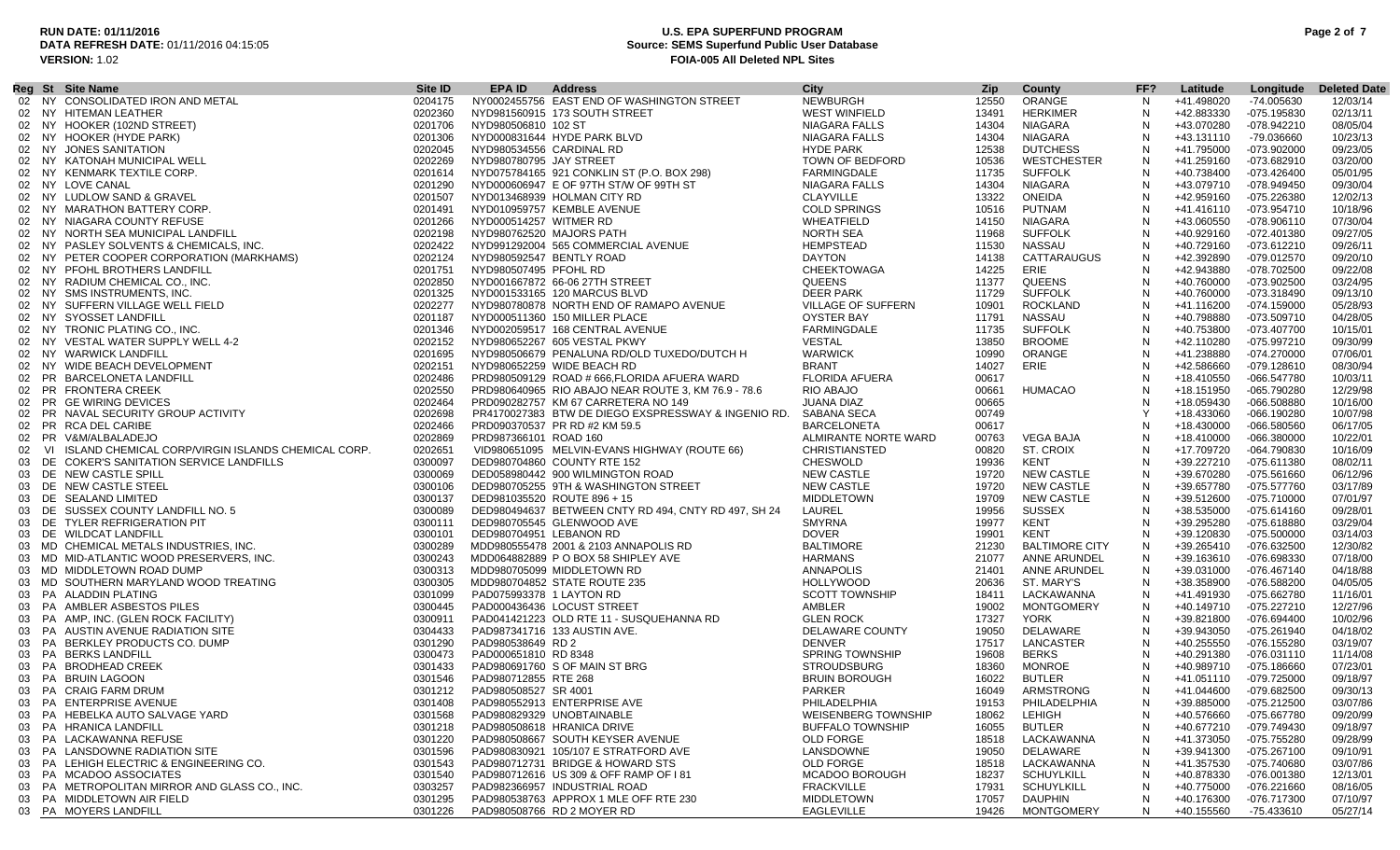### **RUN DATE: 01/11/2016 U.S. EPA SUPERFUND PROGRAM Page 3 of 7 Source: SEMS Superfund Public User Database VERSION:** 1.02 **FOIA-005 All Deleted NPL Sites**

| <b>City</b><br>Site <b>ID</b><br><b>EPA ID</b><br><b>Address</b><br>Reg St Site Name<br><b>Zip</b><br>County<br>FF?<br>Latitude<br>Longitude<br><b>Deleted Date</b><br>PAD980508865 ROUTE 6N/PRESQUE ISLE ST PARK<br>ERIE<br>03 PA PRESQUE ISLE<br>0301229<br>16505<br>ERIE<br>N<br>+42.149700<br>-080.133300<br>02/13/89<br>03 PA PUBLICKER INDUSTRIES INC.<br>PHILADELPHIA<br>0303196<br>PAD981939200 3223 S DELAWARE AVENUE<br>PHILADELPHIA<br>+39.908050<br>19148<br>N<br>-075.135280<br>11/01/00<br>PA REESER'S LANDFILL<br>0301566<br>UPPER MACUNGIE TWP<br><b>LEHIGH</b><br>+40.579400<br>$-075.656400$<br>05/31/90<br>PAD980829261 OLD RTE 22<br>18051<br><sup>N</sup><br>03<br>PA RESIN DISPOSAL<br>PAD063766828 TOP OF STILLEY AVENUE<br>ALLEGHENY<br>0301042<br>JEFFERSON BOROUGH<br>15025<br>+40.270500<br>-079.912400<br>10/21/03<br>03<br>N<br>PA RIVER ROAD LANDFILL (WASTE MANAGEMENT, INC.)<br>0300446<br>PAD000439083 RTE 846 RIVER RD<br>HERMITAGE<br>16148<br>MERCER<br><sup>N</sup><br>+41.266660<br>-080.487500<br>01/29/04<br>03<br>PA ROUTE 940 DRUM DUMP<br>0301831<br>PAD981034630 OFF RTE 940<br>POCONO SUMMIT<br>18350<br>MONROE<br><sup>N</sup><br>-075.382500<br>11/30/00<br>+41.110500<br>03<br>0301506<br>PA TAYLOR BOROUGH DUMP<br>PAD980693907 PRINCE STREET<br><b>TAYLOR BOROUGH</b><br>18517<br>LACKAWANNA<br>N<br>+41.407210<br>-075.718330<br>09/30/99<br>03<br>03 PA VOORTMAN FARM<br>0301453<br>PAD980692719 VERA CRUZ RD<br>UPPER SAUCON TWP<br>18034<br>LEHIGH<br>N<br>+40.547000<br>-075.447500<br>05/31/89<br><b>CHESTER</b><br>03/23/89<br>03 PA WADE (ABM)<br>0301343<br>PAD980539407 1 FLOWER STREET<br>19013<br>DELAWARE<br>N<br>+39.833700<br>-075.377500<br>PA WESTLINE<br>0301444<br>PAD980692537 OFF OF OLD ROUTE 219<br>WESTLINE<br>16740<br>MCKEAN<br>N<br>+41.774710<br>-078.771660<br>10/14/92<br>03<br>PA YORK COUNTY SOLID WASTE AND REFUSE AUTHORITY LANDFILL<br><b>HOPEWELL TOWNSHIP</b><br><b>YORK</b><br>0301590<br>PAD980830715 ROAD #3 - BOX 426<br>+39.782360<br>$-076.607210$<br>02/14/05<br>03<br>17363<br>N<br>0302680<br>SALEM<br>09/28/01<br>VA DIXIE CAVERNS COUNTY LANDFILL<br>VAD980552095 RTE 778<br>24153<br><b>ROANOKE</b><br>N<br>+37.259710<br>-080.193610<br>03<br>0302757<br><b>ROANOKE</b><br>+37.256900<br>VA MATTHEWS ELECTROPLATING<br>VAD980712970 ROUTE 796<br>24153<br>ROANOKE CITY<br>N<br>-080.167500<br>01/19/89<br>03<br>N<br>VA RHINEHART TIRE FIRE DUMP<br>0302772<br>VAD980831796 MT FALLS<br><b>FREDERICK COUNTY</b><br>22601<br><b>FREDERICK</b><br>+39.188330<br>-078.310420<br>09/30/05<br>03<br>0302775<br><b>SUFFOLK</b><br>03 VA SUFFOLK CITY LANDFILL<br>VAD980917983 UNOBTAINABLE<br>23434<br><b>SUFFOLK CITY</b><br>N<br>+36.678400<br>-076.583900<br>01/24/95<br>03 WV FOLLANSBEE<br><b>FOLLANSBEE</b><br>N<br>0302894<br>WVD004336749 NEAR BENCH MARK 681<br>26037<br><b>BROOKE</b><br>+40.340280<br>01/16/04<br>-080.606930<br><b>LEETOWN</b><br><b>JEFFERSON</b><br>08/29/96<br>03 WV LEETOWN PESTICIDE<br>0303045<br>WVD980693402 ROAD 15/1 MIDDLEWAY AREA<br>25430<br>N<br>+39.346500<br>-077.909500<br>AL MOWBRAY ENGINEERING CO.<br>0404343<br>ALD031618069 JCT OF 2ND & BEELAND STS<br>GREENVILLE<br>36037<br><b>BUTLER</b><br>N<br>+31.831660<br>-086.613050<br>12/30/93<br>04<br>SARALAND<br>AL REDWING CARRIERS, INC. (SARALAND)<br>0400417<br>ALD980844385 527 US HWY 43<br>36571<br><b>MOBILE</b><br>N<br>+30.808330<br>-88.073060<br>09/28/15<br>04<br>LAKELAND<br>06/28/95<br>FL ALPHA CHEMICAL CORP.<br>0400623<br>FLD041495441 4620 N GALLOWAY RD<br>POLK<br>+28.100830<br>$-082.009710$<br>04<br>33810<br>N<br>FL ANACONDA ALUMINUM CO./MILGO ELECTRONICS CORP.<br>0400581<br><b>MIAMI</b><br>07/09/98<br>FLD020536538 3630 NW 76TH ST<br>33147<br>MIAMI-DADE<br>N<br>+25.843060<br>-080.256530<br>04<br>0400566<br>08/05/14<br>FL B&B CHEMICAL CO., INC.<br>FLD004574190 875 W 20TH ST<br>HIALEAH<br>33010<br>MIAMI-DADE<br>N<br>+25.839580<br>$-80.300130$<br>04<br>FL BEULAH LANDFILL<br>0400836<br>FLD980494660 ROUTE 9 US HWY 90<br>PENSACOLA<br>32506<br><b>ESCAMBIA</b><br>N<br>+30.513060<br>-087.345130<br>06/22/98<br>04<br>0400668<br>04 FL BMI-TEXTRON<br>FLD052172954 1121 SILVER BEACH RD<br><b>LAKE PARK</b><br>33403<br>N<br>11/18/02<br>PALM BEACH<br>+26.793700<br>-080.073800<br>FL BROWN WOOD PRESERVING<br>LIVE OAK<br>SUWANNEE<br>0400917<br>FLD980728935 JCT GOLDKISS BLVD & SNOWMILL<br>32060<br>N<br>+30.302500<br>09/22/95<br>-083.013050<br>04<br>0400792<br><b>LAKE ALFRED</b><br>33850<br><b>POLK</b><br>N<br>+28.098050<br>08/04/09<br>FL CALLAWAY & SON DRUM SERVICE<br>FLD094590916 890 EAST LAKE ALFRED DRIVE<br>-081.714720<br>04<br><b>BROWARD</b><br>FL CHEMFORM. INC.<br>0400756<br>FLD080174402 1410 SW 8TH ST<br>POMPANO BEACH<br>33069<br>N<br>+26.186750<br>$-080.142800$<br>07/28/00<br>04<br>FL COLEMAN-EVANS WOOD PRESERVING CO.<br>0401202<br>FLD991279894 101 CELERY ST<br><b>WHITEHOUSE</b><br>32220<br>DUVAL<br>N<br>+30.313880<br>$-81.842780$<br>05/27/14<br>04<br>FL DAVIE LANDFILL<br>0400897<br>FLD980602288 SW 142ND AVE<br>DAVIE<br>33314<br><b>BROWARD</b><br>08/21/06<br>N<br>+26.069600<br>-080.342600<br>04<br>FL DUBOSE OIL PRODUCTS CO.<br>0400492<br>CANTONMENT<br>32533<br><b>ESCAMBIA</b><br>FLD000833368 HWY C97<br>N<br>+30.618060<br>-087.376950<br>10/01/04<br>04<br>FL GOLD COAST OIL CORP.<br>0400736<br>FLD071307680 2835 SW 71 AVE<br>MIAMI<br>33155<br>MIAMI-DADE<br>$\mathsf{N}$<br>+25.743400<br>-080.311200<br>10/09/96<br>04<br>N<br>FL HIPPS ROAD LANDFILL<br>0400908<br>FLD980709802 HIPPS RD<br>DUVAL COUNTY<br>32222<br>DUVAL<br>+30.216930<br>$-081.805560$<br>02/27/11<br>04<br>FL KASSAUF-KIMERLING BATTERY DISPOSAL<br>0400914<br>FLD980727820 58TH ST & COLUMBUS DR<br>TAMPA<br>33619<br><b>HILLSBOROUGH</b><br>N<br>+27.969444<br>10/02/00<br>-082.388889<br>04<br>FL MUNISPORT LANDFILL<br>0400769<br><b>NORTH MIAMI</b><br>N<br>FLD084535442 152ND ST NE & BISCAYNE BLVD<br>33161<br>MIAMI-DADE<br>+25.908330<br>$-080.154160$<br>09/24/99<br>04<br><b>HIALEAH</b><br>10/11/96<br>FL NORTHWEST 58TH STREET LANDFILL<br>0400900<br>FLD980602643 NW 58TH ST<br>33012<br>MIAMI-DADE<br>N<br>+25.833330<br>-080.347210<br>04<br>GADSDEN<br>FL PARRAMORE SURPLUS<br>0400622<br>FLD041140344 US HWY 90 W<br>MOUNT PLEASANT<br>32352<br>N<br>+30.660680<br>-084.693750<br>02/21/89<br>04<br>FL PIONEER SAND CO.<br>0400684<br>FLD056116965 EAST OF SAUFLEY FIELD RD<br><b>WARRINGTON</b><br>32506<br><b>ESCAMBIA</b><br>N<br>+30.474160<br>-087.351380<br>02/08/93<br>04<br>PLANT CITY<br>FL SCHUYLKILL METALS CORP.<br>0400710<br>FLD062794003 402 S WOODROW WILSON DR<br>33566<br><b>HILLSBOROUGH</b><br>+28.010830<br>$-082.143060$<br>08/22/01<br>N<br>04<br>0400916<br>TAMPA<br>HILLSBOROUGH<br>N<br>10/01/99<br>SIXTY-SECOND STREET DUMP<br>FLD980728877 N OF COLUMBUS W OF 62ND ST<br>33619<br>+27.969430<br>-082.386380<br>- FL<br>04<br>0400554<br>-080.289720<br>10/26/07<br>FL STANDARD AUTO BUMPER CORP.<br>FLD004126520 2500 WEST 3RD COURT<br>HIALEAH<br>33010<br>MIAMI-DADE<br>N<br>+25.844440<br>04<br>FL TRI-CITY OIL CONSERVATIONIST, INC<br>0400733<br>FLD070864541 8767 1/2 N 50TH ST<br>TAMPA<br>33617<br>HILLSBOROUGH<br>N<br>+28.031800<br>$-082.401500$<br>09/01/88<br>04<br>0400898<br>04 FL VARSOL SPILL<br>FLD980602346 MIAMI INT'L AIRPORT<br>MIAMI<br>33159<br>MIAMI-DADE<br>N<br>+25.804700<br>-080.277200<br>09/01/88<br>0404399<br>POMPANO BEACH<br>N<br>FL WILSON CONCEPTS OF FLORIDA, INC.<br>FLD041184383 1408 SW 8TH STREET<br>33069<br><b>BROWARD</b><br>-080.142760<br>04/04/95<br>+26.218670<br>04<br><b>PRINCETON</b><br>11/27/95<br>FL WOODBURY CHEMICAL CO. (PRINCETON PLANT)<br>0400563<br>FLD004146346 13920 SW 248TH ST<br>33032<br>MIAMI-DADE<br>N<br>+25.536700<br>-080.412400<br>04<br>FL YELLOW WATER ROAD<br><b>BALDWIN</b><br>0400933<br>FLD980844179 1190 YELLOW WATER ROAD<br>32234<br>DUVAL<br>N<br>+30.280300<br>-081.971700<br>05/18/99<br>04<br>GA CEDARTOWN INDUSTRIES, INC.<br>0401627<br>GAD095840674 404 S. FURNACE STREET<br>CEDARTOWN<br>30125<br>POLK<br>N<br>+34.008200<br>$-085.263600$<br>09/19/06<br>04<br>CEDARTOWN<br>GA CEDARTOWN MUNICIPAL LANDFILL<br>0401660<br><b>POLK</b><br>+34.015960<br>-085.282630<br>03/10/99<br>GAD980495402 WEST OF N. TENTH ST AND GIRARD AVE<br>30125<br>N<br>04<br><b>ATHENS</b><br><b>CLARKE</b><br>12/30/82<br>GA LUMINOUS PROCESSES, INC.<br>0401841<br>GAD990855819 US HWY 78 & 29 4 MILES W<br>30622<br>N<br>+33.940280<br>-083.471950<br>04<br>AUGUSTA<br>30903<br>04 GA MONSANTO CORP. (AUGUSTA PLANT)<br>0401299<br>GAD001700699 MARVIN GRIFFIN RD<br><b>RICHMOND</b><br>N<br>+33.389450<br>-081.993060<br>03/09/98<br>04 GA POWERSVILLE SITE<br>0401668<br>GAD980496954 GA HWY 49 N<br>PEACH COUNTY<br>31074<br>PEACH<br>N<br>+32.612500<br>-083.794430<br>11/01/10<br>04 KY A.L. TAYLOR (VALLEY OF DRUMS)<br>0402072<br>KYD980500961 ST HWY 1020<br><b>BROOKS</b><br>40165<br><b>BULLITT</b><br>+38.081930<br>-085.725000<br>05/17/96<br>N<br>KY GENERAL TIRE & RUBBER CO. (MAYFIELD LANDFILL)<br>MAYFIELD<br>42066<br><b>GRAVES</b><br>10/27/00<br>0401932<br>KYD006371074 1 GENERAL ST<br>N<br>+36.790600<br>-088.635800<br>04<br>42732<br><b>HARDIN</b><br>+37.668500<br>07/26/96<br>04 KY HOWE VALLEY LANDFILL<br>0402090<br>KYD980501191 HAWKINS DR<br><b>HOWE VALLEY</b><br>-086.124200<br>04 KY LEE'S LANE LANDFILL<br>KYD980557052 LEES LN @ OHIO RIV<br><b>LOUISVILLE</b><br><b>JEFFERSON</b><br>04/25/96<br>0402104<br>40216<br>N<br>+38.191110<br>-085.883060<br>KY NATIONAL SOUTHWIRE ALUMINUM CO.<br>0401991<br>KYD049062375 JCT KY HWY 271 & 334<br><b>HAWESVILLE</b><br>42348<br><b>HANCOCK</b><br>+37.944990<br>-86.787770<br>10/05/15<br>-N<br>04<br>04 KY NEWPORT DUMP<br>KYD985066380 LICKING PIKE AND QUEEN CITY AV<br><b>NEWPORT</b><br>CAMPBELL<br>0405547<br>41072<br>+39.070720<br>-084.491220<br>06/03/96<br>N<br>KY RED PENN SANITATION CO. LANDFILL<br>0404239<br>KYD981469794 SR 362 (ASH AVE)<br>PEEWEE VALLEY<br>OLDHAM<br>+38.288100<br>-085.465400<br>09/14/01<br>40014<br>N<br>04<br>04 MS FLOWOOD SITE<br>0402473<br>MSD980710941 STATE HWY 468<br><b>FLOWOOD</b><br>39208<br><b>RANKIN</b><br>+32.300000<br>-090.145830<br>02/16/96<br>N<br><b>COLUMBIA</b><br>MS NEWSOM BROTHERS/OLD REICHHOLD CHEMICALS, INC.<br>0402479<br>MSD980840045 WADE ST & PEARL ST<br>39429<br><b>MARION</b><br>N<br>+31.244710<br>-089.826930<br>09/27/00<br>04<br>04 MS WALCOTTE CHEMICAL CO. WAREHOUSES |  |         |                                    |                   |       |            |   |            |             |          |
|-------------------------------------------------------------------------------------------------------------------------------------------------------------------------------------------------------------------------------------------------------------------------------------------------------------------------------------------------------------------------------------------------------------------------------------------------------------------------------------------------------------------------------------------------------------------------------------------------------------------------------------------------------------------------------------------------------------------------------------------------------------------------------------------------------------------------------------------------------------------------------------------------------------------------------------------------------------------------------------------------------------------------------------------------------------------------------------------------------------------------------------------------------------------------------------------------------------------------------------------------------------------------------------------------------------------------------------------------------------------------------------------------------------------------------------------------------------------------------------------------------------------------------------------------------------------------------------------------------------------------------------------------------------------------------------------------------------------------------------------------------------------------------------------------------------------------------------------------------------------------------------------------------------------------------------------------------------------------------------------------------------------------------------------------------------------------------------------------------------------------------------------------------------------------------------------------------------------------------------------------------------------------------------------------------------------------------------------------------------------------------------------------------------------------------------------------------------------------------------------------------------------------------------------------------------------------------------------------------------------------------------------------------------------------------------------------------------------------------------------------------------------------------------------------------------------------------------------------------------------------------------------------------------------------------------------------------------------------------------------------------------------------------------------------------------------------------------------------------------------------------------------------------------------------------------------------------------------------------------------------------------------------------------------------------------------------------------------------------------------------------------------------------------------------------------------------------------------------------------------------------------------------------------------------------------------------------------------------------------------------------------------------------------------------------------------------------------------------------------------------------------------------------------------------------------------------------------------------------------------------------------------------------------------------------------------------------------------------------------------------------------------------------------------------------------------------------------------------------------------------------------------------------------------------------------------------------------------------------------------------------------------------------------------------------------------------------------------------------------------------------------------------------------------------------------------------------------------------------------------------------------------------------------------------------------------------------------------------------------------------------------------------------------------------------------------------------------------------------------------------------------------------------------------------------------------------------------------------------------------------------------------------------------------------------------------------------------------------------------------------------------------------------------------------------------------------------------------------------------------------------------------------------------------------------------------------------------------------------------------------------------------------------------------------------------------------------------------------------------------------------------------------------------------------------------------------------------------------------------------------------------------------------------------------------------------------------------------------------------------------------------------------------------------------------------------------------------------------------------------------------------------------------------------------------------------------------------------------------------------------------------------------------------------------------------------------------------------------------------------------------------------------------------------------------------------------------------------------------------------------------------------------------------------------------------------------------------------------------------------------------------------------------------------------------------------------------------------------------------------------------------------------------------------------------------------------------------------------------------------------------------------------------------------------------------------------------------------------------------------------------------------------------------------------------------------------------------------------------------------------------------------------------------------------------------------------------------------------------------------------------------------------------------------------------------------------------------------------------------------------------------------------------------------------------------------------------------------------------------------------------------------------------------------------------------------------------------------------------------------------------------------------------------------------------------------------------------------------------------------------------------------------------------------------------------------------------------------------------------------------------------------------------------------------------------------------------------------------------------------------------------------------------------------------------------------------------------------------------------------------------------------------------------------------------------------------------------------------------------------------------------------------------------------------------------------------------------------------------------------------------------------------------------------------------------------------------------------------------------------------------------------------------------------------------------------------------------------------------------------------------------------------------------------------------------------------------------------------------------------------------------------------------------------------------------------------------------------------------------------------------------------------------------------------------------------------------------------------------------------------------------------------------------------------------------------------------------------------------------------------------------------------------------------------------------------------------------------------------------------------------------------------------------------------------------------------------------------------------------------------------------------------------------------------------------------------------------------------------------------------------------------------------------------------------------------------------------------------------------------------------------------------------------------------------------------------------------------------------------------------------------------------------------------------------------------------------------------------------------------------------------------------------------------------------------------------------------------------------------------------------------------------------------------------------------------------------------------------------------------------------------------------------------------------------------------------------------------------------------------------------------------------------------------------------------------------------------------------------------------------------------------------------------------------------------------------------------------------------------------------------------------------------------------------------------------------------------------------------------------------------------------------------------------------------------------------------------------------------------------------------------------------------------------------------------------------------------------------------------------------------------------------------------------------------|--|---------|------------------------------------|-------------------|-------|------------|---|------------|-------------|----------|
|                                                                                                                                                                                                                                                                                                                                                                                                                                                                                                                                                                                                                                                                                                                                                                                                                                                                                                                                                                                                                                                                                                                                                                                                                                                                                                                                                                                                                                                                                                                                                                                                                                                                                                                                                                                                                                                                                                                                                                                                                                                                                                                                                                                                                                                                                                                                                                                                                                                                                                                                                                                                                                                                                                                                                                                                                                                                                                                                                                                                                                                                                                                                                                                                                                                                                                                                                                                                                                                                                                                                                                                                                                                                                                                                                                                                                                                                                                                                                                                                                                                                                                                                                                                                                                                                                                                                                                                                                                                                                                                                                                                                                                                                                                                                                                                                                                                                                                                                                                                                                                                                                                                                                                                                                                                                                                                                                                                                                                                                                                                                                                                                                                                                                                                                                                                                                                                                                                                                                                                                                                                                                                                                                                                                                                                                                                                                                                                                                                                                                                                                                                                                                                                                                                                                                                                                                                                                                                                                                                                                                                                                                                                                                                                                                                                                                                                                                                                                                                                                                                                                                                                                                                                                                                                                                                                                                                                                                                                                                                                                                                                                                                                                                                                                                                                                                                                                                                                                                                                                                                                                                                                                                                                                                                                                                                                                                                                                                                                                                                                                                                                                                                                                                                                                                                                                                                                                                                                                                                                                                                                                                                                                                                                                                                                                                                                                                                                                                                                                                                                                                                                                                                                                                                                                                                                                                                                                                                                                                                                                                                                                                       |  |         |                                    |                   |       |            |   |            |             |          |
|                                                                                                                                                                                                                                                                                                                                                                                                                                                                                                                                                                                                                                                                                                                                                                                                                                                                                                                                                                                                                                                                                                                                                                                                                                                                                                                                                                                                                                                                                                                                                                                                                                                                                                                                                                                                                                                                                                                                                                                                                                                                                                                                                                                                                                                                                                                                                                                                                                                                                                                                                                                                                                                                                                                                                                                                                                                                                                                                                                                                                                                                                                                                                                                                                                                                                                                                                                                                                                                                                                                                                                                                                                                                                                                                                                                                                                                                                                                                                                                                                                                                                                                                                                                                                                                                                                                                                                                                                                                                                                                                                                                                                                                                                                                                                                                                                                                                                                                                                                                                                                                                                                                                                                                                                                                                                                                                                                                                                                                                                                                                                                                                                                                                                                                                                                                                                                                                                                                                                                                                                                                                                                                                                                                                                                                                                                                                                                                                                                                                                                                                                                                                                                                                                                                                                                                                                                                                                                                                                                                                                                                                                                                                                                                                                                                                                                                                                                                                                                                                                                                                                                                                                                                                                                                                                                                                                                                                                                                                                                                                                                                                                                                                                                                                                                                                                                                                                                                                                                                                                                                                                                                                                                                                                                                                                                                                                                                                                                                                                                                                                                                                                                                                                                                                                                                                                                                                                                                                                                                                                                                                                                                                                                                                                                                                                                                                                                                                                                                                                                                                                                                                                                                                                                                                                                                                                                                                                                                                                                                                                                                                                       |  |         |                                    |                   |       |            |   |            |             |          |
|                                                                                                                                                                                                                                                                                                                                                                                                                                                                                                                                                                                                                                                                                                                                                                                                                                                                                                                                                                                                                                                                                                                                                                                                                                                                                                                                                                                                                                                                                                                                                                                                                                                                                                                                                                                                                                                                                                                                                                                                                                                                                                                                                                                                                                                                                                                                                                                                                                                                                                                                                                                                                                                                                                                                                                                                                                                                                                                                                                                                                                                                                                                                                                                                                                                                                                                                                                                                                                                                                                                                                                                                                                                                                                                                                                                                                                                                                                                                                                                                                                                                                                                                                                                                                                                                                                                                                                                                                                                                                                                                                                                                                                                                                                                                                                                                                                                                                                                                                                                                                                                                                                                                                                                                                                                                                                                                                                                                                                                                                                                                                                                                                                                                                                                                                                                                                                                                                                                                                                                                                                                                                                                                                                                                                                                                                                                                                                                                                                                                                                                                                                                                                                                                                                                                                                                                                                                                                                                                                                                                                                                                                                                                                                                                                                                                                                                                                                                                                                                                                                                                                                                                                                                                                                                                                                                                                                                                                                                                                                                                                                                                                                                                                                                                                                                                                                                                                                                                                                                                                                                                                                                                                                                                                                                                                                                                                                                                                                                                                                                                                                                                                                                                                                                                                                                                                                                                                                                                                                                                                                                                                                                                                                                                                                                                                                                                                                                                                                                                                                                                                                                                                                                                                                                                                                                                                                                                                                                                                                                                                                                                                       |  |         |                                    |                   |       |            |   |            |             |          |
|                                                                                                                                                                                                                                                                                                                                                                                                                                                                                                                                                                                                                                                                                                                                                                                                                                                                                                                                                                                                                                                                                                                                                                                                                                                                                                                                                                                                                                                                                                                                                                                                                                                                                                                                                                                                                                                                                                                                                                                                                                                                                                                                                                                                                                                                                                                                                                                                                                                                                                                                                                                                                                                                                                                                                                                                                                                                                                                                                                                                                                                                                                                                                                                                                                                                                                                                                                                                                                                                                                                                                                                                                                                                                                                                                                                                                                                                                                                                                                                                                                                                                                                                                                                                                                                                                                                                                                                                                                                                                                                                                                                                                                                                                                                                                                                                                                                                                                                                                                                                                                                                                                                                                                                                                                                                                                                                                                                                                                                                                                                                                                                                                                                                                                                                                                                                                                                                                                                                                                                                                                                                                                                                                                                                                                                                                                                                                                                                                                                                                                                                                                                                                                                                                                                                                                                                                                                                                                                                                                                                                                                                                                                                                                                                                                                                                                                                                                                                                                                                                                                                                                                                                                                                                                                                                                                                                                                                                                                                                                                                                                                                                                                                                                                                                                                                                                                                                                                                                                                                                                                                                                                                                                                                                                                                                                                                                                                                                                                                                                                                                                                                                                                                                                                                                                                                                                                                                                                                                                                                                                                                                                                                                                                                                                                                                                                                                                                                                                                                                                                                                                                                                                                                                                                                                                                                                                                                                                                                                                                                                                                                                       |  |         |                                    |                   |       |            |   |            |             |          |
|                                                                                                                                                                                                                                                                                                                                                                                                                                                                                                                                                                                                                                                                                                                                                                                                                                                                                                                                                                                                                                                                                                                                                                                                                                                                                                                                                                                                                                                                                                                                                                                                                                                                                                                                                                                                                                                                                                                                                                                                                                                                                                                                                                                                                                                                                                                                                                                                                                                                                                                                                                                                                                                                                                                                                                                                                                                                                                                                                                                                                                                                                                                                                                                                                                                                                                                                                                                                                                                                                                                                                                                                                                                                                                                                                                                                                                                                                                                                                                                                                                                                                                                                                                                                                                                                                                                                                                                                                                                                                                                                                                                                                                                                                                                                                                                                                                                                                                                                                                                                                                                                                                                                                                                                                                                                                                                                                                                                                                                                                                                                                                                                                                                                                                                                                                                                                                                                                                                                                                                                                                                                                                                                                                                                                                                                                                                                                                                                                                                                                                                                                                                                                                                                                                                                                                                                                                                                                                                                                                                                                                                                                                                                                                                                                                                                                                                                                                                                                                                                                                                                                                                                                                                                                                                                                                                                                                                                                                                                                                                                                                                                                                                                                                                                                                                                                                                                                                                                                                                                                                                                                                                                                                                                                                                                                                                                                                                                                                                                                                                                                                                                                                                                                                                                                                                                                                                                                                                                                                                                                                                                                                                                                                                                                                                                                                                                                                                                                                                                                                                                                                                                                                                                                                                                                                                                                                                                                                                                                                                                                                                                                       |  |         |                                    |                   |       |            |   |            |             |          |
|                                                                                                                                                                                                                                                                                                                                                                                                                                                                                                                                                                                                                                                                                                                                                                                                                                                                                                                                                                                                                                                                                                                                                                                                                                                                                                                                                                                                                                                                                                                                                                                                                                                                                                                                                                                                                                                                                                                                                                                                                                                                                                                                                                                                                                                                                                                                                                                                                                                                                                                                                                                                                                                                                                                                                                                                                                                                                                                                                                                                                                                                                                                                                                                                                                                                                                                                                                                                                                                                                                                                                                                                                                                                                                                                                                                                                                                                                                                                                                                                                                                                                                                                                                                                                                                                                                                                                                                                                                                                                                                                                                                                                                                                                                                                                                                                                                                                                                                                                                                                                                                                                                                                                                                                                                                                                                                                                                                                                                                                                                                                                                                                                                                                                                                                                                                                                                                                                                                                                                                                                                                                                                                                                                                                                                                                                                                                                                                                                                                                                                                                                                                                                                                                                                                                                                                                                                                                                                                                                                                                                                                                                                                                                                                                                                                                                                                                                                                                                                                                                                                                                                                                                                                                                                                                                                                                                                                                                                                                                                                                                                                                                                                                                                                                                                                                                                                                                                                                                                                                                                                                                                                                                                                                                                                                                                                                                                                                                                                                                                                                                                                                                                                                                                                                                                                                                                                                                                                                                                                                                                                                                                                                                                                                                                                                                                                                                                                                                                                                                                                                                                                                                                                                                                                                                                                                                                                                                                                                                                                                                                                                                       |  |         |                                    |                   |       |            |   |            |             |          |
|                                                                                                                                                                                                                                                                                                                                                                                                                                                                                                                                                                                                                                                                                                                                                                                                                                                                                                                                                                                                                                                                                                                                                                                                                                                                                                                                                                                                                                                                                                                                                                                                                                                                                                                                                                                                                                                                                                                                                                                                                                                                                                                                                                                                                                                                                                                                                                                                                                                                                                                                                                                                                                                                                                                                                                                                                                                                                                                                                                                                                                                                                                                                                                                                                                                                                                                                                                                                                                                                                                                                                                                                                                                                                                                                                                                                                                                                                                                                                                                                                                                                                                                                                                                                                                                                                                                                                                                                                                                                                                                                                                                                                                                                                                                                                                                                                                                                                                                                                                                                                                                                                                                                                                                                                                                                                                                                                                                                                                                                                                                                                                                                                                                                                                                                                                                                                                                                                                                                                                                                                                                                                                                                                                                                                                                                                                                                                                                                                                                                                                                                                                                                                                                                                                                                                                                                                                                                                                                                                                                                                                                                                                                                                                                                                                                                                                                                                                                                                                                                                                                                                                                                                                                                                                                                                                                                                                                                                                                                                                                                                                                                                                                                                                                                                                                                                                                                                                                                                                                                                                                                                                                                                                                                                                                                                                                                                                                                                                                                                                                                                                                                                                                                                                                                                                                                                                                                                                                                                                                                                                                                                                                                                                                                                                                                                                                                                                                                                                                                                                                                                                                                                                                                                                                                                                                                                                                                                                                                                                                                                                                                                       |  |         |                                    |                   |       |            |   |            |             |          |
|                                                                                                                                                                                                                                                                                                                                                                                                                                                                                                                                                                                                                                                                                                                                                                                                                                                                                                                                                                                                                                                                                                                                                                                                                                                                                                                                                                                                                                                                                                                                                                                                                                                                                                                                                                                                                                                                                                                                                                                                                                                                                                                                                                                                                                                                                                                                                                                                                                                                                                                                                                                                                                                                                                                                                                                                                                                                                                                                                                                                                                                                                                                                                                                                                                                                                                                                                                                                                                                                                                                                                                                                                                                                                                                                                                                                                                                                                                                                                                                                                                                                                                                                                                                                                                                                                                                                                                                                                                                                                                                                                                                                                                                                                                                                                                                                                                                                                                                                                                                                                                                                                                                                                                                                                                                                                                                                                                                                                                                                                                                                                                                                                                                                                                                                                                                                                                                                                                                                                                                                                                                                                                                                                                                                                                                                                                                                                                                                                                                                                                                                                                                                                                                                                                                                                                                                                                                                                                                                                                                                                                                                                                                                                                                                                                                                                                                                                                                                                                                                                                                                                                                                                                                                                                                                                                                                                                                                                                                                                                                                                                                                                                                                                                                                                                                                                                                                                                                                                                                                                                                                                                                                                                                                                                                                                                                                                                                                                                                                                                                                                                                                                                                                                                                                                                                                                                                                                                                                                                                                                                                                                                                                                                                                                                                                                                                                                                                                                                                                                                                                                                                                                                                                                                                                                                                                                                                                                                                                                                                                                                                                                       |  |         |                                    |                   |       |            |   |            |             |          |
|                                                                                                                                                                                                                                                                                                                                                                                                                                                                                                                                                                                                                                                                                                                                                                                                                                                                                                                                                                                                                                                                                                                                                                                                                                                                                                                                                                                                                                                                                                                                                                                                                                                                                                                                                                                                                                                                                                                                                                                                                                                                                                                                                                                                                                                                                                                                                                                                                                                                                                                                                                                                                                                                                                                                                                                                                                                                                                                                                                                                                                                                                                                                                                                                                                                                                                                                                                                                                                                                                                                                                                                                                                                                                                                                                                                                                                                                                                                                                                                                                                                                                                                                                                                                                                                                                                                                                                                                                                                                                                                                                                                                                                                                                                                                                                                                                                                                                                                                                                                                                                                                                                                                                                                                                                                                                                                                                                                                                                                                                                                                                                                                                                                                                                                                                                                                                                                                                                                                                                                                                                                                                                                                                                                                                                                                                                                                                                                                                                                                                                                                                                                                                                                                                                                                                                                                                                                                                                                                                                                                                                                                                                                                                                                                                                                                                                                                                                                                                                                                                                                                                                                                                                                                                                                                                                                                                                                                                                                                                                                                                                                                                                                                                                                                                                                                                                                                                                                                                                                                                                                                                                                                                                                                                                                                                                                                                                                                                                                                                                                                                                                                                                                                                                                                                                                                                                                                                                                                                                                                                                                                                                                                                                                                                                                                                                                                                                                                                                                                                                                                                                                                                                                                                                                                                                                                                                                                                                                                                                                                                                                                                       |  |         |                                    |                   |       |            |   |            |             |          |
|                                                                                                                                                                                                                                                                                                                                                                                                                                                                                                                                                                                                                                                                                                                                                                                                                                                                                                                                                                                                                                                                                                                                                                                                                                                                                                                                                                                                                                                                                                                                                                                                                                                                                                                                                                                                                                                                                                                                                                                                                                                                                                                                                                                                                                                                                                                                                                                                                                                                                                                                                                                                                                                                                                                                                                                                                                                                                                                                                                                                                                                                                                                                                                                                                                                                                                                                                                                                                                                                                                                                                                                                                                                                                                                                                                                                                                                                                                                                                                                                                                                                                                                                                                                                                                                                                                                                                                                                                                                                                                                                                                                                                                                                                                                                                                                                                                                                                                                                                                                                                                                                                                                                                                                                                                                                                                                                                                                                                                                                                                                                                                                                                                                                                                                                                                                                                                                                                                                                                                                                                                                                                                                                                                                                                                                                                                                                                                                                                                                                                                                                                                                                                                                                                                                                                                                                                                                                                                                                                                                                                                                                                                                                                                                                                                                                                                                                                                                                                                                                                                                                                                                                                                                                                                                                                                                                                                                                                                                                                                                                                                                                                                                                                                                                                                                                                                                                                                                                                                                                                                                                                                                                                                                                                                                                                                                                                                                                                                                                                                                                                                                                                                                                                                                                                                                                                                                                                                                                                                                                                                                                                                                                                                                                                                                                                                                                                                                                                                                                                                                                                                                                                                                                                                                                                                                                                                                                                                                                                                                                                                                                                       |  |         |                                    |                   |       |            |   |            |             |          |
|                                                                                                                                                                                                                                                                                                                                                                                                                                                                                                                                                                                                                                                                                                                                                                                                                                                                                                                                                                                                                                                                                                                                                                                                                                                                                                                                                                                                                                                                                                                                                                                                                                                                                                                                                                                                                                                                                                                                                                                                                                                                                                                                                                                                                                                                                                                                                                                                                                                                                                                                                                                                                                                                                                                                                                                                                                                                                                                                                                                                                                                                                                                                                                                                                                                                                                                                                                                                                                                                                                                                                                                                                                                                                                                                                                                                                                                                                                                                                                                                                                                                                                                                                                                                                                                                                                                                                                                                                                                                                                                                                                                                                                                                                                                                                                                                                                                                                                                                                                                                                                                                                                                                                                                                                                                                                                                                                                                                                                                                                                                                                                                                                                                                                                                                                                                                                                                                                                                                                                                                                                                                                                                                                                                                                                                                                                                                                                                                                                                                                                                                                                                                                                                                                                                                                                                                                                                                                                                                                                                                                                                                                                                                                                                                                                                                                                                                                                                                                                                                                                                                                                                                                                                                                                                                                                                                                                                                                                                                                                                                                                                                                                                                                                                                                                                                                                                                                                                                                                                                                                                                                                                                                                                                                                                                                                                                                                                                                                                                                                                                                                                                                                                                                                                                                                                                                                                                                                                                                                                                                                                                                                                                                                                                                                                                                                                                                                                                                                                                                                                                                                                                                                                                                                                                                                                                                                                                                                                                                                                                                                                                                       |  |         |                                    |                   |       |            |   |            |             |          |
|                                                                                                                                                                                                                                                                                                                                                                                                                                                                                                                                                                                                                                                                                                                                                                                                                                                                                                                                                                                                                                                                                                                                                                                                                                                                                                                                                                                                                                                                                                                                                                                                                                                                                                                                                                                                                                                                                                                                                                                                                                                                                                                                                                                                                                                                                                                                                                                                                                                                                                                                                                                                                                                                                                                                                                                                                                                                                                                                                                                                                                                                                                                                                                                                                                                                                                                                                                                                                                                                                                                                                                                                                                                                                                                                                                                                                                                                                                                                                                                                                                                                                                                                                                                                                                                                                                                                                                                                                                                                                                                                                                                                                                                                                                                                                                                                                                                                                                                                                                                                                                                                                                                                                                                                                                                                                                                                                                                                                                                                                                                                                                                                                                                                                                                                                                                                                                                                                                                                                                                                                                                                                                                                                                                                                                                                                                                                                                                                                                                                                                                                                                                                                                                                                                                                                                                                                                                                                                                                                                                                                                                                                                                                                                                                                                                                                                                                                                                                                                                                                                                                                                                                                                                                                                                                                                                                                                                                                                                                                                                                                                                                                                                                                                                                                                                                                                                                                                                                                                                                                                                                                                                                                                                                                                                                                                                                                                                                                                                                                                                                                                                                                                                                                                                                                                                                                                                                                                                                                                                                                                                                                                                                                                                                                                                                                                                                                                                                                                                                                                                                                                                                                                                                                                                                                                                                                                                                                                                                                                                                                                                                                       |  |         |                                    |                   |       |            |   |            |             |          |
|                                                                                                                                                                                                                                                                                                                                                                                                                                                                                                                                                                                                                                                                                                                                                                                                                                                                                                                                                                                                                                                                                                                                                                                                                                                                                                                                                                                                                                                                                                                                                                                                                                                                                                                                                                                                                                                                                                                                                                                                                                                                                                                                                                                                                                                                                                                                                                                                                                                                                                                                                                                                                                                                                                                                                                                                                                                                                                                                                                                                                                                                                                                                                                                                                                                                                                                                                                                                                                                                                                                                                                                                                                                                                                                                                                                                                                                                                                                                                                                                                                                                                                                                                                                                                                                                                                                                                                                                                                                                                                                                                                                                                                                                                                                                                                                                                                                                                                                                                                                                                                                                                                                                                                                                                                                                                                                                                                                                                                                                                                                                                                                                                                                                                                                                                                                                                                                                                                                                                                                                                                                                                                                                                                                                                                                                                                                                                                                                                                                                                                                                                                                                                                                                                                                                                                                                                                                                                                                                                                                                                                                                                                                                                                                                                                                                                                                                                                                                                                                                                                                                                                                                                                                                                                                                                                                                                                                                                                                                                                                                                                                                                                                                                                                                                                                                                                                                                                                                                                                                                                                                                                                                                                                                                                                                                                                                                                                                                                                                                                                                                                                                                                                                                                                                                                                                                                                                                                                                                                                                                                                                                                                                                                                                                                                                                                                                                                                                                                                                                                                                                                                                                                                                                                                                                                                                                                                                                                                                                                                                                                                                                       |  |         |                                    |                   |       |            |   |            |             |          |
|                                                                                                                                                                                                                                                                                                                                                                                                                                                                                                                                                                                                                                                                                                                                                                                                                                                                                                                                                                                                                                                                                                                                                                                                                                                                                                                                                                                                                                                                                                                                                                                                                                                                                                                                                                                                                                                                                                                                                                                                                                                                                                                                                                                                                                                                                                                                                                                                                                                                                                                                                                                                                                                                                                                                                                                                                                                                                                                                                                                                                                                                                                                                                                                                                                                                                                                                                                                                                                                                                                                                                                                                                                                                                                                                                                                                                                                                                                                                                                                                                                                                                                                                                                                                                                                                                                                                                                                                                                                                                                                                                                                                                                                                                                                                                                                                                                                                                                                                                                                                                                                                                                                                                                                                                                                                                                                                                                                                                                                                                                                                                                                                                                                                                                                                                                                                                                                                                                                                                                                                                                                                                                                                                                                                                                                                                                                                                                                                                                                                                                                                                                                                                                                                                                                                                                                                                                                                                                                                                                                                                                                                                                                                                                                                                                                                                                                                                                                                                                                                                                                                                                                                                                                                                                                                                                                                                                                                                                                                                                                                                                                                                                                                                                                                                                                                                                                                                                                                                                                                                                                                                                                                                                                                                                                                                                                                                                                                                                                                                                                                                                                                                                                                                                                                                                                                                                                                                                                                                                                                                                                                                                                                                                                                                                                                                                                                                                                                                                                                                                                                                                                                                                                                                                                                                                                                                                                                                                                                                                                                                                                                                       |  |         |                                    |                   |       |            |   |            |             |          |
|                                                                                                                                                                                                                                                                                                                                                                                                                                                                                                                                                                                                                                                                                                                                                                                                                                                                                                                                                                                                                                                                                                                                                                                                                                                                                                                                                                                                                                                                                                                                                                                                                                                                                                                                                                                                                                                                                                                                                                                                                                                                                                                                                                                                                                                                                                                                                                                                                                                                                                                                                                                                                                                                                                                                                                                                                                                                                                                                                                                                                                                                                                                                                                                                                                                                                                                                                                                                                                                                                                                                                                                                                                                                                                                                                                                                                                                                                                                                                                                                                                                                                                                                                                                                                                                                                                                                                                                                                                                                                                                                                                                                                                                                                                                                                                                                                                                                                                                                                                                                                                                                                                                                                                                                                                                                                                                                                                                                                                                                                                                                                                                                                                                                                                                                                                                                                                                                                                                                                                                                                                                                                                                                                                                                                                                                                                                                                                                                                                                                                                                                                                                                                                                                                                                                                                                                                                                                                                                                                                                                                                                                                                                                                                                                                                                                                                                                                                                                                                                                                                                                                                                                                                                                                                                                                                                                                                                                                                                                                                                                                                                                                                                                                                                                                                                                                                                                                                                                                                                                                                                                                                                                                                                                                                                                                                                                                                                                                                                                                                                                                                                                                                                                                                                                                                                                                                                                                                                                                                                                                                                                                                                                                                                                                                                                                                                                                                                                                                                                                                                                                                                                                                                                                                                                                                                                                                                                                                                                                                                                                                                                                       |  |         |                                    |                   |       |            |   |            |             |          |
|                                                                                                                                                                                                                                                                                                                                                                                                                                                                                                                                                                                                                                                                                                                                                                                                                                                                                                                                                                                                                                                                                                                                                                                                                                                                                                                                                                                                                                                                                                                                                                                                                                                                                                                                                                                                                                                                                                                                                                                                                                                                                                                                                                                                                                                                                                                                                                                                                                                                                                                                                                                                                                                                                                                                                                                                                                                                                                                                                                                                                                                                                                                                                                                                                                                                                                                                                                                                                                                                                                                                                                                                                                                                                                                                                                                                                                                                                                                                                                                                                                                                                                                                                                                                                                                                                                                                                                                                                                                                                                                                                                                                                                                                                                                                                                                                                                                                                                                                                                                                                                                                                                                                                                                                                                                                                                                                                                                                                                                                                                                                                                                                                                                                                                                                                                                                                                                                                                                                                                                                                                                                                                                                                                                                                                                                                                                                                                                                                                                                                                                                                                                                                                                                                                                                                                                                                                                                                                                                                                                                                                                                                                                                                                                                                                                                                                                                                                                                                                                                                                                                                                                                                                                                                                                                                                                                                                                                                                                                                                                                                                                                                                                                                                                                                                                                                                                                                                                                                                                                                                                                                                                                                                                                                                                                                                                                                                                                                                                                                                                                                                                                                                                                                                                                                                                                                                                                                                                                                                                                                                                                                                                                                                                                                                                                                                                                                                                                                                                                                                                                                                                                                                                                                                                                                                                                                                                                                                                                                                                                                                                                                       |  |         |                                    |                   |       |            |   |            |             |          |
|                                                                                                                                                                                                                                                                                                                                                                                                                                                                                                                                                                                                                                                                                                                                                                                                                                                                                                                                                                                                                                                                                                                                                                                                                                                                                                                                                                                                                                                                                                                                                                                                                                                                                                                                                                                                                                                                                                                                                                                                                                                                                                                                                                                                                                                                                                                                                                                                                                                                                                                                                                                                                                                                                                                                                                                                                                                                                                                                                                                                                                                                                                                                                                                                                                                                                                                                                                                                                                                                                                                                                                                                                                                                                                                                                                                                                                                                                                                                                                                                                                                                                                                                                                                                                                                                                                                                                                                                                                                                                                                                                                                                                                                                                                                                                                                                                                                                                                                                                                                                                                                                                                                                                                                                                                                                                                                                                                                                                                                                                                                                                                                                                                                                                                                                                                                                                                                                                                                                                                                                                                                                                                                                                                                                                                                                                                                                                                                                                                                                                                                                                                                                                                                                                                                                                                                                                                                                                                                                                                                                                                                                                                                                                                                                                                                                                                                                                                                                                                                                                                                                                                                                                                                                                                                                                                                                                                                                                                                                                                                                                                                                                                                                                                                                                                                                                                                                                                                                                                                                                                                                                                                                                                                                                                                                                                                                                                                                                                                                                                                                                                                                                                                                                                                                                                                                                                                                                                                                                                                                                                                                                                                                                                                                                                                                                                                                                                                                                                                                                                                                                                                                                                                                                                                                                                                                                                                                                                                                                                                                                                                                                       |  |         |                                    |                   |       |            |   |            |             |          |
|                                                                                                                                                                                                                                                                                                                                                                                                                                                                                                                                                                                                                                                                                                                                                                                                                                                                                                                                                                                                                                                                                                                                                                                                                                                                                                                                                                                                                                                                                                                                                                                                                                                                                                                                                                                                                                                                                                                                                                                                                                                                                                                                                                                                                                                                                                                                                                                                                                                                                                                                                                                                                                                                                                                                                                                                                                                                                                                                                                                                                                                                                                                                                                                                                                                                                                                                                                                                                                                                                                                                                                                                                                                                                                                                                                                                                                                                                                                                                                                                                                                                                                                                                                                                                                                                                                                                                                                                                                                                                                                                                                                                                                                                                                                                                                                                                                                                                                                                                                                                                                                                                                                                                                                                                                                                                                                                                                                                                                                                                                                                                                                                                                                                                                                                                                                                                                                                                                                                                                                                                                                                                                                                                                                                                                                                                                                                                                                                                                                                                                                                                                                                                                                                                                                                                                                                                                                                                                                                                                                                                                                                                                                                                                                                                                                                                                                                                                                                                                                                                                                                                                                                                                                                                                                                                                                                                                                                                                                                                                                                                                                                                                                                                                                                                                                                                                                                                                                                                                                                                                                                                                                                                                                                                                                                                                                                                                                                                                                                                                                                                                                                                                                                                                                                                                                                                                                                                                                                                                                                                                                                                                                                                                                                                                                                                                                                                                                                                                                                                                                                                                                                                                                                                                                                                                                                                                                                                                                                                                                                                                                                                       |  |         |                                    |                   |       |            |   |            |             |          |
|                                                                                                                                                                                                                                                                                                                                                                                                                                                                                                                                                                                                                                                                                                                                                                                                                                                                                                                                                                                                                                                                                                                                                                                                                                                                                                                                                                                                                                                                                                                                                                                                                                                                                                                                                                                                                                                                                                                                                                                                                                                                                                                                                                                                                                                                                                                                                                                                                                                                                                                                                                                                                                                                                                                                                                                                                                                                                                                                                                                                                                                                                                                                                                                                                                                                                                                                                                                                                                                                                                                                                                                                                                                                                                                                                                                                                                                                                                                                                                                                                                                                                                                                                                                                                                                                                                                                                                                                                                                                                                                                                                                                                                                                                                                                                                                                                                                                                                                                                                                                                                                                                                                                                                                                                                                                                                                                                                                                                                                                                                                                                                                                                                                                                                                                                                                                                                                                                                                                                                                                                                                                                                                                                                                                                                                                                                                                                                                                                                                                                                                                                                                                                                                                                                                                                                                                                                                                                                                                                                                                                                                                                                                                                                                                                                                                                                                                                                                                                                                                                                                                                                                                                                                                                                                                                                                                                                                                                                                                                                                                                                                                                                                                                                                                                                                                                                                                                                                                                                                                                                                                                                                                                                                                                                                                                                                                                                                                                                                                                                                                                                                                                                                                                                                                                                                                                                                                                                                                                                                                                                                                                                                                                                                                                                                                                                                                                                                                                                                                                                                                                                                                                                                                                                                                                                                                                                                                                                                                                                                                                                                                                       |  |         |                                    |                   |       |            |   |            |             |          |
|                                                                                                                                                                                                                                                                                                                                                                                                                                                                                                                                                                                                                                                                                                                                                                                                                                                                                                                                                                                                                                                                                                                                                                                                                                                                                                                                                                                                                                                                                                                                                                                                                                                                                                                                                                                                                                                                                                                                                                                                                                                                                                                                                                                                                                                                                                                                                                                                                                                                                                                                                                                                                                                                                                                                                                                                                                                                                                                                                                                                                                                                                                                                                                                                                                                                                                                                                                                                                                                                                                                                                                                                                                                                                                                                                                                                                                                                                                                                                                                                                                                                                                                                                                                                                                                                                                                                                                                                                                                                                                                                                                                                                                                                                                                                                                                                                                                                                                                                                                                                                                                                                                                                                                                                                                                                                                                                                                                                                                                                                                                                                                                                                                                                                                                                                                                                                                                                                                                                                                                                                                                                                                                                                                                                                                                                                                                                                                                                                                                                                                                                                                                                                                                                                                                                                                                                                                                                                                                                                                                                                                                                                                                                                                                                                                                                                                                                                                                                                                                                                                                                                                                                                                                                                                                                                                                                                                                                                                                                                                                                                                                                                                                                                                                                                                                                                                                                                                                                                                                                                                                                                                                                                                                                                                                                                                                                                                                                                                                                                                                                                                                                                                                                                                                                                                                                                                                                                                                                                                                                                                                                                                                                                                                                                                                                                                                                                                                                                                                                                                                                                                                                                                                                                                                                                                                                                                                                                                                                                                                                                                                                                       |  |         |                                    |                   |       |            |   |            |             |          |
|                                                                                                                                                                                                                                                                                                                                                                                                                                                                                                                                                                                                                                                                                                                                                                                                                                                                                                                                                                                                                                                                                                                                                                                                                                                                                                                                                                                                                                                                                                                                                                                                                                                                                                                                                                                                                                                                                                                                                                                                                                                                                                                                                                                                                                                                                                                                                                                                                                                                                                                                                                                                                                                                                                                                                                                                                                                                                                                                                                                                                                                                                                                                                                                                                                                                                                                                                                                                                                                                                                                                                                                                                                                                                                                                                                                                                                                                                                                                                                                                                                                                                                                                                                                                                                                                                                                                                                                                                                                                                                                                                                                                                                                                                                                                                                                                                                                                                                                                                                                                                                                                                                                                                                                                                                                                                                                                                                                                                                                                                                                                                                                                                                                                                                                                                                                                                                                                                                                                                                                                                                                                                                                                                                                                                                                                                                                                                                                                                                                                                                                                                                                                                                                                                                                                                                                                                                                                                                                                                                                                                                                                                                                                                                                                                                                                                                                                                                                                                                                                                                                                                                                                                                                                                                                                                                                                                                                                                                                                                                                                                                                                                                                                                                                                                                                                                                                                                                                                                                                                                                                                                                                                                                                                                                                                                                                                                                                                                                                                                                                                                                                                                                                                                                                                                                                                                                                                                                                                                                                                                                                                                                                                                                                                                                                                                                                                                                                                                                                                                                                                                                                                                                                                                                                                                                                                                                                                                                                                                                                                                                                                                       |  |         |                                    |                   |       |            |   |            |             |          |
|                                                                                                                                                                                                                                                                                                                                                                                                                                                                                                                                                                                                                                                                                                                                                                                                                                                                                                                                                                                                                                                                                                                                                                                                                                                                                                                                                                                                                                                                                                                                                                                                                                                                                                                                                                                                                                                                                                                                                                                                                                                                                                                                                                                                                                                                                                                                                                                                                                                                                                                                                                                                                                                                                                                                                                                                                                                                                                                                                                                                                                                                                                                                                                                                                                                                                                                                                                                                                                                                                                                                                                                                                                                                                                                                                                                                                                                                                                                                                                                                                                                                                                                                                                                                                                                                                                                                                                                                                                                                                                                                                                                                                                                                                                                                                                                                                                                                                                                                                                                                                                                                                                                                                                                                                                                                                                                                                                                                                                                                                                                                                                                                                                                                                                                                                                                                                                                                                                                                                                                                                                                                                                                                                                                                                                                                                                                                                                                                                                                                                                                                                                                                                                                                                                                                                                                                                                                                                                                                                                                                                                                                                                                                                                                                                                                                                                                                                                                                                                                                                                                                                                                                                                                                                                                                                                                                                                                                                                                                                                                                                                                                                                                                                                                                                                                                                                                                                                                                                                                                                                                                                                                                                                                                                                                                                                                                                                                                                                                                                                                                                                                                                                                                                                                                                                                                                                                                                                                                                                                                                                                                                                                                                                                                                                                                                                                                                                                                                                                                                                                                                                                                                                                                                                                                                                                                                                                                                                                                                                                                                                                                                       |  |         |                                    |                   |       |            |   |            |             |          |
|                                                                                                                                                                                                                                                                                                                                                                                                                                                                                                                                                                                                                                                                                                                                                                                                                                                                                                                                                                                                                                                                                                                                                                                                                                                                                                                                                                                                                                                                                                                                                                                                                                                                                                                                                                                                                                                                                                                                                                                                                                                                                                                                                                                                                                                                                                                                                                                                                                                                                                                                                                                                                                                                                                                                                                                                                                                                                                                                                                                                                                                                                                                                                                                                                                                                                                                                                                                                                                                                                                                                                                                                                                                                                                                                                                                                                                                                                                                                                                                                                                                                                                                                                                                                                                                                                                                                                                                                                                                                                                                                                                                                                                                                                                                                                                                                                                                                                                                                                                                                                                                                                                                                                                                                                                                                                                                                                                                                                                                                                                                                                                                                                                                                                                                                                                                                                                                                                                                                                                                                                                                                                                                                                                                                                                                                                                                                                                                                                                                                                                                                                                                                                                                                                                                                                                                                                                                                                                                                                                                                                                                                                                                                                                                                                                                                                                                                                                                                                                                                                                                                                                                                                                                                                                                                                                                                                                                                                                                                                                                                                                                                                                                                                                                                                                                                                                                                                                                                                                                                                                                                                                                                                                                                                                                                                                                                                                                                                                                                                                                                                                                                                                                                                                                                                                                                                                                                                                                                                                                                                                                                                                                                                                                                                                                                                                                                                                                                                                                                                                                                                                                                                                                                                                                                                                                                                                                                                                                                                                                                                                                                                       |  |         |                                    |                   |       |            |   |            |             |          |
|                                                                                                                                                                                                                                                                                                                                                                                                                                                                                                                                                                                                                                                                                                                                                                                                                                                                                                                                                                                                                                                                                                                                                                                                                                                                                                                                                                                                                                                                                                                                                                                                                                                                                                                                                                                                                                                                                                                                                                                                                                                                                                                                                                                                                                                                                                                                                                                                                                                                                                                                                                                                                                                                                                                                                                                                                                                                                                                                                                                                                                                                                                                                                                                                                                                                                                                                                                                                                                                                                                                                                                                                                                                                                                                                                                                                                                                                                                                                                                                                                                                                                                                                                                                                                                                                                                                                                                                                                                                                                                                                                                                                                                                                                                                                                                                                                                                                                                                                                                                                                                                                                                                                                                                                                                                                                                                                                                                                                                                                                                                                                                                                                                                                                                                                                                                                                                                                                                                                                                                                                                                                                                                                                                                                                                                                                                                                                                                                                                                                                                                                                                                                                                                                                                                                                                                                                                                                                                                                                                                                                                                                                                                                                                                                                                                                                                                                                                                                                                                                                                                                                                                                                                                                                                                                                                                                                                                                                                                                                                                                                                                                                                                                                                                                                                                                                                                                                                                                                                                                                                                                                                                                                                                                                                                                                                                                                                                                                                                                                                                                                                                                                                                                                                                                                                                                                                                                                                                                                                                                                                                                                                                                                                                                                                                                                                                                                                                                                                                                                                                                                                                                                                                                                                                                                                                                                                                                                                                                                                                                                                                                                       |  |         |                                    |                   |       |            |   |            |             |          |
|                                                                                                                                                                                                                                                                                                                                                                                                                                                                                                                                                                                                                                                                                                                                                                                                                                                                                                                                                                                                                                                                                                                                                                                                                                                                                                                                                                                                                                                                                                                                                                                                                                                                                                                                                                                                                                                                                                                                                                                                                                                                                                                                                                                                                                                                                                                                                                                                                                                                                                                                                                                                                                                                                                                                                                                                                                                                                                                                                                                                                                                                                                                                                                                                                                                                                                                                                                                                                                                                                                                                                                                                                                                                                                                                                                                                                                                                                                                                                                                                                                                                                                                                                                                                                                                                                                                                                                                                                                                                                                                                                                                                                                                                                                                                                                                                                                                                                                                                                                                                                                                                                                                                                                                                                                                                                                                                                                                                                                                                                                                                                                                                                                                                                                                                                                                                                                                                                                                                                                                                                                                                                                                                                                                                                                                                                                                                                                                                                                                                                                                                                                                                                                                                                                                                                                                                                                                                                                                                                                                                                                                                                                                                                                                                                                                                                                                                                                                                                                                                                                                                                                                                                                                                                                                                                                                                                                                                                                                                                                                                                                                                                                                                                                                                                                                                                                                                                                                                                                                                                                                                                                                                                                                                                                                                                                                                                                                                                                                                                                                                                                                                                                                                                                                                                                                                                                                                                                                                                                                                                                                                                                                                                                                                                                                                                                                                                                                                                                                                                                                                                                                                                                                                                                                                                                                                                                                                                                                                                                                                                                                                                       |  |         |                                    |                   |       |            |   |            |             |          |
|                                                                                                                                                                                                                                                                                                                                                                                                                                                                                                                                                                                                                                                                                                                                                                                                                                                                                                                                                                                                                                                                                                                                                                                                                                                                                                                                                                                                                                                                                                                                                                                                                                                                                                                                                                                                                                                                                                                                                                                                                                                                                                                                                                                                                                                                                                                                                                                                                                                                                                                                                                                                                                                                                                                                                                                                                                                                                                                                                                                                                                                                                                                                                                                                                                                                                                                                                                                                                                                                                                                                                                                                                                                                                                                                                                                                                                                                                                                                                                                                                                                                                                                                                                                                                                                                                                                                                                                                                                                                                                                                                                                                                                                                                                                                                                                                                                                                                                                                                                                                                                                                                                                                                                                                                                                                                                                                                                                                                                                                                                                                                                                                                                                                                                                                                                                                                                                                                                                                                                                                                                                                                                                                                                                                                                                                                                                                                                                                                                                                                                                                                                                                                                                                                                                                                                                                                                                                                                                                                                                                                                                                                                                                                                                                                                                                                                                                                                                                                                                                                                                                                                                                                                                                                                                                                                                                                                                                                                                                                                                                                                                                                                                                                                                                                                                                                                                                                                                                                                                                                                                                                                                                                                                                                                                                                                                                                                                                                                                                                                                                                                                                                                                                                                                                                                                                                                                                                                                                                                                                                                                                                                                                                                                                                                                                                                                                                                                                                                                                                                                                                                                                                                                                                                                                                                                                                                                                                                                                                                                                                                                                                       |  |         |                                    |                   |       |            |   |            |             |          |
|                                                                                                                                                                                                                                                                                                                                                                                                                                                                                                                                                                                                                                                                                                                                                                                                                                                                                                                                                                                                                                                                                                                                                                                                                                                                                                                                                                                                                                                                                                                                                                                                                                                                                                                                                                                                                                                                                                                                                                                                                                                                                                                                                                                                                                                                                                                                                                                                                                                                                                                                                                                                                                                                                                                                                                                                                                                                                                                                                                                                                                                                                                                                                                                                                                                                                                                                                                                                                                                                                                                                                                                                                                                                                                                                                                                                                                                                                                                                                                                                                                                                                                                                                                                                                                                                                                                                                                                                                                                                                                                                                                                                                                                                                                                                                                                                                                                                                                                                                                                                                                                                                                                                                                                                                                                                                                                                                                                                                                                                                                                                                                                                                                                                                                                                                                                                                                                                                                                                                                                                                                                                                                                                                                                                                                                                                                                                                                                                                                                                                                                                                                                                                                                                                                                                                                                                                                                                                                                                                                                                                                                                                                                                                                                                                                                                                                                                                                                                                                                                                                                                                                                                                                                                                                                                                                                                                                                                                                                                                                                                                                                                                                                                                                                                                                                                                                                                                                                                                                                                                                                                                                                                                                                                                                                                                                                                                                                                                                                                                                                                                                                                                                                                                                                                                                                                                                                                                                                                                                                                                                                                                                                                                                                                                                                                                                                                                                                                                                                                                                                                                                                                                                                                                                                                                                                                                                                                                                                                                                                                                                                                                       |  |         |                                    |                   |       |            |   |            |             |          |
|                                                                                                                                                                                                                                                                                                                                                                                                                                                                                                                                                                                                                                                                                                                                                                                                                                                                                                                                                                                                                                                                                                                                                                                                                                                                                                                                                                                                                                                                                                                                                                                                                                                                                                                                                                                                                                                                                                                                                                                                                                                                                                                                                                                                                                                                                                                                                                                                                                                                                                                                                                                                                                                                                                                                                                                                                                                                                                                                                                                                                                                                                                                                                                                                                                                                                                                                                                                                                                                                                                                                                                                                                                                                                                                                                                                                                                                                                                                                                                                                                                                                                                                                                                                                                                                                                                                                                                                                                                                                                                                                                                                                                                                                                                                                                                                                                                                                                                                                                                                                                                                                                                                                                                                                                                                                                                                                                                                                                                                                                                                                                                                                                                                                                                                                                                                                                                                                                                                                                                                                                                                                                                                                                                                                                                                                                                                                                                                                                                                                                                                                                                                                                                                                                                                                                                                                                                                                                                                                                                                                                                                                                                                                                                                                                                                                                                                                                                                                                                                                                                                                                                                                                                                                                                                                                                                                                                                                                                                                                                                                                                                                                                                                                                                                                                                                                                                                                                                                                                                                                                                                                                                                                                                                                                                                                                                                                                                                                                                                                                                                                                                                                                                                                                                                                                                                                                                                                                                                                                                                                                                                                                                                                                                                                                                                                                                                                                                                                                                                                                                                                                                                                                                                                                                                                                                                                                                                                                                                                                                                                                                                                       |  |         |                                    |                   |       |            |   |            |             |          |
|                                                                                                                                                                                                                                                                                                                                                                                                                                                                                                                                                                                                                                                                                                                                                                                                                                                                                                                                                                                                                                                                                                                                                                                                                                                                                                                                                                                                                                                                                                                                                                                                                                                                                                                                                                                                                                                                                                                                                                                                                                                                                                                                                                                                                                                                                                                                                                                                                                                                                                                                                                                                                                                                                                                                                                                                                                                                                                                                                                                                                                                                                                                                                                                                                                                                                                                                                                                                                                                                                                                                                                                                                                                                                                                                                                                                                                                                                                                                                                                                                                                                                                                                                                                                                                                                                                                                                                                                                                                                                                                                                                                                                                                                                                                                                                                                                                                                                                                                                                                                                                                                                                                                                                                                                                                                                                                                                                                                                                                                                                                                                                                                                                                                                                                                                                                                                                                                                                                                                                                                                                                                                                                                                                                                                                                                                                                                                                                                                                                                                                                                                                                                                                                                                                                                                                                                                                                                                                                                                                                                                                                                                                                                                                                                                                                                                                                                                                                                                                                                                                                                                                                                                                                                                                                                                                                                                                                                                                                                                                                                                                                                                                                                                                                                                                                                                                                                                                                                                                                                                                                                                                                                                                                                                                                                                                                                                                                                                                                                                                                                                                                                                                                                                                                                                                                                                                                                                                                                                                                                                                                                                                                                                                                                                                                                                                                                                                                                                                                                                                                                                                                                                                                                                                                                                                                                                                                                                                                                                                                                                                                                                       |  |         |                                    |                   |       |            |   |            |             |          |
|                                                                                                                                                                                                                                                                                                                                                                                                                                                                                                                                                                                                                                                                                                                                                                                                                                                                                                                                                                                                                                                                                                                                                                                                                                                                                                                                                                                                                                                                                                                                                                                                                                                                                                                                                                                                                                                                                                                                                                                                                                                                                                                                                                                                                                                                                                                                                                                                                                                                                                                                                                                                                                                                                                                                                                                                                                                                                                                                                                                                                                                                                                                                                                                                                                                                                                                                                                                                                                                                                                                                                                                                                                                                                                                                                                                                                                                                                                                                                                                                                                                                                                                                                                                                                                                                                                                                                                                                                                                                                                                                                                                                                                                                                                                                                                                                                                                                                                                                                                                                                                                                                                                                                                                                                                                                                                                                                                                                                                                                                                                                                                                                                                                                                                                                                                                                                                                                                                                                                                                                                                                                                                                                                                                                                                                                                                                                                                                                                                                                                                                                                                                                                                                                                                                                                                                                                                                                                                                                                                                                                                                                                                                                                                                                                                                                                                                                                                                                                                                                                                                                                                                                                                                                                                                                                                                                                                                                                                                                                                                                                                                                                                                                                                                                                                                                                                                                                                                                                                                                                                                                                                                                                                                                                                                                                                                                                                                                                                                                                                                                                                                                                                                                                                                                                                                                                                                                                                                                                                                                                                                                                                                                                                                                                                                                                                                                                                                                                                                                                                                                                                                                                                                                                                                                                                                                                                                                                                                                                                                                                                                                                       |  |         |                                    |                   |       |            |   |            |             |          |
|                                                                                                                                                                                                                                                                                                                                                                                                                                                                                                                                                                                                                                                                                                                                                                                                                                                                                                                                                                                                                                                                                                                                                                                                                                                                                                                                                                                                                                                                                                                                                                                                                                                                                                                                                                                                                                                                                                                                                                                                                                                                                                                                                                                                                                                                                                                                                                                                                                                                                                                                                                                                                                                                                                                                                                                                                                                                                                                                                                                                                                                                                                                                                                                                                                                                                                                                                                                                                                                                                                                                                                                                                                                                                                                                                                                                                                                                                                                                                                                                                                                                                                                                                                                                                                                                                                                                                                                                                                                                                                                                                                                                                                                                                                                                                                                                                                                                                                                                                                                                                                                                                                                                                                                                                                                                                                                                                                                                                                                                                                                                                                                                                                                                                                                                                                                                                                                                                                                                                                                                                                                                                                                                                                                                                                                                                                                                                                                                                                                                                                                                                                                                                                                                                                                                                                                                                                                                                                                                                                                                                                                                                                                                                                                                                                                                                                                                                                                                                                                                                                                                                                                                                                                                                                                                                                                                                                                                                                                                                                                                                                                                                                                                                                                                                                                                                                                                                                                                                                                                                                                                                                                                                                                                                                                                                                                                                                                                                                                                                                                                                                                                                                                                                                                                                                                                                                                                                                                                                                                                                                                                                                                                                                                                                                                                                                                                                                                                                                                                                                                                                                                                                                                                                                                                                                                                                                                                                                                                                                                                                                                                                       |  |         |                                    |                   |       |            |   |            |             |          |
|                                                                                                                                                                                                                                                                                                                                                                                                                                                                                                                                                                                                                                                                                                                                                                                                                                                                                                                                                                                                                                                                                                                                                                                                                                                                                                                                                                                                                                                                                                                                                                                                                                                                                                                                                                                                                                                                                                                                                                                                                                                                                                                                                                                                                                                                                                                                                                                                                                                                                                                                                                                                                                                                                                                                                                                                                                                                                                                                                                                                                                                                                                                                                                                                                                                                                                                                                                                                                                                                                                                                                                                                                                                                                                                                                                                                                                                                                                                                                                                                                                                                                                                                                                                                                                                                                                                                                                                                                                                                                                                                                                                                                                                                                                                                                                                                                                                                                                                                                                                                                                                                                                                                                                                                                                                                                                                                                                                                                                                                                                                                                                                                                                                                                                                                                                                                                                                                                                                                                                                                                                                                                                                                                                                                                                                                                                                                                                                                                                                                                                                                                                                                                                                                                                                                                                                                                                                                                                                                                                                                                                                                                                                                                                                                                                                                                                                                                                                                                                                                                                                                                                                                                                                                                                                                                                                                                                                                                                                                                                                                                                                                                                                                                                                                                                                                                                                                                                                                                                                                                                                                                                                                                                                                                                                                                                                                                                                                                                                                                                                                                                                                                                                                                                                                                                                                                                                                                                                                                                                                                                                                                                                                                                                                                                                                                                                                                                                                                                                                                                                                                                                                                                                                                                                                                                                                                                                                                                                                                                                                                                                                                       |  |         |                                    |                   |       |            |   |            |             |          |
|                                                                                                                                                                                                                                                                                                                                                                                                                                                                                                                                                                                                                                                                                                                                                                                                                                                                                                                                                                                                                                                                                                                                                                                                                                                                                                                                                                                                                                                                                                                                                                                                                                                                                                                                                                                                                                                                                                                                                                                                                                                                                                                                                                                                                                                                                                                                                                                                                                                                                                                                                                                                                                                                                                                                                                                                                                                                                                                                                                                                                                                                                                                                                                                                                                                                                                                                                                                                                                                                                                                                                                                                                                                                                                                                                                                                                                                                                                                                                                                                                                                                                                                                                                                                                                                                                                                                                                                                                                                                                                                                                                                                                                                                                                                                                                                                                                                                                                                                                                                                                                                                                                                                                                                                                                                                                                                                                                                                                                                                                                                                                                                                                                                                                                                                                                                                                                                                                                                                                                                                                                                                                                                                                                                                                                                                                                                                                                                                                                                                                                                                                                                                                                                                                                                                                                                                                                                                                                                                                                                                                                                                                                                                                                                                                                                                                                                                                                                                                                                                                                                                                                                                                                                                                                                                                                                                                                                                                                                                                                                                                                                                                                                                                                                                                                                                                                                                                                                                                                                                                                                                                                                                                                                                                                                                                                                                                                                                                                                                                                                                                                                                                                                                                                                                                                                                                                                                                                                                                                                                                                                                                                                                                                                                                                                                                                                                                                                                                                                                                                                                                                                                                                                                                                                                                                                                                                                                                                                                                                                                                                                                                       |  |         |                                    |                   |       |            |   |            |             |          |
|                                                                                                                                                                                                                                                                                                                                                                                                                                                                                                                                                                                                                                                                                                                                                                                                                                                                                                                                                                                                                                                                                                                                                                                                                                                                                                                                                                                                                                                                                                                                                                                                                                                                                                                                                                                                                                                                                                                                                                                                                                                                                                                                                                                                                                                                                                                                                                                                                                                                                                                                                                                                                                                                                                                                                                                                                                                                                                                                                                                                                                                                                                                                                                                                                                                                                                                                                                                                                                                                                                                                                                                                                                                                                                                                                                                                                                                                                                                                                                                                                                                                                                                                                                                                                                                                                                                                                                                                                                                                                                                                                                                                                                                                                                                                                                                                                                                                                                                                                                                                                                                                                                                                                                                                                                                                                                                                                                                                                                                                                                                                                                                                                                                                                                                                                                                                                                                                                                                                                                                                                                                                                                                                                                                                                                                                                                                                                                                                                                                                                                                                                                                                                                                                                                                                                                                                                                                                                                                                                                                                                                                                                                                                                                                                                                                                                                                                                                                                                                                                                                                                                                                                                                                                                                                                                                                                                                                                                                                                                                                                                                                                                                                                                                                                                                                                                                                                                                                                                                                                                                                                                                                                                                                                                                                                                                                                                                                                                                                                                                                                                                                                                                                                                                                                                                                                                                                                                                                                                                                                                                                                                                                                                                                                                                                                                                                                                                                                                                                                                                                                                                                                                                                                                                                                                                                                                                                                                                                                                                                                                                                                                       |  |         |                                    |                   |       |            |   |            |             |          |
|                                                                                                                                                                                                                                                                                                                                                                                                                                                                                                                                                                                                                                                                                                                                                                                                                                                                                                                                                                                                                                                                                                                                                                                                                                                                                                                                                                                                                                                                                                                                                                                                                                                                                                                                                                                                                                                                                                                                                                                                                                                                                                                                                                                                                                                                                                                                                                                                                                                                                                                                                                                                                                                                                                                                                                                                                                                                                                                                                                                                                                                                                                                                                                                                                                                                                                                                                                                                                                                                                                                                                                                                                                                                                                                                                                                                                                                                                                                                                                                                                                                                                                                                                                                                                                                                                                                                                                                                                                                                                                                                                                                                                                                                                                                                                                                                                                                                                                                                                                                                                                                                                                                                                                                                                                                                                                                                                                                                                                                                                                                                                                                                                                                                                                                                                                                                                                                                                                                                                                                                                                                                                                                                                                                                                                                                                                                                                                                                                                                                                                                                                                                                                                                                                                                                                                                                                                                                                                                                                                                                                                                                                                                                                                                                                                                                                                                                                                                                                                                                                                                                                                                                                                                                                                                                                                                                                                                                                                                                                                                                                                                                                                                                                                                                                                                                                                                                                                                                                                                                                                                                                                                                                                                                                                                                                                                                                                                                                                                                                                                                                                                                                                                                                                                                                                                                                                                                                                                                                                                                                                                                                                                                                                                                                                                                                                                                                                                                                                                                                                                                                                                                                                                                                                                                                                                                                                                                                                                                                                                                                                                                                       |  |         |                                    |                   |       |            |   |            |             |          |
|                                                                                                                                                                                                                                                                                                                                                                                                                                                                                                                                                                                                                                                                                                                                                                                                                                                                                                                                                                                                                                                                                                                                                                                                                                                                                                                                                                                                                                                                                                                                                                                                                                                                                                                                                                                                                                                                                                                                                                                                                                                                                                                                                                                                                                                                                                                                                                                                                                                                                                                                                                                                                                                                                                                                                                                                                                                                                                                                                                                                                                                                                                                                                                                                                                                                                                                                                                                                                                                                                                                                                                                                                                                                                                                                                                                                                                                                                                                                                                                                                                                                                                                                                                                                                                                                                                                                                                                                                                                                                                                                                                                                                                                                                                                                                                                                                                                                                                                                                                                                                                                                                                                                                                                                                                                                                                                                                                                                                                                                                                                                                                                                                                                                                                                                                                                                                                                                                                                                                                                                                                                                                                                                                                                                                                                                                                                                                                                                                                                                                                                                                                                                                                                                                                                                                                                                                                                                                                                                                                                                                                                                                                                                                                                                                                                                                                                                                                                                                                                                                                                                                                                                                                                                                                                                                                                                                                                                                                                                                                                                                                                                                                                                                                                                                                                                                                                                                                                                                                                                                                                                                                                                                                                                                                                                                                                                                                                                                                                                                                                                                                                                                                                                                                                                                                                                                                                                                                                                                                                                                                                                                                                                                                                                                                                                                                                                                                                                                                                                                                                                                                                                                                                                                                                                                                                                                                                                                                                                                                                                                                                                                       |  |         |                                    |                   |       |            |   |            |             |          |
|                                                                                                                                                                                                                                                                                                                                                                                                                                                                                                                                                                                                                                                                                                                                                                                                                                                                                                                                                                                                                                                                                                                                                                                                                                                                                                                                                                                                                                                                                                                                                                                                                                                                                                                                                                                                                                                                                                                                                                                                                                                                                                                                                                                                                                                                                                                                                                                                                                                                                                                                                                                                                                                                                                                                                                                                                                                                                                                                                                                                                                                                                                                                                                                                                                                                                                                                                                                                                                                                                                                                                                                                                                                                                                                                                                                                                                                                                                                                                                                                                                                                                                                                                                                                                                                                                                                                                                                                                                                                                                                                                                                                                                                                                                                                                                                                                                                                                                                                                                                                                                                                                                                                                                                                                                                                                                                                                                                                                                                                                                                                                                                                                                                                                                                                                                                                                                                                                                                                                                                                                                                                                                                                                                                                                                                                                                                                                                                                                                                                                                                                                                                                                                                                                                                                                                                                                                                                                                                                                                                                                                                                                                                                                                                                                                                                                                                                                                                                                                                                                                                                                                                                                                                                                                                                                                                                                                                                                                                                                                                                                                                                                                                                                                                                                                                                                                                                                                                                                                                                                                                                                                                                                                                                                                                                                                                                                                                                                                                                                                                                                                                                                                                                                                                                                                                                                                                                                                                                                                                                                                                                                                                                                                                                                                                                                                                                                                                                                                                                                                                                                                                                                                                                                                                                                                                                                                                                                                                                                                                                                                                                                       |  |         |                                    |                   |       |            |   |            |             |          |
|                                                                                                                                                                                                                                                                                                                                                                                                                                                                                                                                                                                                                                                                                                                                                                                                                                                                                                                                                                                                                                                                                                                                                                                                                                                                                                                                                                                                                                                                                                                                                                                                                                                                                                                                                                                                                                                                                                                                                                                                                                                                                                                                                                                                                                                                                                                                                                                                                                                                                                                                                                                                                                                                                                                                                                                                                                                                                                                                                                                                                                                                                                                                                                                                                                                                                                                                                                                                                                                                                                                                                                                                                                                                                                                                                                                                                                                                                                                                                                                                                                                                                                                                                                                                                                                                                                                                                                                                                                                                                                                                                                                                                                                                                                                                                                                                                                                                                                                                                                                                                                                                                                                                                                                                                                                                                                                                                                                                                                                                                                                                                                                                                                                                                                                                                                                                                                                                                                                                                                                                                                                                                                                                                                                                                                                                                                                                                                                                                                                                                                                                                                                                                                                                                                                                                                                                                                                                                                                                                                                                                                                                                                                                                                                                                                                                                                                                                                                                                                                                                                                                                                                                                                                                                                                                                                                                                                                                                                                                                                                                                                                                                                                                                                                                                                                                                                                                                                                                                                                                                                                                                                                                                                                                                                                                                                                                                                                                                                                                                                                                                                                                                                                                                                                                                                                                                                                                                                                                                                                                                                                                                                                                                                                                                                                                                                                                                                                                                                                                                                                                                                                                                                                                                                                                                                                                                                                                                                                                                                                                                                                                                       |  |         |                                    |                   |       |            |   |            |             |          |
|                                                                                                                                                                                                                                                                                                                                                                                                                                                                                                                                                                                                                                                                                                                                                                                                                                                                                                                                                                                                                                                                                                                                                                                                                                                                                                                                                                                                                                                                                                                                                                                                                                                                                                                                                                                                                                                                                                                                                                                                                                                                                                                                                                                                                                                                                                                                                                                                                                                                                                                                                                                                                                                                                                                                                                                                                                                                                                                                                                                                                                                                                                                                                                                                                                                                                                                                                                                                                                                                                                                                                                                                                                                                                                                                                                                                                                                                                                                                                                                                                                                                                                                                                                                                                                                                                                                                                                                                                                                                                                                                                                                                                                                                                                                                                                                                                                                                                                                                                                                                                                                                                                                                                                                                                                                                                                                                                                                                                                                                                                                                                                                                                                                                                                                                                                                                                                                                                                                                                                                                                                                                                                                                                                                                                                                                                                                                                                                                                                                                                                                                                                                                                                                                                                                                                                                                                                                                                                                                                                                                                                                                                                                                                                                                                                                                                                                                                                                                                                                                                                                                                                                                                                                                                                                                                                                                                                                                                                                                                                                                                                                                                                                                                                                                                                                                                                                                                                                                                                                                                                                                                                                                                                                                                                                                                                                                                                                                                                                                                                                                                                                                                                                                                                                                                                                                                                                                                                                                                                                                                                                                                                                                                                                                                                                                                                                                                                                                                                                                                                                                                                                                                                                                                                                                                                                                                                                                                                                                                                                                                                                                                       |  |         |                                    |                   |       |            |   |            |             |          |
|                                                                                                                                                                                                                                                                                                                                                                                                                                                                                                                                                                                                                                                                                                                                                                                                                                                                                                                                                                                                                                                                                                                                                                                                                                                                                                                                                                                                                                                                                                                                                                                                                                                                                                                                                                                                                                                                                                                                                                                                                                                                                                                                                                                                                                                                                                                                                                                                                                                                                                                                                                                                                                                                                                                                                                                                                                                                                                                                                                                                                                                                                                                                                                                                                                                                                                                                                                                                                                                                                                                                                                                                                                                                                                                                                                                                                                                                                                                                                                                                                                                                                                                                                                                                                                                                                                                                                                                                                                                                                                                                                                                                                                                                                                                                                                                                                                                                                                                                                                                                                                                                                                                                                                                                                                                                                                                                                                                                                                                                                                                                                                                                                                                                                                                                                                                                                                                                                                                                                                                                                                                                                                                                                                                                                                                                                                                                                                                                                                                                                                                                                                                                                                                                                                                                                                                                                                                                                                                                                                                                                                                                                                                                                                                                                                                                                                                                                                                                                                                                                                                                                                                                                                                                                                                                                                                                                                                                                                                                                                                                                                                                                                                                                                                                                                                                                                                                                                                                                                                                                                                                                                                                                                                                                                                                                                                                                                                                                                                                                                                                                                                                                                                                                                                                                                                                                                                                                                                                                                                                                                                                                                                                                                                                                                                                                                                                                                                                                                                                                                                                                                                                                                                                                                                                                                                                                                                                                                                                                                                                                                                                                       |  |         |                                    |                   |       |            |   |            |             |          |
|                                                                                                                                                                                                                                                                                                                                                                                                                                                                                                                                                                                                                                                                                                                                                                                                                                                                                                                                                                                                                                                                                                                                                                                                                                                                                                                                                                                                                                                                                                                                                                                                                                                                                                                                                                                                                                                                                                                                                                                                                                                                                                                                                                                                                                                                                                                                                                                                                                                                                                                                                                                                                                                                                                                                                                                                                                                                                                                                                                                                                                                                                                                                                                                                                                                                                                                                                                                                                                                                                                                                                                                                                                                                                                                                                                                                                                                                                                                                                                                                                                                                                                                                                                                                                                                                                                                                                                                                                                                                                                                                                                                                                                                                                                                                                                                                                                                                                                                                                                                                                                                                                                                                                                                                                                                                                                                                                                                                                                                                                                                                                                                                                                                                                                                                                                                                                                                                                                                                                                                                                                                                                                                                                                                                                                                                                                                                                                                                                                                                                                                                                                                                                                                                                                                                                                                                                                                                                                                                                                                                                                                                                                                                                                                                                                                                                                                                                                                                                                                                                                                                                                                                                                                                                                                                                                                                                                                                                                                                                                                                                                                                                                                                                                                                                                                                                                                                                                                                                                                                                                                                                                                                                                                                                                                                                                                                                                                                                                                                                                                                                                                                                                                                                                                                                                                                                                                                                                                                                                                                                                                                                                                                                                                                                                                                                                                                                                                                                                                                                                                                                                                                                                                                                                                                                                                                                                                                                                                                                                                                                                                                                       |  |         |                                    |                   |       |            |   |            |             |          |
|                                                                                                                                                                                                                                                                                                                                                                                                                                                                                                                                                                                                                                                                                                                                                                                                                                                                                                                                                                                                                                                                                                                                                                                                                                                                                                                                                                                                                                                                                                                                                                                                                                                                                                                                                                                                                                                                                                                                                                                                                                                                                                                                                                                                                                                                                                                                                                                                                                                                                                                                                                                                                                                                                                                                                                                                                                                                                                                                                                                                                                                                                                                                                                                                                                                                                                                                                                                                                                                                                                                                                                                                                                                                                                                                                                                                                                                                                                                                                                                                                                                                                                                                                                                                                                                                                                                                                                                                                                                                                                                                                                                                                                                                                                                                                                                                                                                                                                                                                                                                                                                                                                                                                                                                                                                                                                                                                                                                                                                                                                                                                                                                                                                                                                                                                                                                                                                                                                                                                                                                                                                                                                                                                                                                                                                                                                                                                                                                                                                                                                                                                                                                                                                                                                                                                                                                                                                                                                                                                                                                                                                                                                                                                                                                                                                                                                                                                                                                                                                                                                                                                                                                                                                                                                                                                                                                                                                                                                                                                                                                                                                                                                                                                                                                                                                                                                                                                                                                                                                                                                                                                                                                                                                                                                                                                                                                                                                                                                                                                                                                                                                                                                                                                                                                                                                                                                                                                                                                                                                                                                                                                                                                                                                                                                                                                                                                                                                                                                                                                                                                                                                                                                                                                                                                                                                                                                                                                                                                                                                                                                                                                       |  |         |                                    |                   |       |            |   |            |             |          |
|                                                                                                                                                                                                                                                                                                                                                                                                                                                                                                                                                                                                                                                                                                                                                                                                                                                                                                                                                                                                                                                                                                                                                                                                                                                                                                                                                                                                                                                                                                                                                                                                                                                                                                                                                                                                                                                                                                                                                                                                                                                                                                                                                                                                                                                                                                                                                                                                                                                                                                                                                                                                                                                                                                                                                                                                                                                                                                                                                                                                                                                                                                                                                                                                                                                                                                                                                                                                                                                                                                                                                                                                                                                                                                                                                                                                                                                                                                                                                                                                                                                                                                                                                                                                                                                                                                                                                                                                                                                                                                                                                                                                                                                                                                                                                                                                                                                                                                                                                                                                                                                                                                                                                                                                                                                                                                                                                                                                                                                                                                                                                                                                                                                                                                                                                                                                                                                                                                                                                                                                                                                                                                                                                                                                                                                                                                                                                                                                                                                                                                                                                                                                                                                                                                                                                                                                                                                                                                                                                                                                                                                                                                                                                                                                                                                                                                                                                                                                                                                                                                                                                                                                                                                                                                                                                                                                                                                                                                                                                                                                                                                                                                                                                                                                                                                                                                                                                                                                                                                                                                                                                                                                                                                                                                                                                                                                                                                                                                                                                                                                                                                                                                                                                                                                                                                                                                                                                                                                                                                                                                                                                                                                                                                                                                                                                                                                                                                                                                                                                                                                                                                                                                                                                                                                                                                                                                                                                                                                                                                                                                                                                       |  |         |                                    |                   |       |            |   |            |             |          |
|                                                                                                                                                                                                                                                                                                                                                                                                                                                                                                                                                                                                                                                                                                                                                                                                                                                                                                                                                                                                                                                                                                                                                                                                                                                                                                                                                                                                                                                                                                                                                                                                                                                                                                                                                                                                                                                                                                                                                                                                                                                                                                                                                                                                                                                                                                                                                                                                                                                                                                                                                                                                                                                                                                                                                                                                                                                                                                                                                                                                                                                                                                                                                                                                                                                                                                                                                                                                                                                                                                                                                                                                                                                                                                                                                                                                                                                                                                                                                                                                                                                                                                                                                                                                                                                                                                                                                                                                                                                                                                                                                                                                                                                                                                                                                                                                                                                                                                                                                                                                                                                                                                                                                                                                                                                                                                                                                                                                                                                                                                                                                                                                                                                                                                                                                                                                                                                                                                                                                                                                                                                                                                                                                                                                                                                                                                                                                                                                                                                                                                                                                                                                                                                                                                                                                                                                                                                                                                                                                                                                                                                                                                                                                                                                                                                                                                                                                                                                                                                                                                                                                                                                                                                                                                                                                                                                                                                                                                                                                                                                                                                                                                                                                                                                                                                                                                                                                                                                                                                                                                                                                                                                                                                                                                                                                                                                                                                                                                                                                                                                                                                                                                                                                                                                                                                                                                                                                                                                                                                                                                                                                                                                                                                                                                                                                                                                                                                                                                                                                                                                                                                                                                                                                                                                                                                                                                                                                                                                                                                                                                                                                       |  |         |                                    |                   |       |            |   |            |             |          |
|                                                                                                                                                                                                                                                                                                                                                                                                                                                                                                                                                                                                                                                                                                                                                                                                                                                                                                                                                                                                                                                                                                                                                                                                                                                                                                                                                                                                                                                                                                                                                                                                                                                                                                                                                                                                                                                                                                                                                                                                                                                                                                                                                                                                                                                                                                                                                                                                                                                                                                                                                                                                                                                                                                                                                                                                                                                                                                                                                                                                                                                                                                                                                                                                                                                                                                                                                                                                                                                                                                                                                                                                                                                                                                                                                                                                                                                                                                                                                                                                                                                                                                                                                                                                                                                                                                                                                                                                                                                                                                                                                                                                                                                                                                                                                                                                                                                                                                                                                                                                                                                                                                                                                                                                                                                                                                                                                                                                                                                                                                                                                                                                                                                                                                                                                                                                                                                                                                                                                                                                                                                                                                                                                                                                                                                                                                                                                                                                                                                                                                                                                                                                                                                                                                                                                                                                                                                                                                                                                                                                                                                                                                                                                                                                                                                                                                                                                                                                                                                                                                                                                                                                                                                                                                                                                                                                                                                                                                                                                                                                                                                                                                                                                                                                                                                                                                                                                                                                                                                                                                                                                                                                                                                                                                                                                                                                                                                                                                                                                                                                                                                                                                                                                                                                                                                                                                                                                                                                                                                                                                                                                                                                                                                                                                                                                                                                                                                                                                                                                                                                                                                                                                                                                                                                                                                                                                                                                                                                                                                                                                                                                       |  |         |                                    |                   |       |            |   |            |             |          |
|                                                                                                                                                                                                                                                                                                                                                                                                                                                                                                                                                                                                                                                                                                                                                                                                                                                                                                                                                                                                                                                                                                                                                                                                                                                                                                                                                                                                                                                                                                                                                                                                                                                                                                                                                                                                                                                                                                                                                                                                                                                                                                                                                                                                                                                                                                                                                                                                                                                                                                                                                                                                                                                                                                                                                                                                                                                                                                                                                                                                                                                                                                                                                                                                                                                                                                                                                                                                                                                                                                                                                                                                                                                                                                                                                                                                                                                                                                                                                                                                                                                                                                                                                                                                                                                                                                                                                                                                                                                                                                                                                                                                                                                                                                                                                                                                                                                                                                                                                                                                                                                                                                                                                                                                                                                                                                                                                                                                                                                                                                                                                                                                                                                                                                                                                                                                                                                                                                                                                                                                                                                                                                                                                                                                                                                                                                                                                                                                                                                                                                                                                                                                                                                                                                                                                                                                                                                                                                                                                                                                                                                                                                                                                                                                                                                                                                                                                                                                                                                                                                                                                                                                                                                                                                                                                                                                                                                                                                                                                                                                                                                                                                                                                                                                                                                                                                                                                                                                                                                                                                                                                                                                                                                                                                                                                                                                                                                                                                                                                                                                                                                                                                                                                                                                                                                                                                                                                                                                                                                                                                                                                                                                                                                                                                                                                                                                                                                                                                                                                                                                                                                                                                                                                                                                                                                                                                                                                                                                                                                                                                                                                       |  |         |                                    |                   |       |            |   |            |             |          |
|                                                                                                                                                                                                                                                                                                                                                                                                                                                                                                                                                                                                                                                                                                                                                                                                                                                                                                                                                                                                                                                                                                                                                                                                                                                                                                                                                                                                                                                                                                                                                                                                                                                                                                                                                                                                                                                                                                                                                                                                                                                                                                                                                                                                                                                                                                                                                                                                                                                                                                                                                                                                                                                                                                                                                                                                                                                                                                                                                                                                                                                                                                                                                                                                                                                                                                                                                                                                                                                                                                                                                                                                                                                                                                                                                                                                                                                                                                                                                                                                                                                                                                                                                                                                                                                                                                                                                                                                                                                                                                                                                                                                                                                                                                                                                                                                                                                                                                                                                                                                                                                                                                                                                                                                                                                                                                                                                                                                                                                                                                                                                                                                                                                                                                                                                                                                                                                                                                                                                                                                                                                                                                                                                                                                                                                                                                                                                                                                                                                                                                                                                                                                                                                                                                                                                                                                                                                                                                                                                                                                                                                                                                                                                                                                                                                                                                                                                                                                                                                                                                                                                                                                                                                                                                                                                                                                                                                                                                                                                                                                                                                                                                                                                                                                                                                                                                                                                                                                                                                                                                                                                                                                                                                                                                                                                                                                                                                                                                                                                                                                                                                                                                                                                                                                                                                                                                                                                                                                                                                                                                                                                                                                                                                                                                                                                                                                                                                                                                                                                                                                                                                                                                                                                                                                                                                                                                                                                                                                                                                                                                                                                       |  |         |                                    |                   |       |            |   |            |             |          |
|                                                                                                                                                                                                                                                                                                                                                                                                                                                                                                                                                                                                                                                                                                                                                                                                                                                                                                                                                                                                                                                                                                                                                                                                                                                                                                                                                                                                                                                                                                                                                                                                                                                                                                                                                                                                                                                                                                                                                                                                                                                                                                                                                                                                                                                                                                                                                                                                                                                                                                                                                                                                                                                                                                                                                                                                                                                                                                                                                                                                                                                                                                                                                                                                                                                                                                                                                                                                                                                                                                                                                                                                                                                                                                                                                                                                                                                                                                                                                                                                                                                                                                                                                                                                                                                                                                                                                                                                                                                                                                                                                                                                                                                                                                                                                                                                                                                                                                                                                                                                                                                                                                                                                                                                                                                                                                                                                                                                                                                                                                                                                                                                                                                                                                                                                                                                                                                                                                                                                                                                                                                                                                                                                                                                                                                                                                                                                                                                                                                                                                                                                                                                                                                                                                                                                                                                                                                                                                                                                                                                                                                                                                                                                                                                                                                                                                                                                                                                                                                                                                                                                                                                                                                                                                                                                                                                                                                                                                                                                                                                                                                                                                                                                                                                                                                                                                                                                                                                                                                                                                                                                                                                                                                                                                                                                                                                                                                                                                                                                                                                                                                                                                                                                                                                                                                                                                                                                                                                                                                                                                                                                                                                                                                                                                                                                                                                                                                                                                                                                                                                                                                                                                                                                                                                                                                                                                                                                                                                                                                                                                                                                       |  |         |                                    |                   |       |            |   |            |             |          |
|                                                                                                                                                                                                                                                                                                                                                                                                                                                                                                                                                                                                                                                                                                                                                                                                                                                                                                                                                                                                                                                                                                                                                                                                                                                                                                                                                                                                                                                                                                                                                                                                                                                                                                                                                                                                                                                                                                                                                                                                                                                                                                                                                                                                                                                                                                                                                                                                                                                                                                                                                                                                                                                                                                                                                                                                                                                                                                                                                                                                                                                                                                                                                                                                                                                                                                                                                                                                                                                                                                                                                                                                                                                                                                                                                                                                                                                                                                                                                                                                                                                                                                                                                                                                                                                                                                                                                                                                                                                                                                                                                                                                                                                                                                                                                                                                                                                                                                                                                                                                                                                                                                                                                                                                                                                                                                                                                                                                                                                                                                                                                                                                                                                                                                                                                                                                                                                                                                                                                                                                                                                                                                                                                                                                                                                                                                                                                                                                                                                                                                                                                                                                                                                                                                                                                                                                                                                                                                                                                                                                                                                                                                                                                                                                                                                                                                                                                                                                                                                                                                                                                                                                                                                                                                                                                                                                                                                                                                                                                                                                                                                                                                                                                                                                                                                                                                                                                                                                                                                                                                                                                                                                                                                                                                                                                                                                                                                                                                                                                                                                                                                                                                                                                                                                                                                                                                                                                                                                                                                                                                                                                                                                                                                                                                                                                                                                                                                                                                                                                                                                                                                                                                                                                                                                                                                                                                                                                                                                                                                                                                                                                       |  |         |                                    |                   |       |            |   |            |             |          |
|                                                                                                                                                                                                                                                                                                                                                                                                                                                                                                                                                                                                                                                                                                                                                                                                                                                                                                                                                                                                                                                                                                                                                                                                                                                                                                                                                                                                                                                                                                                                                                                                                                                                                                                                                                                                                                                                                                                                                                                                                                                                                                                                                                                                                                                                                                                                                                                                                                                                                                                                                                                                                                                                                                                                                                                                                                                                                                                                                                                                                                                                                                                                                                                                                                                                                                                                                                                                                                                                                                                                                                                                                                                                                                                                                                                                                                                                                                                                                                                                                                                                                                                                                                                                                                                                                                                                                                                                                                                                                                                                                                                                                                                                                                                                                                                                                                                                                                                                                                                                                                                                                                                                                                                                                                                                                                                                                                                                                                                                                                                                                                                                                                                                                                                                                                                                                                                                                                                                                                                                                                                                                                                                                                                                                                                                                                                                                                                                                                                                                                                                                                                                                                                                                                                                                                                                                                                                                                                                                                                                                                                                                                                                                                                                                                                                                                                                                                                                                                                                                                                                                                                                                                                                                                                                                                                                                                                                                                                                                                                                                                                                                                                                                                                                                                                                                                                                                                                                                                                                                                                                                                                                                                                                                                                                                                                                                                                                                                                                                                                                                                                                                                                                                                                                                                                                                                                                                                                                                                                                                                                                                                                                                                                                                                                                                                                                                                                                                                                                                                                                                                                                                                                                                                                                                                                                                                                                                                                                                                                                                                                                                       |  |         |                                    |                   |       |            |   |            |             |          |
|                                                                                                                                                                                                                                                                                                                                                                                                                                                                                                                                                                                                                                                                                                                                                                                                                                                                                                                                                                                                                                                                                                                                                                                                                                                                                                                                                                                                                                                                                                                                                                                                                                                                                                                                                                                                                                                                                                                                                                                                                                                                                                                                                                                                                                                                                                                                                                                                                                                                                                                                                                                                                                                                                                                                                                                                                                                                                                                                                                                                                                                                                                                                                                                                                                                                                                                                                                                                                                                                                                                                                                                                                                                                                                                                                                                                                                                                                                                                                                                                                                                                                                                                                                                                                                                                                                                                                                                                                                                                                                                                                                                                                                                                                                                                                                                                                                                                                                                                                                                                                                                                                                                                                                                                                                                                                                                                                                                                                                                                                                                                                                                                                                                                                                                                                                                                                                                                                                                                                                                                                                                                                                                                                                                                                                                                                                                                                                                                                                                                                                                                                                                                                                                                                                                                                                                                                                                                                                                                                                                                                                                                                                                                                                                                                                                                                                                                                                                                                                                                                                                                                                                                                                                                                                                                                                                                                                                                                                                                                                                                                                                                                                                                                                                                                                                                                                                                                                                                                                                                                                                                                                                                                                                                                                                                                                                                                                                                                                                                                                                                                                                                                                                                                                                                                                                                                                                                                                                                                                                                                                                                                                                                                                                                                                                                                                                                                                                                                                                                                                                                                                                                                                                                                                                                                                                                                                                                                                                                                                                                                                                                                       |  |         |                                    |                   |       |            |   |            |             |          |
|                                                                                                                                                                                                                                                                                                                                                                                                                                                                                                                                                                                                                                                                                                                                                                                                                                                                                                                                                                                                                                                                                                                                                                                                                                                                                                                                                                                                                                                                                                                                                                                                                                                                                                                                                                                                                                                                                                                                                                                                                                                                                                                                                                                                                                                                                                                                                                                                                                                                                                                                                                                                                                                                                                                                                                                                                                                                                                                                                                                                                                                                                                                                                                                                                                                                                                                                                                                                                                                                                                                                                                                                                                                                                                                                                                                                                                                                                                                                                                                                                                                                                                                                                                                                                                                                                                                                                                                                                                                                                                                                                                                                                                                                                                                                                                                                                                                                                                                                                                                                                                                                                                                                                                                                                                                                                                                                                                                                                                                                                                                                                                                                                                                                                                                                                                                                                                                                                                                                                                                                                                                                                                                                                                                                                                                                                                                                                                                                                                                                                                                                                                                                                                                                                                                                                                                                                                                                                                                                                                                                                                                                                                                                                                                                                                                                                                                                                                                                                                                                                                                                                                                                                                                                                                                                                                                                                                                                                                                                                                                                                                                                                                                                                                                                                                                                                                                                                                                                                                                                                                                                                                                                                                                                                                                                                                                                                                                                                                                                                                                                                                                                                                                                                                                                                                                                                                                                                                                                                                                                                                                                                                                                                                                                                                                                                                                                                                                                                                                                                                                                                                                                                                                                                                                                                                                                                                                                                                                                                                                                                                                                                       |  |         |                                    |                   |       |            |   |            |             |          |
|                                                                                                                                                                                                                                                                                                                                                                                                                                                                                                                                                                                                                                                                                                                                                                                                                                                                                                                                                                                                                                                                                                                                                                                                                                                                                                                                                                                                                                                                                                                                                                                                                                                                                                                                                                                                                                                                                                                                                                                                                                                                                                                                                                                                                                                                                                                                                                                                                                                                                                                                                                                                                                                                                                                                                                                                                                                                                                                                                                                                                                                                                                                                                                                                                                                                                                                                                                                                                                                                                                                                                                                                                                                                                                                                                                                                                                                                                                                                                                                                                                                                                                                                                                                                                                                                                                                                                                                                                                                                                                                                                                                                                                                                                                                                                                                                                                                                                                                                                                                                                                                                                                                                                                                                                                                                                                                                                                                                                                                                                                                                                                                                                                                                                                                                                                                                                                                                                                                                                                                                                                                                                                                                                                                                                                                                                                                                                                                                                                                                                                                                                                                                                                                                                                                                                                                                                                                                                                                                                                                                                                                                                                                                                                                                                                                                                                                                                                                                                                                                                                                                                                                                                                                                                                                                                                                                                                                                                                                                                                                                                                                                                                                                                                                                                                                                                                                                                                                                                                                                                                                                                                                                                                                                                                                                                                                                                                                                                                                                                                                                                                                                                                                                                                                                                                                                                                                                                                                                                                                                                                                                                                                                                                                                                                                                                                                                                                                                                                                                                                                                                                                                                                                                                                                                                                                                                                                                                                                                                                                                                                                                                       |  |         |                                    |                   |       |            |   |            |             |          |
|                                                                                                                                                                                                                                                                                                                                                                                                                                                                                                                                                                                                                                                                                                                                                                                                                                                                                                                                                                                                                                                                                                                                                                                                                                                                                                                                                                                                                                                                                                                                                                                                                                                                                                                                                                                                                                                                                                                                                                                                                                                                                                                                                                                                                                                                                                                                                                                                                                                                                                                                                                                                                                                                                                                                                                                                                                                                                                                                                                                                                                                                                                                                                                                                                                                                                                                                                                                                                                                                                                                                                                                                                                                                                                                                                                                                                                                                                                                                                                                                                                                                                                                                                                                                                                                                                                                                                                                                                                                                                                                                                                                                                                                                                                                                                                                                                                                                                                                                                                                                                                                                                                                                                                                                                                                                                                                                                                                                                                                                                                                                                                                                                                                                                                                                                                                                                                                                                                                                                                                                                                                                                                                                                                                                                                                                                                                                                                                                                                                                                                                                                                                                                                                                                                                                                                                                                                                                                                                                                                                                                                                                                                                                                                                                                                                                                                                                                                                                                                                                                                                                                                                                                                                                                                                                                                                                                                                                                                                                                                                                                                                                                                                                                                                                                                                                                                                                                                                                                                                                                                                                                                                                                                                                                                                                                                                                                                                                                                                                                                                                                                                                                                                                                                                                                                                                                                                                                                                                                                                                                                                                                                                                                                                                                                                                                                                                                                                                                                                                                                                                                                                                                                                                                                                                                                                                                                                                                                                                                                                                                                                                                       |  |         |                                    |                   |       |            |   |            |             |          |
|                                                                                                                                                                                                                                                                                                                                                                                                                                                                                                                                                                                                                                                                                                                                                                                                                                                                                                                                                                                                                                                                                                                                                                                                                                                                                                                                                                                                                                                                                                                                                                                                                                                                                                                                                                                                                                                                                                                                                                                                                                                                                                                                                                                                                                                                                                                                                                                                                                                                                                                                                                                                                                                                                                                                                                                                                                                                                                                                                                                                                                                                                                                                                                                                                                                                                                                                                                                                                                                                                                                                                                                                                                                                                                                                                                                                                                                                                                                                                                                                                                                                                                                                                                                                                                                                                                                                                                                                                                                                                                                                                                                                                                                                                                                                                                                                                                                                                                                                                                                                                                                                                                                                                                                                                                                                                                                                                                                                                                                                                                                                                                                                                                                                                                                                                                                                                                                                                                                                                                                                                                                                                                                                                                                                                                                                                                                                                                                                                                                                                                                                                                                                                                                                                                                                                                                                                                                                                                                                                                                                                                                                                                                                                                                                                                                                                                                                                                                                                                                                                                                                                                                                                                                                                                                                                                                                                                                                                                                                                                                                                                                                                                                                                                                                                                                                                                                                                                                                                                                                                                                                                                                                                                                                                                                                                                                                                                                                                                                                                                                                                                                                                                                                                                                                                                                                                                                                                                                                                                                                                                                                                                                                                                                                                                                                                                                                                                                                                                                                                                                                                                                                                                                                                                                                                                                                                                                                                                                                                                                                                                                                                       |  |         |                                    |                   |       |            |   |            |             |          |
|                                                                                                                                                                                                                                                                                                                                                                                                                                                                                                                                                                                                                                                                                                                                                                                                                                                                                                                                                                                                                                                                                                                                                                                                                                                                                                                                                                                                                                                                                                                                                                                                                                                                                                                                                                                                                                                                                                                                                                                                                                                                                                                                                                                                                                                                                                                                                                                                                                                                                                                                                                                                                                                                                                                                                                                                                                                                                                                                                                                                                                                                                                                                                                                                                                                                                                                                                                                                                                                                                                                                                                                                                                                                                                                                                                                                                                                                                                                                                                                                                                                                                                                                                                                                                                                                                                                                                                                                                                                                                                                                                                                                                                                                                                                                                                                                                                                                                                                                                                                                                                                                                                                                                                                                                                                                                                                                                                                                                                                                                                                                                                                                                                                                                                                                                                                                                                                                                                                                                                                                                                                                                                                                                                                                                                                                                                                                                                                                                                                                                                                                                                                                                                                                                                                                                                                                                                                                                                                                                                                                                                                                                                                                                                                                                                                                                                                                                                                                                                                                                                                                                                                                                                                                                                                                                                                                                                                                                                                                                                                                                                                                                                                                                                                                                                                                                                                                                                                                                                                                                                                                                                                                                                                                                                                                                                                                                                                                                                                                                                                                                                                                                                                                                                                                                                                                                                                                                                                                                                                                                                                                                                                                                                                                                                                                                                                                                                                                                                                                                                                                                                                                                                                                                                                                                                                                                                                                                                                                                                                                                                                                                       |  |         |                                    |                   |       |            |   |            |             |          |
|                                                                                                                                                                                                                                                                                                                                                                                                                                                                                                                                                                                                                                                                                                                                                                                                                                                                                                                                                                                                                                                                                                                                                                                                                                                                                                                                                                                                                                                                                                                                                                                                                                                                                                                                                                                                                                                                                                                                                                                                                                                                                                                                                                                                                                                                                                                                                                                                                                                                                                                                                                                                                                                                                                                                                                                                                                                                                                                                                                                                                                                                                                                                                                                                                                                                                                                                                                                                                                                                                                                                                                                                                                                                                                                                                                                                                                                                                                                                                                                                                                                                                                                                                                                                                                                                                                                                                                                                                                                                                                                                                                                                                                                                                                                                                                                                                                                                                                                                                                                                                                                                                                                                                                                                                                                                                                                                                                                                                                                                                                                                                                                                                                                                                                                                                                                                                                                                                                                                                                                                                                                                                                                                                                                                                                                                                                                                                                                                                                                                                                                                                                                                                                                                                                                                                                                                                                                                                                                                                                                                                                                                                                                                                                                                                                                                                                                                                                                                                                                                                                                                                                                                                                                                                                                                                                                                                                                                                                                                                                                                                                                                                                                                                                                                                                                                                                                                                                                                                                                                                                                                                                                                                                                                                                                                                                                                                                                                                                                                                                                                                                                                                                                                                                                                                                                                                                                                                                                                                                                                                                                                                                                                                                                                                                                                                                                                                                                                                                                                                                                                                                                                                                                                                                                                                                                                                                                                                                                                                                                                                                                                                       |  |         |                                    |                   |       |            |   |            |             |          |
|                                                                                                                                                                                                                                                                                                                                                                                                                                                                                                                                                                                                                                                                                                                                                                                                                                                                                                                                                                                                                                                                                                                                                                                                                                                                                                                                                                                                                                                                                                                                                                                                                                                                                                                                                                                                                                                                                                                                                                                                                                                                                                                                                                                                                                                                                                                                                                                                                                                                                                                                                                                                                                                                                                                                                                                                                                                                                                                                                                                                                                                                                                                                                                                                                                                                                                                                                                                                                                                                                                                                                                                                                                                                                                                                                                                                                                                                                                                                                                                                                                                                                                                                                                                                                                                                                                                                                                                                                                                                                                                                                                                                                                                                                                                                                                                                                                                                                                                                                                                                                                                                                                                                                                                                                                                                                                                                                                                                                                                                                                                                                                                                                                                                                                                                                                                                                                                                                                                                                                                                                                                                                                                                                                                                                                                                                                                                                                                                                                                                                                                                                                                                                                                                                                                                                                                                                                                                                                                                                                                                                                                                                                                                                                                                                                                                                                                                                                                                                                                                                                                                                                                                                                                                                                                                                                                                                                                                                                                                                                                                                                                                                                                                                                                                                                                                                                                                                                                                                                                                                                                                                                                                                                                                                                                                                                                                                                                                                                                                                                                                                                                                                                                                                                                                                                                                                                                                                                                                                                                                                                                                                                                                                                                                                                                                                                                                                                                                                                                                                                                                                                                                                                                                                                                                                                                                                                                                                                                                                                                                                                                                                       |  |         |                                    |                   |       |            |   |            |             |          |
|                                                                                                                                                                                                                                                                                                                                                                                                                                                                                                                                                                                                                                                                                                                                                                                                                                                                                                                                                                                                                                                                                                                                                                                                                                                                                                                                                                                                                                                                                                                                                                                                                                                                                                                                                                                                                                                                                                                                                                                                                                                                                                                                                                                                                                                                                                                                                                                                                                                                                                                                                                                                                                                                                                                                                                                                                                                                                                                                                                                                                                                                                                                                                                                                                                                                                                                                                                                                                                                                                                                                                                                                                                                                                                                                                                                                                                                                                                                                                                                                                                                                                                                                                                                                                                                                                                                                                                                                                                                                                                                                                                                                                                                                                                                                                                                                                                                                                                                                                                                                                                                                                                                                                                                                                                                                                                                                                                                                                                                                                                                                                                                                                                                                                                                                                                                                                                                                                                                                                                                                                                                                                                                                                                                                                                                                                                                                                                                                                                                                                                                                                                                                                                                                                                                                                                                                                                                                                                                                                                                                                                                                                                                                                                                                                                                                                                                                                                                                                                                                                                                                                                                                                                                                                                                                                                                                                                                                                                                                                                                                                                                                                                                                                                                                                                                                                                                                                                                                                                                                                                                                                                                                                                                                                                                                                                                                                                                                                                                                                                                                                                                                                                                                                                                                                                                                                                                                                                                                                                                                                                                                                                                                                                                                                                                                                                                                                                                                                                                                                                                                                                                                                                                                                                                                                                                                                                                                                                                                                                                                                                                                                       |  |         |                                    |                   |       |            |   |            |             |          |
|                                                                                                                                                                                                                                                                                                                                                                                                                                                                                                                                                                                                                                                                                                                                                                                                                                                                                                                                                                                                                                                                                                                                                                                                                                                                                                                                                                                                                                                                                                                                                                                                                                                                                                                                                                                                                                                                                                                                                                                                                                                                                                                                                                                                                                                                                                                                                                                                                                                                                                                                                                                                                                                                                                                                                                                                                                                                                                                                                                                                                                                                                                                                                                                                                                                                                                                                                                                                                                                                                                                                                                                                                                                                                                                                                                                                                                                                                                                                                                                                                                                                                                                                                                                                                                                                                                                                                                                                                                                                                                                                                                                                                                                                                                                                                                                                                                                                                                                                                                                                                                                                                                                                                                                                                                                                                                                                                                                                                                                                                                                                                                                                                                                                                                                                                                                                                                                                                                                                                                                                                                                                                                                                                                                                                                                                                                                                                                                                                                                                                                                                                                                                                                                                                                                                                                                                                                                                                                                                                                                                                                                                                                                                                                                                                                                                                                                                                                                                                                                                                                                                                                                                                                                                                                                                                                                                                                                                                                                                                                                                                                                                                                                                                                                                                                                                                                                                                                                                                                                                                                                                                                                                                                                                                                                                                                                                                                                                                                                                                                                                                                                                                                                                                                                                                                                                                                                                                                                                                                                                                                                                                                                                                                                                                                                                                                                                                                                                                                                                                                                                                                                                                                                                                                                                                                                                                                                                                                                                                                                                                                                                                       |  |         |                                    |                   |       |            |   |            |             |          |
|                                                                                                                                                                                                                                                                                                                                                                                                                                                                                                                                                                                                                                                                                                                                                                                                                                                                                                                                                                                                                                                                                                                                                                                                                                                                                                                                                                                                                                                                                                                                                                                                                                                                                                                                                                                                                                                                                                                                                                                                                                                                                                                                                                                                                                                                                                                                                                                                                                                                                                                                                                                                                                                                                                                                                                                                                                                                                                                                                                                                                                                                                                                                                                                                                                                                                                                                                                                                                                                                                                                                                                                                                                                                                                                                                                                                                                                                                                                                                                                                                                                                                                                                                                                                                                                                                                                                                                                                                                                                                                                                                                                                                                                                                                                                                                                                                                                                                                                                                                                                                                                                                                                                                                                                                                                                                                                                                                                                                                                                                                                                                                                                                                                                                                                                                                                                                                                                                                                                                                                                                                                                                                                                                                                                                                                                                                                                                                                                                                                                                                                                                                                                                                                                                                                                                                                                                                                                                                                                                                                                                                                                                                                                                                                                                                                                                                                                                                                                                                                                                                                                                                                                                                                                                                                                                                                                                                                                                                                                                                                                                                                                                                                                                                                                                                                                                                                                                                                                                                                                                                                                                                                                                                                                                                                                                                                                                                                                                                                                                                                                                                                                                                                                                                                                                                                                                                                                                                                                                                                                                                                                                                                                                                                                                                                                                                                                                                                                                                                                                                                                                                                                                                                                                                                                                                                                                                                                                                                                                                                                                                                                                       |  |         |                                    |                   |       |            |   |            |             |          |
|                                                                                                                                                                                                                                                                                                                                                                                                                                                                                                                                                                                                                                                                                                                                                                                                                                                                                                                                                                                                                                                                                                                                                                                                                                                                                                                                                                                                                                                                                                                                                                                                                                                                                                                                                                                                                                                                                                                                                                                                                                                                                                                                                                                                                                                                                                                                                                                                                                                                                                                                                                                                                                                                                                                                                                                                                                                                                                                                                                                                                                                                                                                                                                                                                                                                                                                                                                                                                                                                                                                                                                                                                                                                                                                                                                                                                                                                                                                                                                                                                                                                                                                                                                                                                                                                                                                                                                                                                                                                                                                                                                                                                                                                                                                                                                                                                                                                                                                                                                                                                                                                                                                                                                                                                                                                                                                                                                                                                                                                                                                                                                                                                                                                                                                                                                                                                                                                                                                                                                                                                                                                                                                                                                                                                                                                                                                                                                                                                                                                                                                                                                                                                                                                                                                                                                                                                                                                                                                                                                                                                                                                                                                                                                                                                                                                                                                                                                                                                                                                                                                                                                                                                                                                                                                                                                                                                                                                                                                                                                                                                                                                                                                                                                                                                                                                                                                                                                                                                                                                                                                                                                                                                                                                                                                                                                                                                                                                                                                                                                                                                                                                                                                                                                                                                                                                                                                                                                                                                                                                                                                                                                                                                                                                                                                                                                                                                                                                                                                                                                                                                                                                                                                                                                                                                                                                                                                                                                                                                                                                                                                                                       |  |         |                                    |                   |       |            |   |            |             |          |
|                                                                                                                                                                                                                                                                                                                                                                                                                                                                                                                                                                                                                                                                                                                                                                                                                                                                                                                                                                                                                                                                                                                                                                                                                                                                                                                                                                                                                                                                                                                                                                                                                                                                                                                                                                                                                                                                                                                                                                                                                                                                                                                                                                                                                                                                                                                                                                                                                                                                                                                                                                                                                                                                                                                                                                                                                                                                                                                                                                                                                                                                                                                                                                                                                                                                                                                                                                                                                                                                                                                                                                                                                                                                                                                                                                                                                                                                                                                                                                                                                                                                                                                                                                                                                                                                                                                                                                                                                                                                                                                                                                                                                                                                                                                                                                                                                                                                                                                                                                                                                                                                                                                                                                                                                                                                                                                                                                                                                                                                                                                                                                                                                                                                                                                                                                                                                                                                                                                                                                                                                                                                                                                                                                                                                                                                                                                                                                                                                                                                                                                                                                                                                                                                                                                                                                                                                                                                                                                                                                                                                                                                                                                                                                                                                                                                                                                                                                                                                                                                                                                                                                                                                                                                                                                                                                                                                                                                                                                                                                                                                                                                                                                                                                                                                                                                                                                                                                                                                                                                                                                                                                                                                                                                                                                                                                                                                                                                                                                                                                                                                                                                                                                                                                                                                                                                                                                                                                                                                                                                                                                                                                                                                                                                                                                                                                                                                                                                                                                                                                                                                                                                                                                                                                                                                                                                                                                                                                                                                                                                                                                                                       |  |         |                                    |                   |       |            |   |            |             |          |
|                                                                                                                                                                                                                                                                                                                                                                                                                                                                                                                                                                                                                                                                                                                                                                                                                                                                                                                                                                                                                                                                                                                                                                                                                                                                                                                                                                                                                                                                                                                                                                                                                                                                                                                                                                                                                                                                                                                                                                                                                                                                                                                                                                                                                                                                                                                                                                                                                                                                                                                                                                                                                                                                                                                                                                                                                                                                                                                                                                                                                                                                                                                                                                                                                                                                                                                                                                                                                                                                                                                                                                                                                                                                                                                                                                                                                                                                                                                                                                                                                                                                                                                                                                                                                                                                                                                                                                                                                                                                                                                                                                                                                                                                                                                                                                                                                                                                                                                                                                                                                                                                                                                                                                                                                                                                                                                                                                                                                                                                                                                                                                                                                                                                                                                                                                                                                                                                                                                                                                                                                                                                                                                                                                                                                                                                                                                                                                                                                                                                                                                                                                                                                                                                                                                                                                                                                                                                                                                                                                                                                                                                                                                                                                                                                                                                                                                                                                                                                                                                                                                                                                                                                                                                                                                                                                                                                                                                                                                                                                                                                                                                                                                                                                                                                                                                                                                                                                                                                                                                                                                                                                                                                                                                                                                                                                                                                                                                                                                                                                                                                                                                                                                                                                                                                                                                                                                                                                                                                                                                                                                                                                                                                                                                                                                                                                                                                                                                                                                                                                                                                                                                                                                                                                                                                                                                                                                                                                                                                                                                                                                                                       |  | 0402466 | MSD980601736 NORTH & ALEXANDER STS | <b>GREENVILLE</b> | 38701 | WASHINGTON | N | +33.411000 | -091.053800 | 12/30/82 |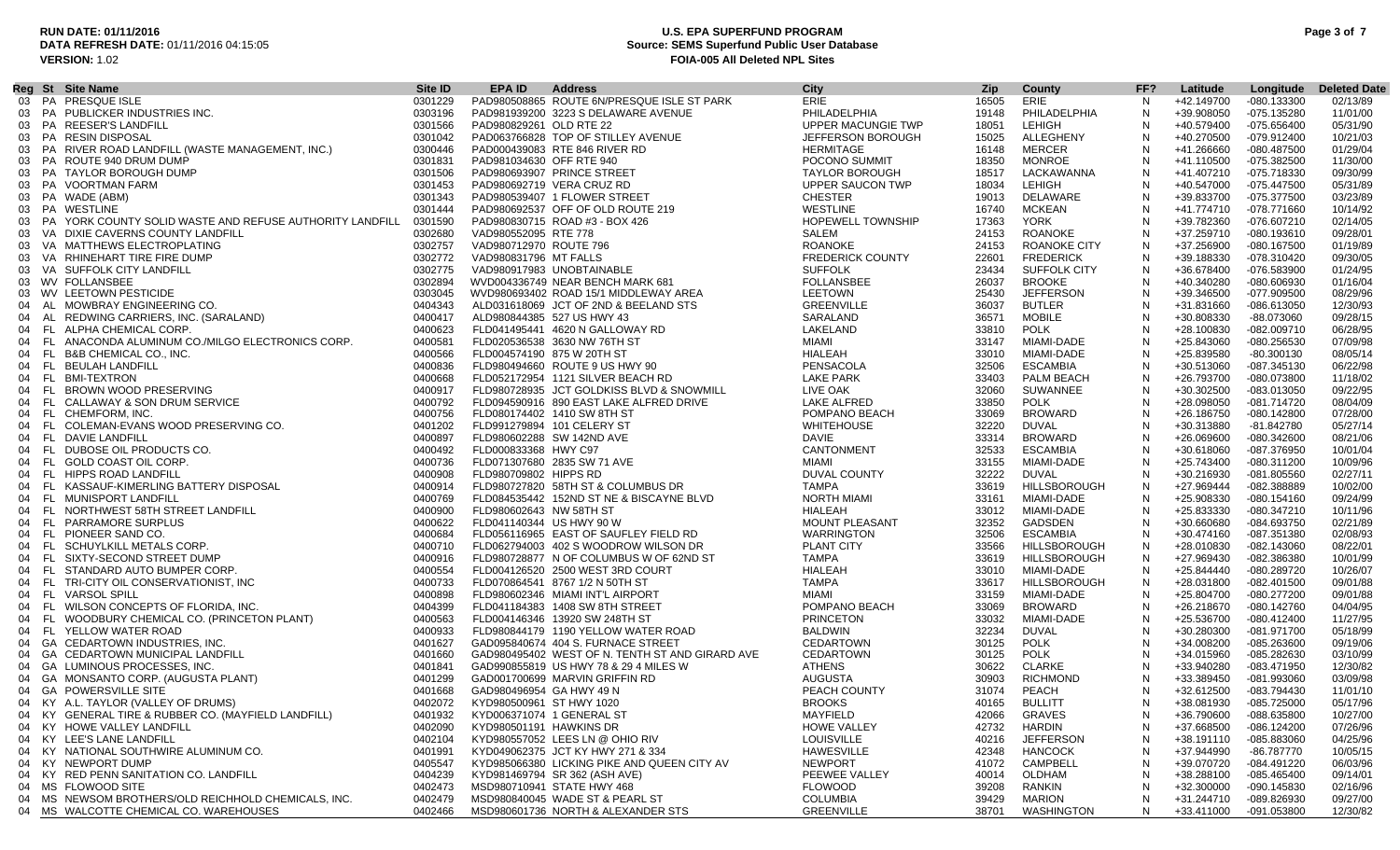### **RUN DATE: 01/11/2016 U.S. EPA SUPERFUND PROGRAM Page 4 of 7 Source: SEMS Superfund Public User Database VERSION:** 1.02 **FOIA-005 All Deleted NPL Sites**

|    |     | Reg St Site Name                                     | Site <b>ID</b> | EPA ID                   | <b>Address</b>                                          | City                        | Zip   | County                | FF?          | Latitude   | Longitude     | <b>Deleted Date</b> |
|----|-----|------------------------------------------------------|----------------|--------------------------|---------------------------------------------------------|-----------------------------|-------|-----------------------|--------------|------------|---------------|---------------------|
|    |     | 04 NC MARTIN-MARIETTA, SODYECO, INC.                 | 0402588        | NCD001810365 HWY 27 W    |                                                         | <b>CHARLOTTE</b>            | 28214 | MECKLENBURG           | N.           | +35.294450 | $-081.000000$ | 01/20/12            |
|    |     | 04 NC NEW HANOVER CNTY AIRPORT BURN PIT              | 0403120        |                          | NCD981021157 GARDNER DRIVE                              | <b>WILMINGTON</b>           | 28401 | NEW HANOVER           | N            | +34.275000 | -077.915280   | 09/20/12            |
|    |     | 04 NC ROADSIDE PCB SPILL                             | 0403068        |                          | NCD980602163 210 MILES OF NC HWY                        | 210 MILES OF ROADS          | 27589 | WARREN                | N            | +36.338100 | $-078.166100$ | 03/07/86            |
| 04 |     | SC GEIGER (C & M OIL)                                | 0403400        |                          | SCD980711279 OFF SC RT 162                              | <b>RANTOULES</b>            | 29494 | CHARLESTON            | N            | +32.773610 | -080.159160   | 01/06/14            |
|    |     | 04 SC GOLDEN STRIP SEPTIC TANK SERVICE               | 0403404        |                          | SCD980799456 ROUTE 1 ADAMS MILL RD                      | SIMPSONVILLE                | 29681 | <b>GREENVILLE</b>     | N            | +34.785000 | $-082.246600$ | 09/10/98            |
|    |     | SC INDEPENDENT NAIL CO.                              | 0403262        | SCD004773644 HWY 86 & 21 |                                                         | <b>BEAUFORT</b>             | 29902 | <b>BEAUFORT</b>       | N            | +32.466380 | $-080.741110$ | 04/03/95            |
| 04 |     | SC KOPPERS CO., INC. (FLORENCE PLANT)                | 0403251        | SCD003353026 KOPPERS RD  |                                                         | <b>FLORENCE</b>             | 29503 | <b>FLORENCE</b>       | N            | +34.202200 | -079.722900   | 09/13/13            |
|    |     |                                                      |                |                          | SCD037398120 531 KOON STORE RD                          | <b>COLUMBIA</b>             |       | RICHLAND              |              |            |               |                     |
| 04 |     | SC PALMETTO RECYCLING, INC.                          | 0403274        |                          |                                                         |                             | 29203 |                       | N            | +34.122800 | -081.011700   | 10/13/00            |
| 04 |     | SC ROCHESTER PROPERTY                                | 0403415        |                          | SCD980840698 JCT LEDBETTER & WHITE HORSE ROAD           | <b>TRAVELERS REST</b>       | 29690 | GREENVILLE            | N            | +34.971900 | $-082.501500$ | 10/09/07            |
|    |     | 04 TN AMNICOLA DUMP                                  | 0404007        |                          | TND980729172 AMNICOLA HWY                               | <b>CHATTANOOGA</b>          | 37406 | HAMILTON              | -N           | +35.062500 | -085.276380   | 04/30/96            |
|    |     | 04 TN CHEMET CO.                                     | 0405468        |                          | TND987768546 Postal Address is unavailable for the Site | <b>MOSCOW</b>               | 38057 | FAYETTE               | N            | +35.083610 | -089.372490   | 10/09/96            |
|    |     | 04 TN GALLAWAY PITS                                  | 0404005        | TND980728992 OFF HWY 70  |                                                         | GALLAWAY                    | 38036 | FAYETTE               | N            | +35.359710 | -089.601930   | 04/29/96            |
| 04 |     | TN ICG ISELIN RAILROAD YARD                          | 0405179        | TND987767795 ISELIN ST   |                                                         | <b>JACKSON</b>              | 38301 | MADISON               | N            | +35.602500 | -088.797680   | 01/07/02            |
|    |     | 04 TN LEWISBURG DUMP                                 | 0404006        | TND980729115 CRUSHER RD  |                                                         | LEWISBURG                   | 37091 | MARSHALL              | N            | +35.481380 | -086.784160   | 02/21/96            |
|    |     | 04 TN NORTH HOLLYWOOD DUMP                           | 0403873        |                          | TND980558894 1700-2000 BLKS/N. HOLLYWOOD ST             | <b>MEMPHIS</b>              | 38108 | SHELBY                | N            | +35.185550 | -089.979160   | 12/31/97            |
| 05 |     | IL A & F MATERIAL RECLAIMING, INC.                   | 0500534        |                          | ILD980397079 WEST CUMBERLAND                            | <b>GREENUP</b>              | 62428 | <b>CUMBERLAND</b>     | N            | +39.243900 | -088.174000   | 06/11/12            |
| 05 | IL. | BELVIDERE MUNICIPAL LANDFILL                         | 0500542        |                          | ILD980497663 APPLETON RD                                | <b>BELVIDERE</b>            | 61008 | <b>BOONE</b>          | N            | +42.264300 | -88.872300    | 02/09/15            |
| 05 |     | IL ILADA ENERGY CO.                                  | 0500942        | ILD980996789 ROUTE 3     |                                                         | EAST CAPE GIRARDEAU         | 62957 | ALEXANDER             | N            | +37.258400 | -089.463500   | 01/08/01            |
| 05 |     | IL KERR-MCGEE (REED-KEPPLER PARK)                    | 0500761        |                          | ILD980824007 NEAR JCT OF YALE & NATIONAL                | <b>WEST CHICAGO</b>         | 60185 | <b>DUPAGE</b>         | -N           | +41.891930 | -088.208330   | 02/08/10            |
| 05 | -lL | KERR-MCGEE (SEWAGE TREATMENT PLANT)                  | 0500763        |                          | ILD980824031 59TH ST & ROOSEVELT RD                     | <b>WEST CHICAGO</b>         | 60185 | <b>DUPAGE</b>         | N            | +41.864300 | -088.192400   | 04/22/13            |
| 05 |     | IL PETERSEN SAND & GRAVEL                            | 0500127        |                          | ILD003817137 ILLINOIS ROUTES 21 & 137                   | LIBERTYVILLE                | 60048 | LAKE                  | -N           | +42.315830 | -087.953700   | 02/11/91            |
| 05 |     | IN CARTER LEE LUMBER CO.                             | 0501376        |                          | IND016395899 1621 WEST WASHINGTON STREET                | <b>INDIANAPOLIS</b>         | 46222 | MARION                | N            | +39.765400 | -086.191800   | 07/09/96            |
|    |     |                                                      | 0501673        |                          |                                                         | <b>COLUMBUS</b>             | 47201 | <b>BARTHOLOMEW</b>    | N            |            | $-085.926000$ | 01/24/14            |
| 05 |     | IN COLUMBUS OLD MUNICIPAL LANDFILL #1                |                |                          | IND980607626 3RD ST BRIDGE AT WHITE RIVER               |                             |       |                       |              | +39.197400 |               |                     |
| 05 |     | IN INTERNATIONAL MINERALS (E. PLANT)                 | 0502150        |                          | INT190010876 LOCKPORT RD                                | <b>TERRE HAUTE</b>          | 47802 | <b>VIGO</b>           | N            | +39.437780 | -087.391380   | 02/11/91            |
| 05 |     | IN NEAL'S DUMP (SPENCER)                             | 0501817        |                          | IND980794549 T9N R4W SEC 12                             | <b>SPENCER</b>              | 47460 | OWEN                  | N            | +39.238100 | -086.796800   | 10/04/99            |
| 05 |     | IN POER FARM                                         | 0501805        |                          | IND980684583 CO RD 1050E & CR 400N                      | <b>HANCOCK COUNTY</b>       | 46117 | <b>HANCOCK</b>        | N.           | +39.844710 | -085.605280   | 02/11/91            |
| 05 |     | IN SOUTHSIDE SANITARY LANDFILL                       | 0501655        |                          | IND980607360 2561 KENTUCKY AVENUE                       | <b>INDIANAPOLIS</b>         | 46221 | MARION                | N            | +39.716110 | $-086.205000$ | 07/03/97            |
| 05 |     | IN TRI-STATE PLATING                                 | 0501308        |                          | IND006038764 1716 KELLER AVE                            | <b>COLUMBUS</b>             | 47201 | <b>BARTHOLOMEW</b>    | N            | +39.216400 | -085.900700   | 07/14/97            |
| 05 |     | IN WASTE, INC., LANDFILL                             | 0501630        |                          | IND980504005 1701 EAST US 12                            | <b>MICHIGAN CITY</b>        | 46360 | LA PORTE              | N            | +41.721660 | -086.880000   | 10/20/08            |
| 05 |     | IN WEDZEB ENTERPRISES, INC.                          | 0501815        |                          | IND980794374 320 SOUTH BALLARD STREET                   | LEBANON                     | 46052 | <b>BOONE</b>          | -N           | +40.045300 | -086.472300   | 09/10/91            |
| 05 |     | IN WHITEFORD SALES & SERVICE INC./NATIONALEASE       | 0501978        |                          | IND980999791 2020 WEST SAMPLE STREET                    | SOUTH BEND                  | 46619 | ST. JOSEPH            | N            | +41.663880 | -086.280280   | 09/06/96            |
| 05 |     | MI ANDERSON DEVELOPMENT CO.                          | 0502220        |                          | MID002931228 1415 EAST MICHIGAN STREET                  | ADRIAN                      | 49221 | LENAWEE               | N            | +41.893610 | -084.017210   | 01/26/96            |
| 05 |     | MI AVENUE "E" GROUND WATER CONTAMINATION             | 0503006        | MID980791461 AVENUE E    |                                                         | <b>TRAVERSE CITY</b>        | 49684 | <b>GRAND TRAVERSE</b> | N            | +44.750710 | -085.577500   | 03/20/07            |
| 05 |     | MI BERLIN & FARRO                                    | 0502172        |                          | MID000605717 8322 S MOORISH RD                          | <b>SWARTZ CREEK</b>         | 48473 | <b>GENESEE</b>        | N            | +42.904000 | -083.834800   | 06/24/98            |
| 05 |     | MI BURROWS SANITATION                                | 0502733        |                          | MID980410617 ME1/4 SEC10 R16W T3S                       | HARTFORD                    | 49057 | VAN BUREN             | N.           | +42.223300 | $-86.150200$  | 07/14/15            |
| 05 |     | MI CARTER INDUSTRIALS, INC.                          | 0502729        |                          | MID980274179 4690 HUMBOLDT                              | <b>DETROIT</b>              | 48208 | WAYNE                 | N            | +42.345280 | -083.091660   | 03/25/97            |
| 05 |     | MI CEMETERY DUMP                                     | 0503025        |                          | MID980794663 8905 N MILFORD RD                          | ROSE CENTER                 | 48442 | OAKLAND               | N            | +42.725280 | -083.610280   | 04/19/95            |
| 05 |     | MI CHARLEVOIX MUNICIPAL WELL                         | 0503013        |                          | MID980794390 LAKE SHORE DRIVE                           | <b>CHARLEVOIX</b>           | 49720 | CHARLEVOIX            | N            | +45.317780 | $-085.266660$ | 12/02/93            |
| 05 |     | MI CLIFF/DOW DUMP                                    | 0502860        |                          | MID980608970 CO RD 550 1/2MI N DEAD RIV                 | MARQUETTE                   | 49855 | MARQUETTE             | N.           | +46.574430 | -087.420000   | 11/17/00            |
| 05 |     | MI FOLKERTSMA REFUSE                                 | 0502876        |                          | MID980609366 1426 PANNELL ROAD NORTHWEST                | <b>GRAND RAPIDS</b>         | 49504 | KENT                  | N            | +43.001660 | -085.703330   | 04/10/96            |
|    |     | MI GRATIOT COUNTY GOLF COURSE                        |                |                          |                                                         | ST. LOUIS                   |       | <b>GRATIOT</b>        | N            |            | -084.623460   | 09/08/83            |
| 05 |     |                                                      | 0503022        |                          | MID980794531 EDGEWOOD GOLF COURSE                       |                             | 48880 |                       |              | +43.416410 |               |                     |
| 05 |     | MI H&KSALES                                          | 0507645        |                          | MI0001271535 BRIDGE STREET                              | <b>BELDING</b>              | 48809 | IONIA                 | N            | +43.098610 | -085.228330   | 05/21/98            |
| 05 |     | MI KENT CITY MOBILE HOME PARK                        | 0503350        |                          | MID981089915 135 SOUTH MAIN STREET                      | <b>KENT CITY</b>            | 49330 | KENT                  | N            | +43.216660 | -085.753330   | 03/20/95            |
| 05 |     | MI LOWER ECORSE CREEK DUMP                           | 0506252        |                          | MID985574227 Postal Address is unavailable for the Site | WYANDOTTE                   | 48192 | WAYNE                 | N.           | +42.234160 | $-083.157770$ | 07/01/05            |
| 05 |     | MI MASON COUNTY LANDFILL                             | 0503019        |                          | MID980794465 W1/4 NE1/4 T18N R18W                       | PERE MARQUETTE TWP          | 49431 | <b>MASON</b>          | N            | +43.918500 | -086.429200   | 09/09/99            |
|    |     | 05 MI METAL WORKING SHOP                             | 0503169        |                          | MID980992952 REYNOLDS ROAD                              | LAKE ANN                    | 49650 | <b>BENZIE</b>         | $\mathsf{N}$ | +44.730000 | -085.857500   | 12/23/92            |
| 05 |     | MI NOVACO INDUSTRIES                                 | 0502651        |                          | MID084566900 9411 SUMMERFIELD ROAD                      | TEMPERANCE                  | 48182 | MONROE                | N            | +41.785600 | -083.644300   | 07/14/98            |
|    |     | 05 MI OSSINEKE GROUND WATER CONTAMINATION            | 0503017        |                          | MID980794440 US 23 N OF NICHOLSON ROAD                  | <b>OSSINEKE</b>             | 49766 | ALPENA                | N            | +44.903330 | -083.442210   | 01/31/96            |
| 05 |     | MI SPIEGELBERG LANDFILL                              | 0503021        | MID980794481 SPICER RD   |                                                         | <b>GREEN OAK TOWNSHIP</b>   | 48116 | LIVINGSTON            | N            | +42.454160 | -083.772210   | 06/13/11            |
|    |     | 05 MI WASTE MANAGEMENT OF MICHIGAN (HOLLAND LAGOONS) | 0502568        |                          | MID060179587 2700 N 168TH ST                            | HOLLAND                     | 49424 | OTTAWA                | N            | +42.824210 | -086.189380   | 01/14/13            |
|    |     | 05 MI WHITEHALL MUNICIPAL WELLS                      | 0502993        |                          | MID980701254 718 EAST COLBY                             | WHITEHALL                   |       | 49461 MUSKEGON        | $\mathbf{N}$ | +43.412210 | -086.328880   | 02/11/91            |
|    |     | 05 MN ADRIAN MUNICIPAL WELL FIELD                    | 0503898        |                          | MND980904023 ADRIAN CITY LIMITS                         | ADRIAN                      | 56110 | <b>NOBLES</b>         | N            | +43.638210 | -095.934000   | 12/30/92            |
|    |     | 05 MN AGATE LAKE SCRAPYARD                           | 0503896        |                          | MND980898068 WESTERN SHORE OF AGATE LAKE                | <b>FAIRVIEW TOWNSHIP</b>    | 56473 | CASS                  |              | +46.453560 | -094.375830   | 08/01/97            |
|    |     | 05 MN BOISE CASCADE/ONAN CORP./MEDTRONICS, INC.      | 0503776        |                          | MND053417515 1400 73RD AVENUE NE                        | <b>FRIDLEY</b>              | 55432 | ANOKA                 |              | +45.095830 | -093.233330   | 02/15/95            |
|    |     | 05 MN DAKHUE SANITARY LANDFILL                       | 0503946        |                          | MND981191570 260TH & HOGAN AVE                          | <b>CANNON FALLS</b>         | 55031 | <b>DAKOTA</b>         | N            | +44.571800 | -092.927700   | 07/24/95            |
|    |     | 05 MN EAST BETHEL DEMOLITION LANDFILL                | 0503926        |                          | MND981088180 HWY 65 AT 22 1ST AVE                       | <b>EAST BETHEL TOWNSHIP</b> | 55011 | ANOKA                 |              | +45.365300 | -093.224600   | 05/07/96            |
|    |     | 05 MN KOCH REFINING CO./N-REN CORP.                  |                |                          |                                                         | <b>ROSEMOUNT</b>            | 55058 | <b>DAKOTA</b>         |              |            |               |                     |
|    |     |                                                      | 0503686        |                          | MND000686071 12555 US HIGHWAY 55                        |                             |       |                       |              | +44.768400 | -093.040600   | 06/15/95            |
|    |     | 05 MN KUMMER SANITARY LANDFILL                       | 0503900        | MND980904049 ANNE ST     |                                                         | <b>BEMIDJI</b>              | 56601 | <b>BELTRAMI</b>       |              | +47.506530 | -094.892710   | 04/26/96            |
|    |     | 05 MN LAGRAND SANITARY LANDFILL                      | 0503937        |                          | MND981090483 1MI N OF I-94 W OF CSAH 40                 | <b>LAGRAND TOWNSHIP</b>     | 56308 | <b>DOUGLAS</b>        | N            | +45.900000 | -095.496660   | 10/23/97            |
|    |     | 05 MN MORRIS ARSENIC DUMP                            | 0503891        |                          | MND980792287 ADJACENT TO HWY 28 & HWY 59                | <b>MORRIS</b>               | 56267 | <b>STEVENS</b>        | N            | +45.606600 | -095.884500   | 03/07/86            |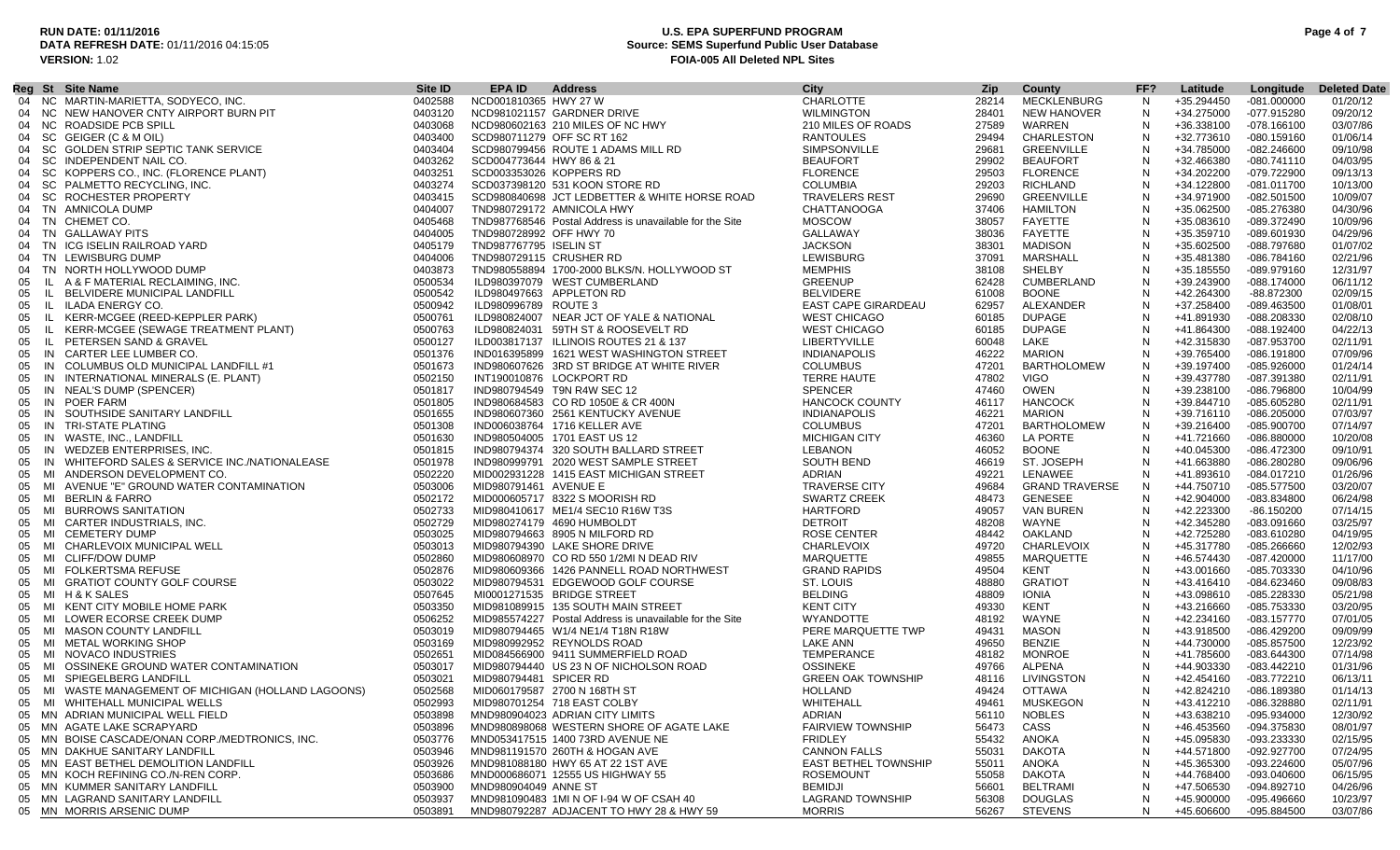### **RUN DATE: 01/11/2016 U.S. EPA SUPERFUND PROGRAM Page 5 of 7 Source: SEMS Superfund Public User Database VERSION:** 1.02 **FOIA-005 All Deleted NPL Sites**

|    | Reg St Site Name                                           | Site ID | EPA ID                 | <b>Address</b>                                       | City                     | <b>Zip</b> | County            | FF?        | Latitude   |               | <b>Deleted Date</b> |
|----|------------------------------------------------------------|---------|------------------------|------------------------------------------------------|--------------------------|------------|-------------------|------------|------------|---------------|---------------------|
|    | 05 MN NL INDUSTRIES/TARACORP/GOLDEN AUTO                   |         |                        |                                                      |                          |            |                   |            |            | Longitude     |                     |
|    |                                                            | 0503817 |                        | MND097891634 3645 HAMPSHIRE AVENUE                   | <b>ST. LOUIS PARK</b>    | 55426      | <b>HENNEPIN</b>   | N          | +44.936110 | -093.363610   | 05/21/98            |
|    | 05 MN OAK GROVE SANITARY LANDFILL                          | 0503901 |                        | MND980904056 2536 VIKING BLVD NORTHWEST              | OAK GROVE TOWNSHIP       | 55011      | ANOKA             | N          | +45.317000 | -093.331700   | 10/17/96            |
| 05 | MN OLMSTED COUNTY SANITARY LANDFILL                        | 0503697 |                        | MND000874354 1MI EAST HWY 52 1/2MI NORTH HWY 154     | <b>ORONOCO</b>           | 55960      | OLMSTED           | N          | +44.130860 | -092.500630   | 02/15/95            |
|    | 05 MN PINE BEND SANITARY LANDFILL                          | 0503678 |                        | MND000245795 2495 E 117TH ST                         | DAKOTA COUNTY            | 55075      | <b>DAKOTA</b>     | N          | +44.784710 | -093.050550   | 06/23/98            |
|    | 05 MN ST. AUGUSTA SANITARY LANDFILL/ENGEN DUMP             | 0503925 |                        | MND981002256 EAST OF I-94, WEST OF RAILROAD          | ST. AUGUSTA TOWNSHIP     | 56301      | <b>STEARNS</b>    | N          | +45.481660 | -094.135000   | 11/14/96            |
|    | 05 MN TWIN CITIES AIR FORCE RESERVE BASE (SMALL ARMS RANGE | 0504012 |                        | MN8570024275 MINNEAPOLIS ST PAUL IAP                 | <b>MINNEAPOLIS</b>       | 55450      | <b>HENNEPIN</b>   | Y          | +44.863060 | -093.204710   | 12/16/96            |
|    | LANDFILL)                                                  |         |                        |                                                      |                          |            |                   |            |            |               |                     |
|    | 05 MN UNION SCRAP IRON & METAL CO.                         | 0503754 |                        | MND022949192 1608 WASHINGTON AVENUE                  | <b>MINNEAPOLIS</b>       | 55411      | <b>HENNEPIN</b>   | N          | +44.995560 | -093.280560   | 09/10/91            |
|    | 05 MN UNIVERSITY OF MINNESOTA (ROSEMOUNT RESEARCH CENTER)  | 0503878 |                        | MND980613780 15325 BABCOCK AVE                       | <b>ROSEMOUNT</b>         | 55068      | DAKOTA            | N          | +44.719430 | -093.072810   | 02/06/01            |
| 05 | MN WASHINGTON COUNTY LANDFILL                              | 0503888 |                        | MND980704738 LAKE JANE ROAD & JAMACA AVENUE          | LAKE ELMO                | 55042      | WASHINGTON        | N          | +45.008630 | -092.918130   | 05/16/96            |
|    | 05 MN WASTE DISPOSAL ENGINEERING                           | 0503834 |                        | MND980609119 14435 NW CROSSTOWN BLVD                 | ANDOVER                  | 55304      | ANOKA             | -N         | +45.228000 | -093.312200   | 06/05/96            |
|    |                                                            |         |                        |                                                      |                          |            |                   |            |            |               |                     |
|    | 05 MN WHITTAKER CORP.                                      | 0503730 |                        | MND006252233 3134 CALIFORNIA STREET                  | <b>MINNEAPOLIS</b>       | 55418      | <b>HENNEPIN</b>   | N          | +45.026380 | -093.270830   | 02/11/99            |
|    | 05 MN WINDOM DUMP                                          | 0503823 |                        | MND980034516 NEAR LAKEVIEW AVE                       | <b>WINDOM</b>            | 56101      | COTTONWOOD        | N          | +43.868750 | -095.100930   | 10/06/00            |
| 05 | OH ALSCO ANACONDA                                          | 0504385 |                        | OHD057243610 ONE ANACONDA DR                         | <b>GNADENHUTTEN</b>      | 44629      | TUSCARAWAS        | N          | +40.361110 | -081.440830   | 11/05/01            |
| 05 | OH ARCANUM IRON & METAL                                    | 0504287 |                        | OHD017506171 POP-RITE LN 5MI OFF RTE 49              | DARKE COUNTY             | 45304      | DARKE             | N          | +39.981950 | -084.549160   | 08/31/01            |
| 05 | OH BOWERS LANDFILL                                         | 0504541 |                        | OHD980509616 ROCK ISLAND ROAD                        | <b>CIRCLEVILLE</b>       | 43113      | <b>PICKAWAY</b>   | N          | +39.637500 | -082.965280   | 10/29/97            |
| 05 | OH CHEMICAL & MINERALS RECLAMATION                         | 0504722 |                        | OHD980614549 5418 CRESCENT AVENUE                    | CLEVELAND                | 44102      | <b>CUYAHOGA</b>   | N          | +41.490360 | -081.725030   | 12/30/82            |
| 05 | OH COSHOCTON LANDFILL                                      | 0504558 | OHD980509830 ST RTE 83 |                                                      | <b>FRANKLIN TOWNSHIP</b> | 43812      | COSHOCTON         | N          | +40.225000 | $-081.848610$ | 10/07/98            |
| 05 | OH LASKIN/POPLAR OIL CO.                                   | 0504401 |                        | OHD061722211 717 N POPLAR STREET                     | JEFFERSON TOWNSHIP       | 44047      | ASHTABULA         | N          | +41.743600 | -080.781500   | 09/05/00            |
| 05 | OH REPUBLIC STEEL CORP. QUARRY                             | 0504850 |                        | OHD980903447 525 15TH STREET                         | ELYRIA                   | 44035      | LORAIN            | N          | +41.356180 | -082.117830   | 11/12/02            |
| 05 | WI EAU CLAIRE MUNICIPAL WELL FIELD                         | 0505164 |                        | WID980820054 SEC5 T27N R9W                           | <b>EAU CLAIRE</b>        | 54701      | <b>EAU CLAIRE</b> | N          | +44.853330 | -91.503330    | 05/27/14            |
|    | WI FADROWSKI DRUM DISPOSAL                                 | 0505178 |                        | WID980901227 6800 S 27TH ST                          | <b>FRANKLIN</b>          | 53132      | MILWAUKEE         | N          | +42.920700 | -087.952450   | 09/06/05            |
| 05 |                                                            |         |                        |                                                      |                          |            |                   |            |            |               |                     |
| 05 | WI NORTHERN ENGRAVING CO.                                  | 0505007 |                        | WID006183826 803 S BLACK RIVER ST                    | <b>SPARTA</b>            | 54656      | <b>MONROE</b>     | N          | +43.934430 | -090.814450   | 10/29/97            |
| 05 | WI OMEGA HILLS NORTH LANDFILL                              | 0504952 |                        | WID000808568 W124 N9451 BOUNDARY ROAD                | <b>GERMANTOWN</b>        | 53022      | WASHINGTON        | N          | +43.194430 | -088.072210   | 12/11/96            |
| 05 | <b>WI TOMAH FAIRGROUNDS</b>                                | 0505142 |                        | WID980616841 1MI S OF LAKE TOMAH                     | TOMAH                    | 54660      | <b>MONROE</b>     | N          | +43.970810 | -090.519830   | 08/20/01            |
| 05 | WI WASTE RESEARCH & RECLAMATION CO.                        | 0505256 | WID990829475 ROUTE 7   |                                                      | <b>EAU CLAIRE</b>        | 54701      | <b>EAU CLAIRE</b> | N          | +44.756660 | -091.458330   | 02/05/93            |
| 05 | WI WHEELER PIT                                             | 0505115 |                        | WID980610620 CO TRK O & CO TRK J                     | LA PRAIRIE TOWNSHIP      | 53545      | <b>ROCK</b>       | N          | +42.666660 | -088.980550   | 04/20/04            |
| 06 | AR CECIL LINDSEY                                           | 0600151 |                        | ARD980496186 SEC 32 T12N R2W                         | <b>NEWPORT</b>           | 72112      | <b>JACKSON</b>    | N          | +35.634900 | -091.225500   | 09/22/89            |
| 06 | AR FRIT INDUSTRIES                                         | 0600106 |                        | ARD059636456 INDUSTRIAL PARK                         | <b>WALNUT RIDGE</b>      | 72476      | LAWRENCE          | N          | +36.105000 | -090.941660   | 10/14/97            |
| 06 | AR GURLEY PIT                                              | 0600077 |                        | ARD035662469 1 MIN OF EDMONDSON                      | <b>EDMONDSEN</b>         | 72332      | <b>CRITTENDEN</b> | N          | +35.120900 | -090.311600   | 11/06/03            |
|    | 06 AR INDUSTRIAL WASTE CONTROL                             | 0600163 |                        | ARD980496368 BONANZA ROAD                            | <b>FORT SMITH</b>        | 72901      | SEBASTIAN         | N          | +35.240200 | -094.352500   | 04/07/08            |
| 06 | AR JACKSONVILLE MUNICIPAL LANDFILL                         | 0600236 |                        | ARD980809941 GRAHAM RD                               | <b>JACKSONVILLE</b>      | 72076      | LONOKE            | N          | +34.863330 | -092.071660   | 03/14/00            |
|    | 06 AR MONROE AUTO EQUIPMENT CO. (PARAGOULD PIT)            | 0600246 |                        | ARD980864110 HWY 358 2 1/2 MI W OF TOWN              | PARAGOULD                | 72450      | GREENE            | N          | +36.020830 | -90.575000    | 09/29/14            |
|    |                                                            |         |                        |                                                      |                          |            |                   |            |            |               |                     |
| 06 | AR ROGERS ROAD MUNICIPAL LANDFILL                          | 0600269 |                        | ARD981055809 ROGER RD 2/10MI S OF GRAHAM RD          | <b>JACKSONVILLE</b>      | 72076      | PULASKI           | N          | +34.862700 | -092.077800   | 10/12/10            |
| 06 | AR SOUTH 8TH STREET LANDFILL                               | 0600184 |                        | ARD980496723 SOUTH EIGHTH STREET                     | <b>WEST MEMPHIS</b>      | 72301      | CRITTENDEN        | N          | +35.124440 | -090.169440   | 09/28/04            |
|    | 06 LA BAYOU SORREL                                         | 0600573 |                        | LAD980745541 CNFLNCE PAT BAYOU & UPR GRAND           | <b>BAYOU SORREL</b>      | 70764      | <b>IBERVILLE</b>  | N          | +30.224400 | $-091.409500$ | 09/29/97            |
| 06 | LA CENTRAL WOOD PRESERVING CO.                             | 0604527 |                        | LAD008187940 N AND S OF STATE HW 959 & EAST OF HW 67 | <b>SLAUGHTER</b>         | 70722      | EAST FELICIANA    | N          | +30.758880 | -091.009440   | 09/18/09            |
| 06 | LA CLEVE REBER                                             | 0600512 |                        | LAD980501456 SEC 36 T10S R3E                         | SORRENTO                 | 70778      |                   | -N         | +30.155000 | -090.873330   | 12/30/97            |
| 06 | LA D.L. MUD, INC.                                          | 0600647 |                        | LAD981058019 408 SOUTHEAST ST./LA HWY 335            | ABBEVILLE                | 70510      | VERMILION         | N          | +29.955500 | -092.186700   | 03/07/00            |
| 06 | LA DELATTE METALS                                          | 0600428 |                        | LAD052510344 1541 WEINBERGER ROAD                    | PONCHATOULA              | 70454      |                   | N          | +30.422500 | -090.410830   | 08/08/05            |
| 06 | LA DUTCHTOWN TREATMENT PLANT                               | 0600633 |                        | LAD980879449 110 & HWY 74                            | <b>ASCENSION PARISH</b>  | 70734      |                   | <b>N</b>   | +30.256660 | $-090.980000$ | 11/16/99            |
| 06 | LA GULF COAST VACUUM SERVICES                              | 0600592 |                        | LAD980750137 P-7-31 OFF LA335                        | ABBEVILLE                | 70510      |                   | N          | +29.958100 | $-092.185700$ | 07/23/01            |
| 06 | LA MALLARD BAY LANDING BULK PLANT                          | 0604848 |                        | LA0000187518 0.6 MI. FROM CAMERON PARISH RD (PR) 109 | <b>GRAND CHENIERE</b>    | 70542      |                   | <b>N</b>   | +29.934010 | $-092.655460$ | 09/19/05            |
| 06 | LA OLD INGER OIL REFINERY                                  | 0600572 |                        | LAD980745533 HWY 75 4 1/2 MI N OF TOWN               | <b>DARROW</b>            | 70725      |                   | N          | +30.164700 | -090.995500   | 08/12/08            |
|    | 06 LA PAB OIL & CHEMICAL SERVICE, INC.                     | 0600576 |                        | LAD980749139 607 JEAN EDIAS                          | ABBEVILLE                | 70510      |                   | N          | +30.015900 | $-092.115400$ | 01/03/00            |
| 06 | LA RUSTON FOUNDRY                                          | 0604348 |                        | LAD985185107 1010 BOGAN STREET                       | ALEXANDRIA               | 71302      |                   | N          |            | -092.439580   | 07/13/10            |
|    |                                                            |         |                        |                                                      |                          |            |                   |            | +31.297220 |               |                     |
| 06 | LA SOUTHERN SHIPBUILDING                                   | 0601494 |                        | LAD008149015 999 CANULETTE ROAD                      | <b>SLIDELL</b>           | 70459      |                   | N          | +30.272500 | -089.800830   | 06/16/98            |
|    | 06 NM AT & SF (CLOVIS)                                     | 0600827 |                        | NMD043158591 SEC 18 & 19 T2N R36E                    | <b>CLOVIS</b>            | 88101      | <b>CURRY</b>      | N          | +34.378330 | -103.211700   | 03/17/03            |
|    | 06 NM CAL WEST METALS (USSBA)                              | 0604050 |                        | NMD097960272 1-25 & US60 & 85 W FRONTAGE             | LEMITAR                  | 87823      | SOCORRO           | Y          | +34.163330 | -106.920100   | 12/20/96            |
|    | 06 NM CLEVELAND MILL                                       | 0600952 |                        | NMD981155930 FOREST ROUTE 804, 1.5 MI                | <b>SILVER CITY</b>       | 88062      | GRANT             | N          | +32.862600 | -108.255800   | 07/23/01            |
|    | 06 NM PAGANO SALVAGE                                       | 0600907 | NMD980749980 UNKNOWN   |                                                      | LOS LUNAS                | 87031      | VALENCIA          | N          | +34.789600 | -106.720500   | 10/14/92            |
|    | 06 OK COMPASS INDUSTRIES (AVERY DRIVE)                     | 0601258 |                        | OKD980620983 7600 W 26TH ST                          | TULSA                    | 74107      | TULSA             | N          | +36.126380 | -096.083330   | 07/18/02            |
|    | 06 OK DOUBLE EAGLE REFINERY CO.                            | 0601029 |                        | OKD007188717 301 N RHODE ISLAND                      | OKLAHOMA CITY            | 73152      | OKLAHOMA          | -N         | +35.468330 | -097.478330   | 08/21/08            |
|    | 06 OK FOURTH STREET ABANDONED REFINERY                     | 0601297 |                        | OKD980696470 22OO BLOCK NE 4TH                       | OKLAHOMA CITY            | 73117      | OKLAHOMA          | -N         | +35.470270 | -097.473050   | 08/21/08            |
|    | 06 OK IMPERIAL REFINING COMPANY                            | 0605091 |                        | OK0002024099 EAST OF REFINERY ROAD/S. HWY 42         | ARDMORE                  | 73402      | CARTER            |            | +34.195480 | -097.107930   | 09/19/13            |
|    | 06 OK MOSLEY ROAD SANITARY LANDFILL                        | 0601251 |                        | OKD980620868 MOSELEY RD BTWN NE 23 & NE 36           | OKLAHOMA CITY            | 73117      | OKLAHOMA          | $\sqrt{ }$ | +35.502500 | -097.414860   | 09/26/13            |
|    |                                                            |         |                        |                                                      |                          |            |                   |            |            |               |                     |
|    | 06 OK SAND SPRINGS PETROCHEMICAL COMPLEX                   | 0601357 |                        | OKD980748446 2 BLKS S 198 E MORRO                    | <b>SAND SPRINGS</b>      | 74063      | TULSA             |            | +36.130830 | -096.101380   | 03/17/00            |
|    | 06 OK TENTH STREET DUMP/JUNKYARD                           | 0601256 |                        | OKD980620967 3200 NE 10TH ST                         | OKLAHOMA CITY            | 73111      | OKLAHOMA          | N          | +35.478050 | -097.451930   | 11/21/00            |
|    | 06 TX BAILEY WASTE DISPOSAL                                | 0602911 |                        | TXD980864649 HWY 87 S @ RAINBOW BRIDGE               | <b>BRIDGE CITY</b>       | 77611      | ORANGE            | N          | +29.990550 | -093.879160   | 10/15/07            |
|    | 06 TX BIO-ECOLOGY SYSTEMS, INC.                            | 0602464 |                        | TXD980340889 4100 E JEFFERSON                        | <b>GRAND PRAIRIE</b>     | 75051      | DALLAS            | -N         | +32.743330 | -096.936660   | 08/05/96            |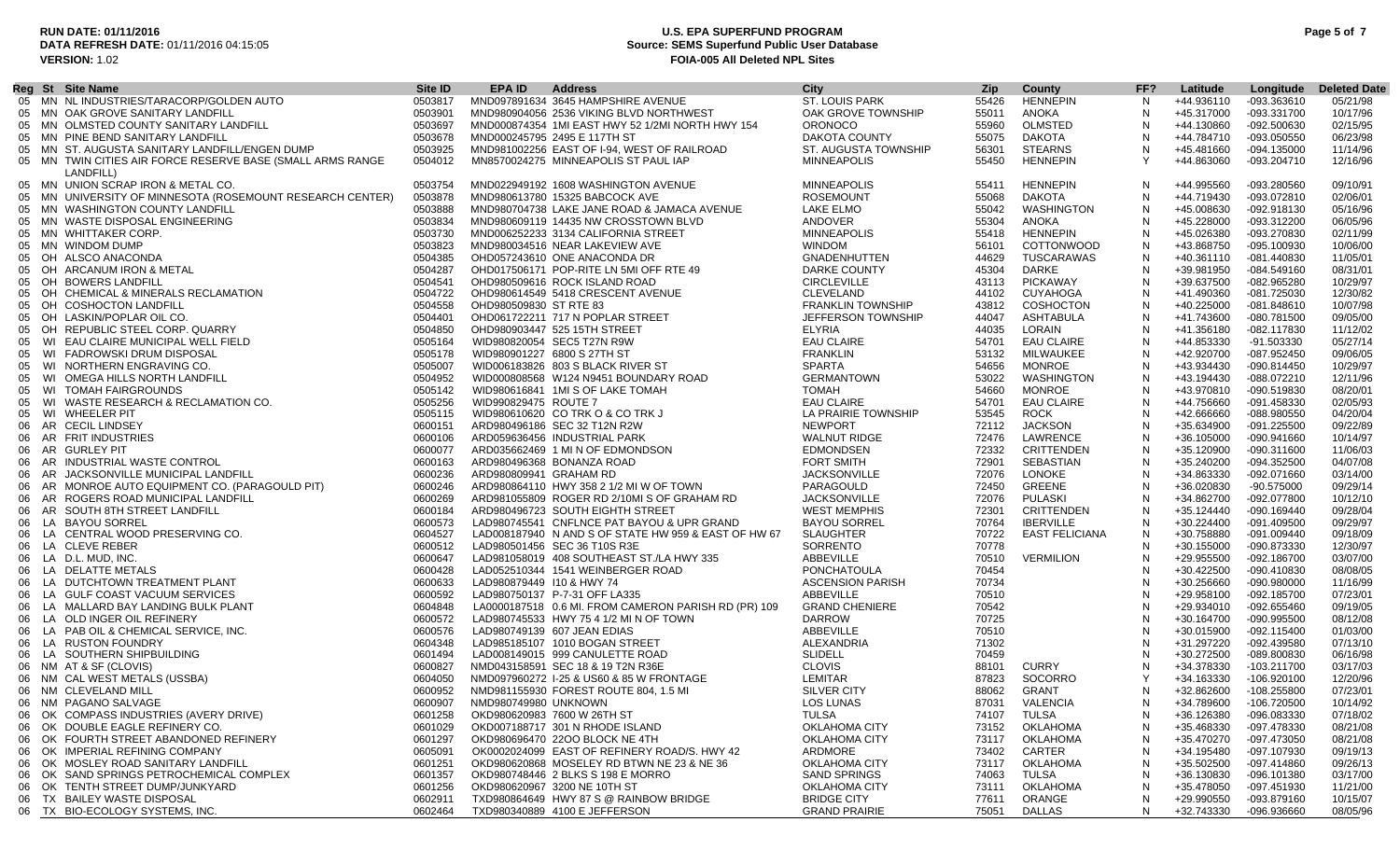### **RUN DATE: 01/11/2016 U.S. EPA SUPERFUND PROGRAM Page 6 of 7 Source: SEMS Superfund Public User Database VERSION:** 1.02 **FOIA-005 All Deleted NPL Sites**

|    |    | Reg St Site Name                                                          | Site <b>ID</b> | EPA ID                    | <b>Address</b>                                                    | City                                | <b>Zip</b>     | County                          | FF? | Latitude                 | Longitude                    | <b>Deleted Date</b>  |
|----|----|---------------------------------------------------------------------------|----------------|---------------------------|-------------------------------------------------------------------|-------------------------------------|----------------|---------------------------------|-----|--------------------------|------------------------------|----------------------|
| 06 |    | TX BRIO REFINING, INC.                                                    | 0602601        |                           | TXD980625453 2501 DIXIE FARM ROAD                                 | <b>FRIENDSWOOD</b>                  | 77089          | <b>HARRIS</b>                   | N.  | +29.570000               | -095.203330                  | 12/28/06             |
| 06 |    | TX CRYSTAL CITY AIRPORT                                                   | 0602920        | TXD980864763 101 E DIMMIT |                                                                   | <b>CRYSTAL CITY</b>                 | 78839          | ZAVALA                          | N   | +28.696900               | -099.817600                  | 03/23/95             |
| 06 |    | TX DIXIE OIL PROCESSORS. INC.                                             | 0600006        |                           | TXD089793046 2505 CHOATE RD                                       | <b>FRIENDSWOOD</b>                  | 77546          | <b>HARRIS</b>                   |     | +29.568600               | -095.204700                  | 08/21/06             |
| 06 |    | TX HARRIS (FARLEY STREET)                                                 | 0602804        |                           | TXD980745582 1000'S OF GENOA RED BLUFF RD                         | <b>HOUSTON</b>                      | 77034          | <b>HARRIS</b>                   | N   | +29.624400               | $-095.162700$                | 04/18/88             |
| 06 |    | TX ODESSA CHROMIUM #2 (ANDREWS HIGHWAY)                                   | 0602703        |                           | TXD980697114 5201 ANDREWS HWY                                     | <b>ODESSA</b>                       | 79762          | <b>ECTOR</b>                    | N   | +31.893400               | -102.390500                  | 07/19/04             |
| 06 |    | TX PALMER BARGE LINE                                                      | 0605212        |                           | TXD068104561 8700 FERRY ROAD                                      | PORT ARTHUR                         | 77640          | <b>JEFFERSON</b>                |     | +29.961450               | -093.855080                  | 02/06/12             |
| 06 |    | TX PESSES CHEMICAL CO.                                                    | 0602800        |                           | TXD980699656 2301 S MAIN ST                                       | FORT WORTH                          | 76110          | TARRANT                         |     | +32.717400               | -097.325600                  | 09/28/95             |
| 06 |    | TX STATE MARINE OF PORT ARTHUR                                            | 0602444        |                           | TXD099801102 OLD YATCH CLUB ROAD ON PLEASURE ISLET                | JEFFERSON COUNTY                    | 77642          | <b>JEFFERSON</b>                | N   | +29.960830               | $-093.859160$                | 02/06/12             |
| 06 |    | TX STEWCO, INC.                                                           | 0602033        |                           | TXD055337281 FM 9 1 & 1/2 MI S OF I-20                            | WASKOM                              | 75692          | <b>HARRISON</b>                 | N   | +32.465830               | $-094.069160$                | 10/04/95             |
| 06 |    | TX TRIANGLE CHEMICAL CO.                                                  | 0602026        |                           | TXD055143705 HWY 87 3 MI N OF TOWN                                | <b>BRIDGE CITY</b>                  | 77611          | ORANGE                          | N   | +30.058000               | -093.809300                  | 04/08/97             |
|    |    |                                                                           | 0700155        |                           |                                                                   |                                     |                | MILLS                           |     |                          |                              |                      |
| 07 |    | IA AIDEX CORP.                                                            | 0700312        |                           | IAD042581256 I-29 & HIGHWAY 370<br>IAD980685804 FF X23 3.5 MIS OF | <b>MINEOLA</b><br><b>WEST POINT</b> | 51554<br>52656 | LEE                             |     | +41.143330<br>+40.655830 | -095.813330<br>$-091.434710$ | 10/21/93<br>09/25/95 |
| 07 |    | IA E.I. DU PONT DE NEMOURS & CO., INC. (COUNTY ROAD X23)                  |                |                           |                                                                   | <b>HOSPERS</b>                      |                | <b>SIOUX</b>                    |     |                          |                              |                      |
| 07 |    | IA FARMERS' MUTUAL COOPERATIVE<br>IA JOHN DEERE (OTTUMWA WORKS LANDFILLS) | 0700137        |                           | IAD022193577 HWY 60 & PINE ST                                     |                                     | 51238          |                                 | N   | +43.074160               | -95.905000                   | 11/13/01             |
| 07 |    |                                                                           | 0700110        |                           | IAD005291182 VINE & MADISON                                       | <b>OTTUMWA</b>                      | 52501          | WAPELLO                         | N   | +41.002500               | $-92.409710$                 | 01/22/01             |
| 07 |    | IA LABOUNTY<br>IA MID-AMERICA TANNING CO.                                 | 0700286        |                           | IAD980631063 910 S GRAND AVE                                      | <b>CHARLES CITY</b>                 | 50616          | <b>FLOYD</b><br><b>WOODBURY</b> | N   | +43.058000               | $-92.669600$                 | 10/06/93             |
| 07 |    |                                                                           | 0700204        |                           | IAD085824688 PORT NEAL ROAD                                       | <b>SERGEANT BLUFF</b>               | 51054          |                                 | N   | +42.337500               | -96.352210                   | 09/24/04             |
| 07 |    | IA NORTHWESTERN STATES PORTLAND CEMENT CO.                                | 0700324        |                           | IAD980852461 SEC 33 T97N R20W                                     | <b>MASON CITY</b>                   | 50401          | <b>CERRO GORDO</b>              | N   | +43.175000               | -93.205000                   | 08/31/95             |
| 07 |    | IA RED OAK CITY LANDFILL                                                  | 0700297        |                           | IAD980632509 US 34 HWY 48 1 MI W ON HWY 34                        | <b>RED OAK</b>                      | 51566          | <b>MONTGOMERY</b>               | N   | +41.036440               | $-95.249110$                 | 09/26/05             |
| 07 | IA | SHELLER-GLOBE CORP. DISPOSAL                                              | 0700260        |                           | IAD980630750 AIRPORT RD (34OTH ST) AND 260TH AVENUE               | <b>KEOKUK</b>                       | 52632          | LEE.                            | N   | +40.466600               | -91.413900                   | 09/24/01             |
| 07 |    | IA WHITE FARM EQUIPMENT CO. DUMP                                          | 0700181        |                           | IAD065210734 S.E. CORNER OF KELLOGG AVENUE AND                    | <b>CHARLES CITY</b>                 | 50616          | <b>FLOYD</b>                    | N   | +43.085000               | -92.680780                   | 10/30/00             |
|    |    |                                                                           |                |                           | ROTARY PARK ROAD                                                  |                                     |                |                                 |     |                          |                              |                      |
|    |    | 07 KS 29TH & MEAD GROUND WATER CONTAMINATION                              | 0700496        |                           | KSD007241656 412 E 29TH N 26S 1E SW 1/4 S 33                      | <b>WICHITA</b>                      | 67219          | <b>SEDGWICK</b>                 | N   | +37.733600               | $-097.326600$                | 04/29/96             |
| 07 |    | KS ARKANSAS CITY DUMP                                                     | 0700559        | KSD980500789 HWY 166 S    |                                                                   | ARKANSAS CITY                       | 67005          | <b>COWLEY</b>                   | N   | +37.051660               | $-097.051660$                | 03/01/96             |
| 07 |    | KS BIG RIVER SAND CO.                                                     | 0700663        | KSD980686174 4900 W 21ST  |                                                                   | <b>WICHITA</b>                      | 67205          | <b>SEDGWICK</b>                 | N   | +37.726110               | -097.400830                  | 10/14/92             |
|    |    | 07 KS HYDRO-FLEX INC.                                                     | 0700468        |                           | KSD007135429 2101 NW BRICKYARD RD                                 | <b>TOPEKA</b>                       | 66618          | SHAWNEE                         |     | +39.086930               | $-095.726110$                | 11/09/93             |
| 07 |    | KS JOHNS' SLUDGE POND                                                     | 0700602        |                           | KSD980631980 29TH ST NE OF HYDRAULIC                              | <b>WICHITA</b>                      | 67212          | <b>SEDGWICK</b>                 | N   | +37.737100               | $-097.315600$                | 01/06/92             |
|    |    | 07 MO KEM-PEST LABORATORIES                                               | 0701151        |                           | MOD980631113 E OF ST HWY 177                                      | <b>CAPE GIRARDEAU</b>               | 63701          | <b>CAPE GIRARDEAU</b>           | N   | +37.339610               | -89.489440                   | 09/20/01             |
|    |    | 07 MO NORTH-U DRIVE WELL CONTAMINATION                                    | 0700878        |                           | MOD007163108 OLD HWY 13 RT 5                                      | SPRINGFIELD                         | 65801          | <b>GREENE</b>                   | N   | +37.271380               | -93.317780                   | 09/08/94             |
|    |    | 07 MO SHENANDOAH STABLES                                                  | 0701266        |                           | MOD980685838 W 1/2 NE 1/4 SEC 17 T48N R1E                         | <b>MOSCOW MILLS</b>                 | 63362          | LINCOLN                         | N   | +38.924450               | -90.926930                   | 09/25/01             |
|    |    | 07 MO TIMES BEACH                                                         | 0701237        |                           | MOD980685226 VARIOUS UNPAVED STREETS                              | <b>TIMES BEACH</b>                  | 63025          | ST. LOUIS                       | N   | +38.508330               | $-90.601660$                 | 09/25/01             |
|    |    | 07 MO WHEELING DISPOSAL SERVICE CO., INC., LANDFILL                       | 0700780        |                           | MOD000830554 OFF HWY K 1 1/2 MI S OF                              | AMAZONIA                            | 64421          | ANDREW                          | N   | +39.875000               | -94.870000                   | 10/30/00             |
|    |    | 07 NE WAVERLY GROUND WATER CONTAMINATION                                  | 0701974        |                           | NED980862718 SEC 16 T11N R8E                                      | WAVERLY                             | 68462          | LANCASTER                       | N   | +40.917210               | -96.529430                   | 11/20/06             |
|    |    | 08 CO SAND CREEK INDUSTRIAL                                               | 0800260        |                           | COD980717953 33RD AND DAHLIA                                      | <b>COMMERCE CITY</b>                | 80022          | ADAMS                           |     | +39.791660               | -104.936100                  | 12/20/96             |
|    |    | 08 CO SMUGGLER MOUNTAIN                                                   | 0800261        |                           | COD980806277 SPRUCE STREET                                        | <b>ASPEN</b>                        | 81611          | <b>PITKIN</b>                   | N   | +39.191660               | -106.810700                  | 09/23/99             |
| 08 |    | CO WOODBURY CHEMICAL CO.                                                  | 0800244        |                           | COD980667075 5400 JACKSON ST                                      | <b>COMMERCE CITY</b>                | 80022          | <b>ADAMS</b>                    |     | +39.795000               | -104.942400                  | 03/22/93             |
|    |    | 08 ND ARSENIC TRIOXIDE SITE                                               | 0800522        |                           | NDD980716963 LIDGERWOOD, RUTLND, WYNDMERE                         | <b>SOUTHEAST</b>                    | 58053          |                                 |     | +46.075000               | -097.158330                  | 07/05/96             |
| 08 |    | ND MINOT LANDFILL                                                         | 0800527        |                           | NDD980959548 S27, T115N, R83W                                     | <b>MINOT</b>                        | 58701          | WARD                            | N   | +48.218330               | -101.329200                  | 04/01/97             |
| 08 |    | SD WHITEWOOD CREEK                                                        | 0800570        |                           | SDD980717136 18 MI PART OF STREAM                                 | WHITEWOOD                           | 57793          | LAWRENCE                        | N   | +44.355300               | -103.761500                  | 08/13/96             |
| 08 |    | SD WILLIAMS PIPE LINE CO. DISPOSAL PIT                                    | 0800546        |                           | SDD000823559 5300 W 12TH ST                                       | <b>SIOUX FALLS</b>                  | 57107          | MINNEHAHA                       |     | +43.545300               | -096.795600                  | 04/02/99             |
| 08 |    | UT INTERNATIONAL SMELTING AND REFINING                                    | 0800650        |                           | UTD093120921 2.5 MILES NE OF TOOELE                               | <b>TOOELE</b>                       | 84074          | <b>TOOELE</b>                   |     | +40.552770               | -112.227220                  | 10/11/11             |
|    |    | 08 UT MIDVALE SLAG                                                        | 0800641        |                           | UTD081834277 JORDAN RIVER, 6400 SOUTH, 700 WEST 7800              | MIDVALE                             | 84047          | <b>SALT LAKE</b>                | N   | +40.618330               | -111.917200                  | 04/08/15             |
|    |    |                                                                           |                |                           | <b>SOUTH</b>                                                      |                                     |                |                                 |     |                          |                              |                      |
| 08 |    | UT MONTICELLO RADIOACTIVELY CONTAMINATED PROPERTIES                       | 0800679        | UTD980667208 9 N 3RD E ST |                                                                   | <b>MONTICELLO</b>                   | 84535          | SAN JUAN                        | N   | +37.863880               | -109.333610                  | 02/28/00             |
| 08 |    | UT PETROCHEM RECYCLING CORP./EKOTEK PLANT                                 | 0800649        |                           | UTD093119196 1628 N CHICAGO ST                                    | SALT LAKE CITY                      | 84116          | <b>SALT LAKE</b>                | N   | +40.802770               | -111.916110                  | 06/30/03             |
| 08 |    | UT ROSE PARK SLUDGE PIT                                                   | 0800663        |                           | UTD980635452 1420 N 1100 W                                        | SALT LAKE CITY                      | 84116          | <b>SALT LAKE</b>                | N.  | +40.800100               | -111.922300                  | 06/30/03             |
| 08 |    | UT SHARON STEEL CORP. (MIDVALE TAILINGS)                                  | 0800694        |                           | UTD980951388 7800 SOUTH 700 WEST                                  | MIDVALE                             | 84047          | <b>SALT LAKE</b>                | N   | +40.608060               | -111.914200                  | 09/24/04             |
|    |    | 08 WY BAXTER/UNION PACIFIC TIE TREATING                                   | 0800792        |                           | WYD061112470 2763 FT SANDERS DR                                   | LARAMIE                             | 82070          | ALBANY                          | N   | +41.295000               | -105.601700                  | 12/06/99             |
|    |    | 09 AS TAPUTIMU FARM                                                       | 0900467        |                           | ASD980637656 TAPUTIMU ISLAND OF TUTUILA                           | PAGO PAGO                           | 96799          |                                 |     | $-14.3601$               | -170.772                     | 03/07/86             |
| 09 |    | AZ LUKE AIR FORCE BASE                                                    | 0900884        |                           | AZ0570024133 S RT 8 YUMA THRU GILA BEND                           | <b>GLENDALE</b>                     | 85309          | <b>MARICOPA</b>                 |     | +33.540000               | $-112.356700$                | 04/22/02             |
| 09 |    | AZ MOUNTAIN VIEW MOBILE HOME ESTATES                                      | 0900679        | AZD980735724 RTE 77       |                                                                   | GLOBE                               | 85501          | GILA                            | N   | +33.372800               | -110.733200                  | 04/18/88             |
| 09 |    | AZ NINETEENTH AVENUE LANDFILL                                             | 0900648        | AZD980496780 19TH AVE     |                                                                   | PHOENIX                             | 85041          | <b>MARICOPA</b>                 | N   | +33.416660               | -112.091700                  | 09/25/06             |
| 09 |    | CA CELTOR CHEMICAL WORKS                                                  | 0901938        |                           | CAD980638860 BETW NORTON FLD & TRINITY RIV                        | <b>HOOPA</b>                        | 95546          | <b>HUMBOLDT</b>                 | N   | +41.102700               | -123.691100                  | 09/30/03             |
| 09 |    | CA COALINGA ASBESTOS MINE                                                 | 0902075        |                           | CAD980817217 PINE CYN 15 MI NW OF                                 | <b>COALINGA</b>                     | 93210          | <b>FRESNO</b>                   |     | +36.310000               | -120.528300                  | 04/24/98             |
|    |    | 09 CA DEL NORTE PESTICIDE STORAGE                                         | 0900923        |                           | CAD000626176 2650 WASHINGTON BLVD                                 | <b>CRESCENT CITY</b>                | 95531          | <b>DEL NORTE</b>                | N   | +41.773330               | -124.231700                  | 09/18/02             |
|    |    | 09 CA FIRESTONE TIRE & RUBBER CO. (SALINAS PLANT)                         | 0902617        |                           | CAD990793887 340 EL CAMINO REAL S                                 | <b>SALINAS</b>                      | 93901          | <b>MONTEREY</b>                 | N   | +36.624900               | -121.590100                  | 04/21/05             |
|    |    | 09 CA JIBBOOM JUNKYARD                                                    | 0902040        |                           | CAD980737613 240 - 260 JIBBOOM ST                                 | <b>SACRAMENTO</b>                   | 95814          | SACRAMENTO                      | N   | +38.591660               | -121.503300                  | 09/10/91             |
|    |    | 09 CA LIQUID GOLD OIL CORP.                                               |                |                           | CAT000646208 HOFFMAN BLVD & S47TH ST                              | <b>RICHMOND</b>                     | 94804          | CONTRA COSTA                    | N   |                          | -122.325000                  |                      |
|    |    | 09 CA LOUISIANA-PACIFIC CORP.                                             | 0902660        |                           | CAD065021594 HWY 70 GEORGIA PACIFIC WAY                           | <b>OROVILLE</b>                     | 95965          | <b>BUTTE</b>                    | N   | +37.908330<br>+39.474300 | -121.570300                  | 09/11/96<br>11/21/96 |
|    |    |                                                                           | 0901513        |                           |                                                                   |                                     |                |                                 |     |                          |                              |                      |
|    |    | 09 CA RALPH GRAY TRUCKING CO                                              | 0902521        |                           | CAD981995947 SOWELL AVE & GOLDEN WEST ST                          | <b>WESTMINSTER</b>                  | 92683          | ORANGE                          | N   | +33.750000               | $-118.000000$                | 09/28/04             |
|    |    | 09 CA SAN FERNANDO VALLEY (AREA 3)                                        | 0902254        |                           | CAD980894984 GLORIETTA WELLFIELD AREA                             | <b>GLENDALE</b>                     | 91209          | LOS ANGELES                     | N   |                          | +34.205129 -118.230893       | 10/12/04             |